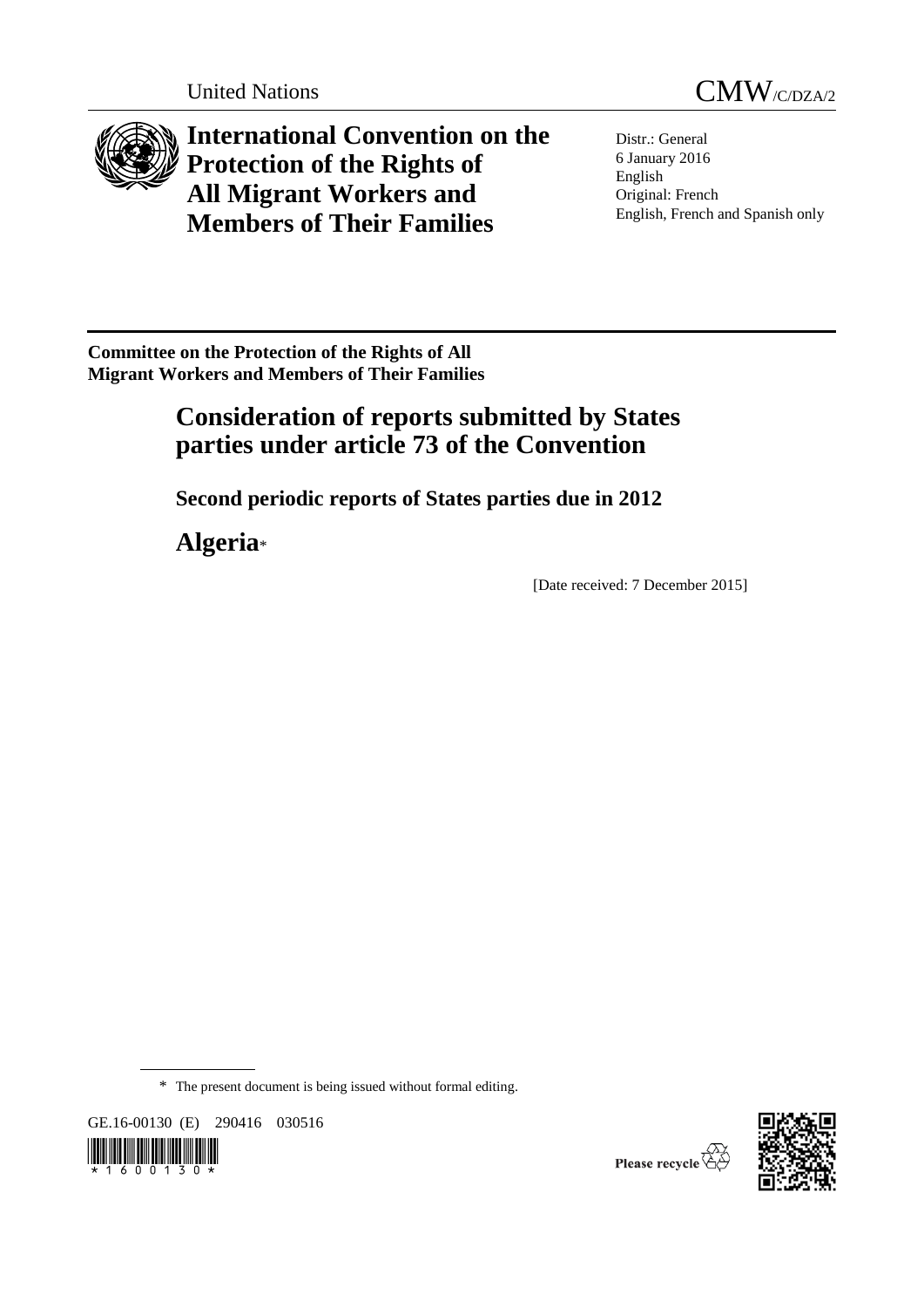# **CMW/C/DZA/2**

# Contents

|            |           |                                                                                                                                                     | Page |
|------------|-----------|-----------------------------------------------------------------------------------------------------------------------------------------------------|------|
|            |           |                                                                                                                                                     | 3    |
| <b>I</b> . |           |                                                                                                                                                     | 3    |
| $\Pi$ .    |           | Part 2: General information on constitutional, legislative and regulatory mechanisms for the                                                        | 15   |
| Ш.         |           |                                                                                                                                                     | 19   |
|            | Α.        |                                                                                                                                                     | 19   |
|            | <b>B.</b> | Part III of the Convention: Human rights of migrant workers and members of                                                                          | 21   |
|            | C.        | Part IV of the Convention: Other rights of migrant workers and members of their families                                                            | 32   |
|            | D.        | Part V of the Convention: Provisions applicable to particular categories of migrant                                                                 | 39   |
|            | Е.        | Part VI of the Convention: Promotion of sound, equitable, humane and lawful<br>conditions in connection with international migration of workers and | 39   |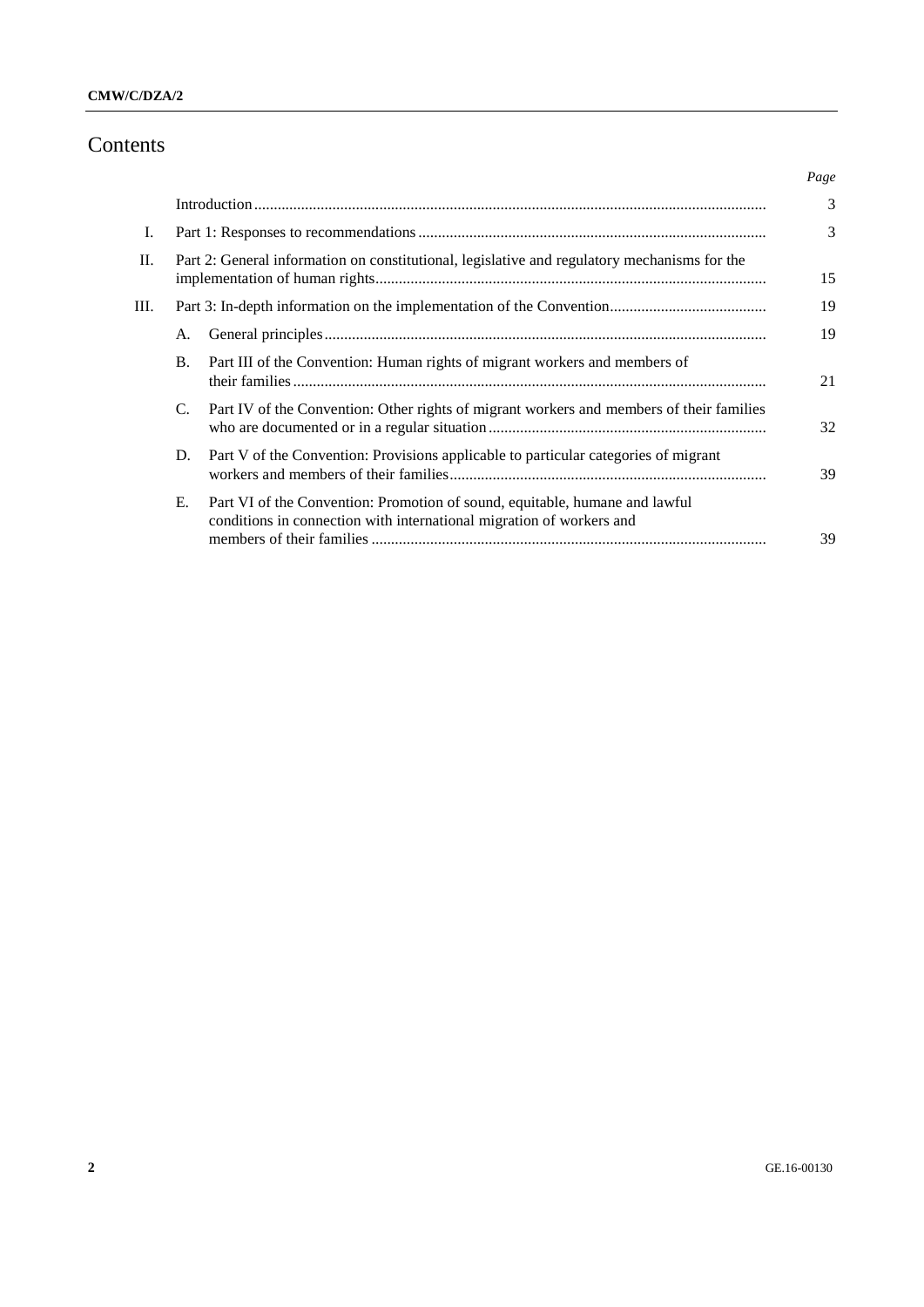# **Introduction**

1. Algeria ratified the Convention on the Protection of the Rights of all Migrant Workers and Members of Their Families on 21 April 2005. It submitted its initial report at the twelfth session in April 2010.

2. When presenting its initial report, the delegation of Algeria highlighted the progress made since ratification of the Convention in strengthening democracy and building the rule of law, in particular, through the reform of State institutions and consolidation of democratic freedoms (justice system reforms).

3. Algeria has managed to conclude the reforms needed to ensure respect for human rights and fundamental freedoms in spite of constraints linked to the legacy of terrorism. In February 2011, the authorities decided to lift the state of emergency, paving the way for a far-reaching programme of institutional, political and socioeconomic reforms fuelled by a genuine desire to broaden democratic space. These reforms are a dynamic response to the expectations of Algerian citizens that reflects the diversity of public opinion.

4. Four new organic laws covering the electoral system, political parties, information and women's representation in elected assemblies have been adopted as part of the reform process and have already entered into effect, as have new laws on associations, incompatibility of mandates, the *Wilayas* (provinces) Code and the Communal Code.

- 5. This report is divided into three sections.
	- The first addresses the Committee's recommendations;
	- The second, providing general information, describes the State party's current political structure and the framework for the promotion and protection of human rights;
	- The third provides information on the substantive provisions of the Convention that have prompted changes on the part of the State party since the submission of the initial report.

# **I. Part 1: Responses to recommendations**

# **Response to recommendation contained in paragraph 11 (recommendation No. 1)**

6. The Government is reviewing the Labour Code in consultation with all stakeholders. The aim of this process is to adapt the legal framework governing labour relations, including the framework applicable to foreign workers, and to incorporate international labour standards such as those established in the International Labour Organization (ILO) Migrant Workers (Supplementary Provisions) Convention, 1975 (No. 143).

# **Response to recommendation contained in paragraph 13 (recommendation No. 2)**

7. Responding to the fresh influx of migrants Algeria has received in recent years, the Government has taken the steps necessary to improve the collection of data and statistics on migratory flows, including flows of foreign workers in an irregular situation. Once collated and processed, these data are used to develop appropriate measures. Exploitation of the data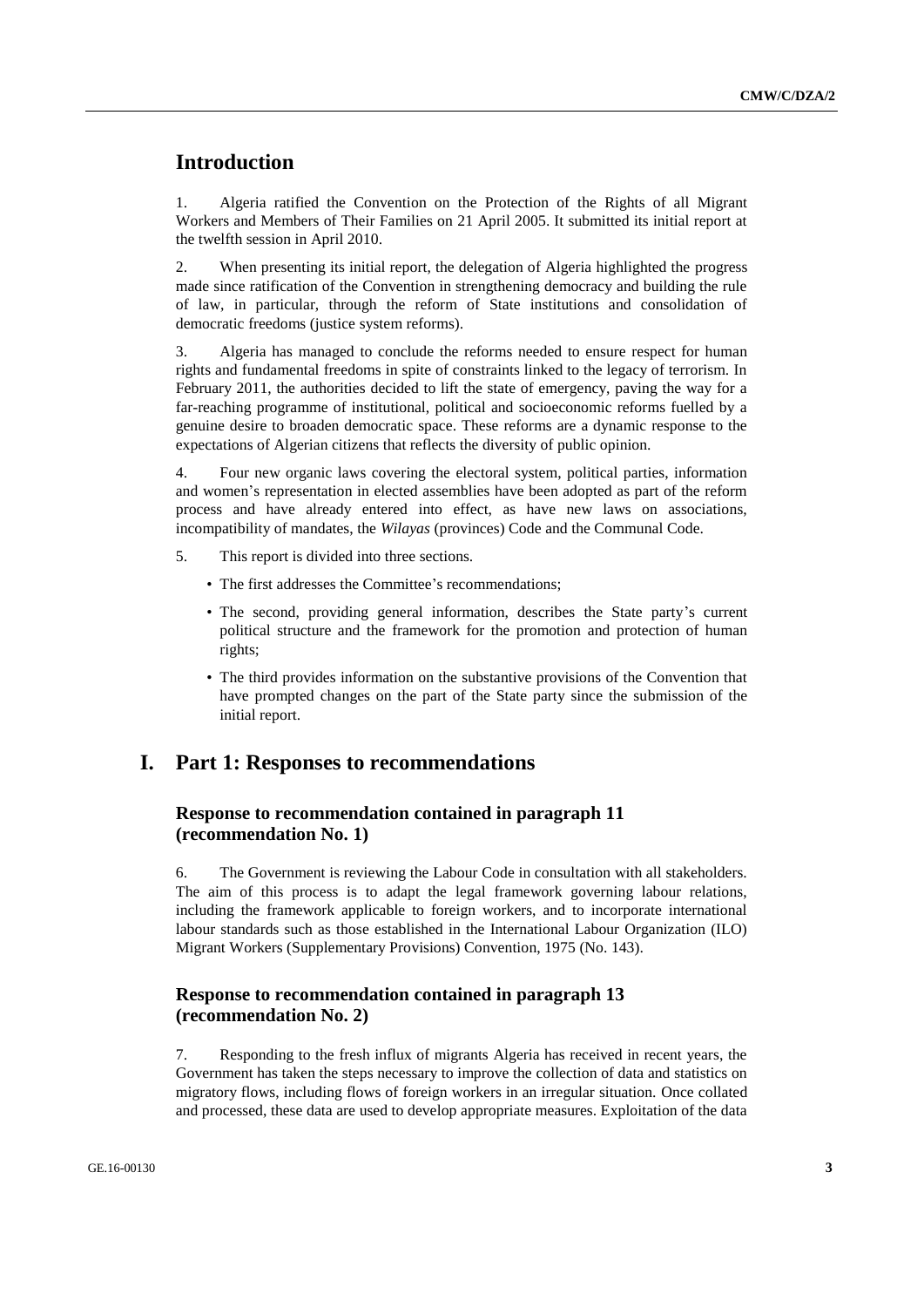also enables the authorities to track the most important trends in labour migration, including the impact of migrants on labour market numbers, their skills and their movement patterns.

8. This report includes statistical data on foreign workers in both regular and irregular situations.

# **Situation of foreign workers in the economic sector**

#### **1. Trends in foreign labour**

9. Movements in foreign labour are linked to the execution of the various projects undertaken as part of the national development programmes launched by the Government of Algeria. The development of basic infrastructures (water and civil engineering) and housing (homes and educational, health-care and university infrastructures) is a particular focus of these projects.

10. The number of work permits issued to waged migrant workers registered with the social security system in Algeria had risen from 1,107 in 2001 to 62,976 by the end of 2014.

11. The increasing influx of foreign workers seen over this fourteen-year period has taken the average number of valid work permits in issue each year to 33,596. The expansion of the foreign workforce is attributable to the implementation of development programmes such as the 2001-2004 economic growth plan and the five-year plans for 2005- 2009 and 2010-2014 that encouraged the recruitment of skilled foreign labour to work in various sectors.

12. This recourse to foreign labour is a response to the need to complete road and rail transport infrastructure construction projects (construction of the east-west motorway between 2005 and 2009) and housing development projects (construction of 2.5 million homes between 2005 and 2015), among others, within the contractual deadlines set for the projects in question and in accordance with the standards and regulations applicable for key socioeconomic infrastructures.

13. There are currently 77,266 foreign migrants working in Algeria. Of this total, 68,794 are in wage employment and the rest are self-employed. These totals break down as follows:

- 62,976 foreign workers in regular wage employment in the economic sector;
- 4,803 foreign workers in irregular wage employment in the economic sector;
- 62,976 foreign workers in regular wage employment in the public sector;
- 8,472 foreign nationals in regular self-employment.

14. Migrants in active employment account for 0.75 per cent of the working population in Algeria (estimated at 10,239,000 persons in 2014 based on the survey carried out by the National Statistics Office). Foreign workers in wage employment account for 0.95 per cent of the total working population in wage employment (7,263,000).

# **2. Work permits in issue in 2014**

15. A total of 62,976 foreign workers, spread across 48 *wilayas* (provinces), were in active employment in Algeria as of 31 December 2014. This figure was 38.35 per cent higher than at the end of 2013, when the total number of foreign workers was 45,519. The size of the foreign workforce is a reflection of the number of projects of national scale under way, particularly in the housing, civil engineering and oil and gas sectors.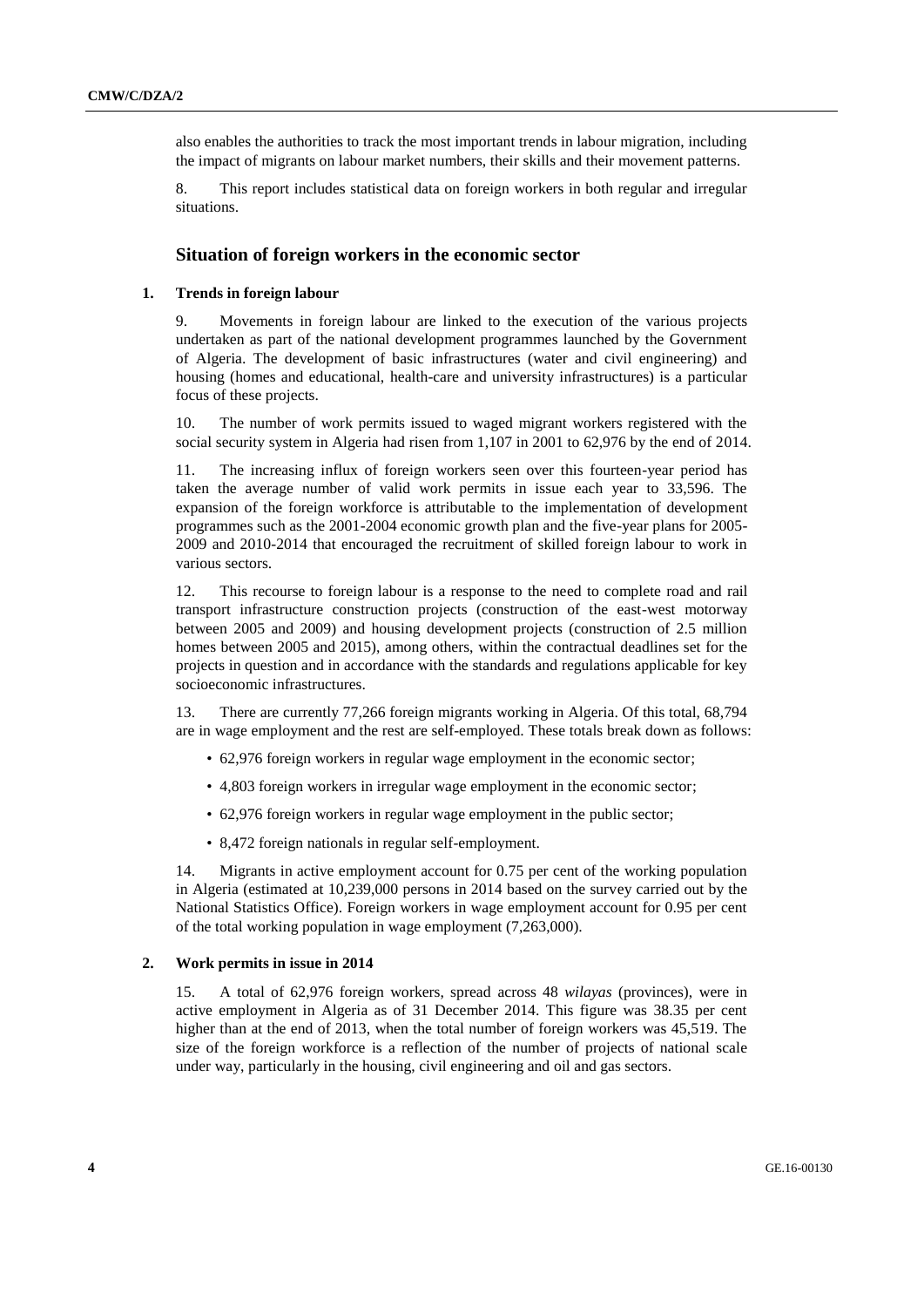### **3. Structure of the foreign workforce**

### *By sector of activity*

16. A review of available data reveals that most of the foreign workers who received work permits in 2014 were employed in the construction, civil engineering and water sector. This sector accounted for 82.12 per cent of the total foreign workforce.

17. In industry, foreign workers accounted for 13.32 per cent of the workforce and were employed mainly in energy and mining, specifically either at the Arzew liquefied natural gas and ammonia complex or other power plants in Oran or at the oil refinery in Skikda.

# **Work permits issued by sector of activity**

| Sector of activity | Construction,<br>Civil Eng., Water | Industry | <i>Services</i> | Agriculture | Total  |
|--------------------|------------------------------------|----------|-----------------|-------------|--------|
| No. work permits   | 51 7 1 7                           | 8 3 8 7  | 2835            | 37          | 62 976 |
| % of total         | 82.12%                             | 13.32%   | 4.50%           | 0.06%       | 100%   |

# **Work permits issued by nationality of employee**

| Rank           | Nationality         | No. work permits | % of total |
|----------------|---------------------|------------------|------------|
| 1              | Chinese             | 40 3 82          | 64.12%     |
| 2              | Turkish             | 3 9 0 8          | 06.21%     |
| 3              | Egyptian            | 3 1 2 1          | 04.96%     |
| $\overline{4}$ | Indian              | 2 1 6 9          | 03.44%     |
| 5              | Italian             | 1 0 3 1          | 01.64%     |
| 6              | French              | 994              | 01.59%     |
| $\overline{7}$ | Korean              | 959              | 01.52%     |
| 8              | Other nationalities | 9 0 3 1          | 14.34%     |
| <b>Total</b>   |                     | 62976            | 100%       |

### *By skills level*

18. Foreign workers classified as unskilled workers accounted for 49.73 per cent of the total foreign workforce in Algeria.

### **Work permits issued by skills level of foreign workers in wage employment**

|              | Skills level | % of total |
|--------------|--------------|------------|
| Managerial   | 13 5 98      | 21.59%     |
| Skilled      | 18 0 63      | 28.68%     |
| Unskilled    | 31 31 5      | 49.73%     |
| <b>Total</b> | 62976        | 100%       |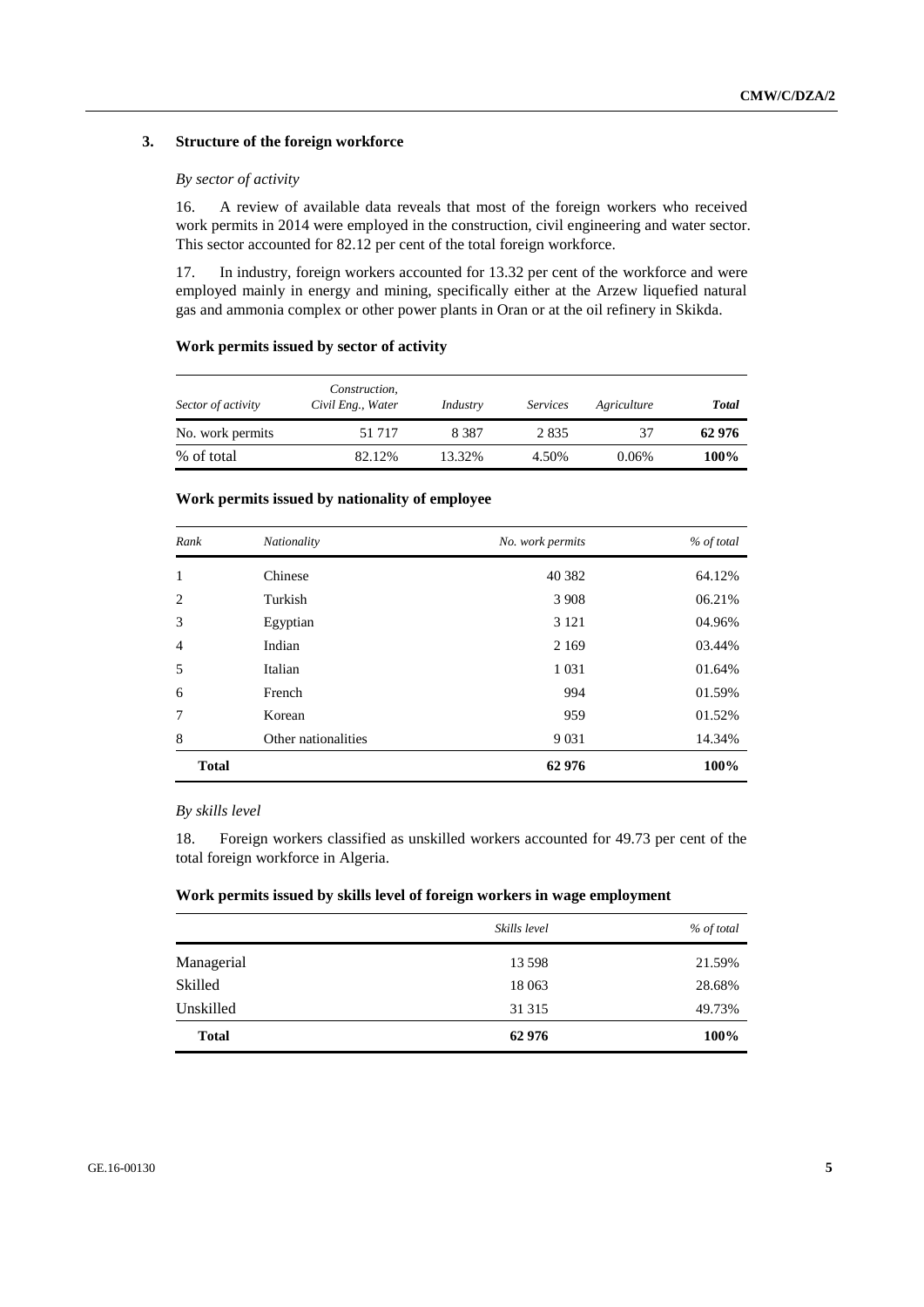#### **CMW/C/DZA/2**

| No.            | Wilaya               | Number of work<br>permits issued | % of total |    | No. Wilaya           | Number of work<br>permits issued | % of total |
|----------------|----------------------|----------------------------------|------------|----|----------------------|----------------------------------|------------|
| 1              | Alger                | 16483                            | 26.17%     | 11 | Tizi Ouzu            | 1 3 5 4                          | 2.15%      |
| 2              | Oran                 | 9 9 6 9                          | 15.83%     |    | 12 Setif             | 1 2 1 8                          | 1.93%      |
| 3              | Constantine          | 5 0 5 0                          | 8.025%     |    | 13 Ain Defla         | 1 1 3 5                          | 1.80%      |
| $\overline{4}$ | Skikda               | 3 1 9 5                          | 5.07%      |    | 14 Saida             | 1 0 3 2                          | 1.64%      |
| 5              | <b>Blida</b>         | 3 0 2 1                          | 4.80%      |    | 15 Bejaia            | 1 0 2 5                          | 1.63%      |
| 6              | Annaba               | 2 742                            | 4.33%      | 16 | Tamanrasset          | 927                              | 1.47%      |
| 7              | Ouargla              | 2616                             | 4.15%      | 17 | Mostaghanem          | 889                              | 1.41%      |
| 8              | Tipaza               | 2 300                            | 3.65%      | 18 | Mascara              | 799                              | 1.27%      |
| 9              | Relizane             | 1488                             | 2.36%      | 19 | Sidi bel abbes       | 642                              | 1.02%      |
| 10             | Medea                | 1444                             | 2.29%      | 20 | Other <i>wilayas</i> | 5 6 6 5                          | 9%         |
|                | <b>Total: 62 976</b> |                                  |            |    |                      |                                  |            |

19. The breakdown by skills level reflects the situation in the national labour market, where there is a shortage of certain skills in some sectors of economic activity.

20. It is in the construction and civil engineering sector that job vacancies are most frequently left unfilled. This situation is generally attributed to the fact that an insufficient number of job seekers have the skills necessary to perform the work typical of this sector (bricklaying, iron working, concrete working, etc.).

21. The industrial sector is affected by a skills shortage because of the technologies used and the fact that the positions available require workers who are specialized in the field.

#### **4. Foreign workers in an irregular situation**

22. As part of its inspection duties, the Labour Inspectorate is required to check that the provisions of Act No. 81-10 of 11 July 1981, on the conditions of employment of foreign workers, are being applied and to identify any irregularities in foreign workers' situation, including, in particular, whether or not they hold a work permit (whether a full work permit or temporary work authorization).

23. In 2014, 4,803 foreign workers were found not to have a work permit as a result of such checks. These irregularities led to 4,882 disciplinary proceedings being instigated, as follows:

- 4,803 proceedings against the foreign workers concerned;
- 79 proceedings against the employing organizations.

24. Most foreign workers in an irregular situation are Chinese (46.16 per cent), Turkish (11.14 per cent) or Egyptian (2.02 per cent).

#### **5. Situation of foreign workers in public service**

25. At the end of December 2014, a total of 1,015 foreign nationals were working in public-sector institutions and administrative bodies. This total included 860 foreign nationals working within the Ministry of Health, 693 of whom were Cuban nationals employed under an intergovernmental agreement.

26. There were also 81 Chinese health-care practitioners working in the Directorate General of the Civil Service under a cooperation agreement and 86 foreign doctors employed on ordinary contracts.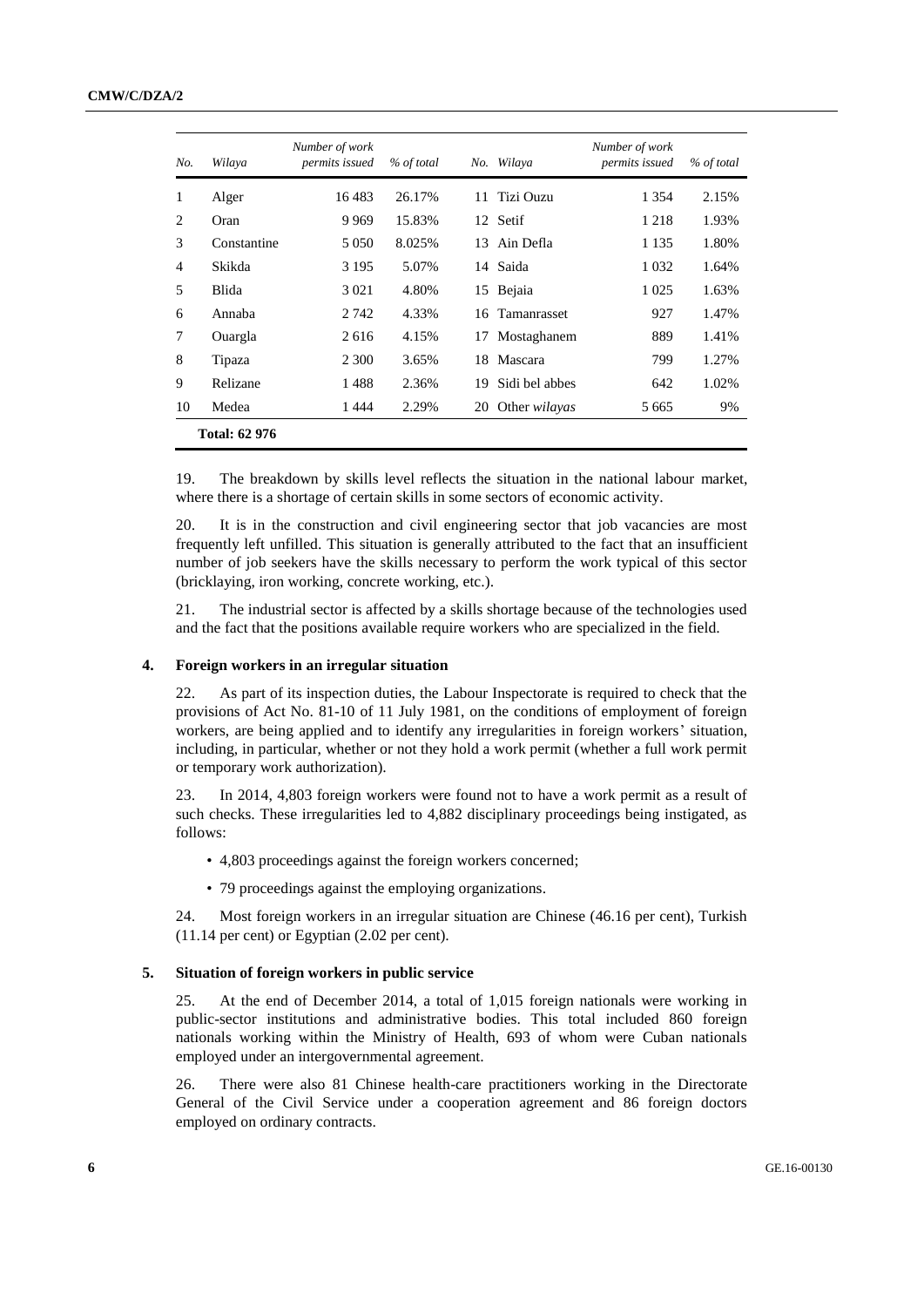27. The various bodies operating under the umbrella of the Ministry of Higher Education and Scientific Research between them employed 94 foreign nationals, including 28 Palestinians and 25 Iraqis.

28. There were also 44 foreign teachers working in the education sector, 36 of whom were Palestinian nationals.

# **6. Situation of self-employed foreign nationals**

29. According to the records of the National Social Security Fund for Self-Employed Workers (CASNOS), 8,472 foreign nationals were in self-employment at the end of December 2014. Of this total, 2,666 were tradesmen, 373 were artisans, 41 were agricultural workers and 227 were independent professionals.

**Self-employed foreign workers affiliated to CASNOS by legal status and sex in 2014**

| Legal status                    | Women          | Men            | <b>Total</b> |
|---------------------------------|----------------|----------------|--------------|
| Agricultural workers            | 6              | 35             | 41           |
| <b>Artisans</b>                 | 55             | 318            | 373          |
| Tradesmen                       | 260            | 2406           | 2666         |
| Young people's initiative       |                | 6              | 6            |
| Artisans cooperative            |                | $\overline{c}$ | 2            |
| Agricultural cooperative        | 1              | 27             | 28           |
| Individual agricultural holding | $\overline{4}$ | 35             | 39           |
| Independent professionals       | 44             | 183            | 227          |
| Private limited company         | 385            | 4 3 1 8        | 4703         |
| Public limited company          |                | 5              | 5            |
| Commercial partnership          | 5              | 76             | 81           |
| Public-private partnership      |                | 1              | 1            |
| Joint stock company             | 13             | 159            | 172          |
| Civil society organization      |                | 1              | 1            |
| Not stated                      | 10             | 117            | 127          |
| <b>Total</b>                    | 783            | 7689           | 8472         |

# **Self-employed foreign workers affiliated to CASNOS by sector of activity and sex**

| Sector of activity        | Women | Men     | <b>Total</b> |
|---------------------------|-------|---------|--------------|
| Agricultural workers      | 12    | 99      | 111          |
| Artisans                  | 69    | 432     | 501          |
| Tradesmen                 | 1     | 14      | 15           |
| Independent professionals | 227   | 2 2 4 5 | 2472         |
| Companies                 | 41    | 204     | 245          |
| Other                     | 433   | 4 6 9 5 | 5 1 2 8      |
| <b>Total</b>              | 783   | 7689    | 8472         |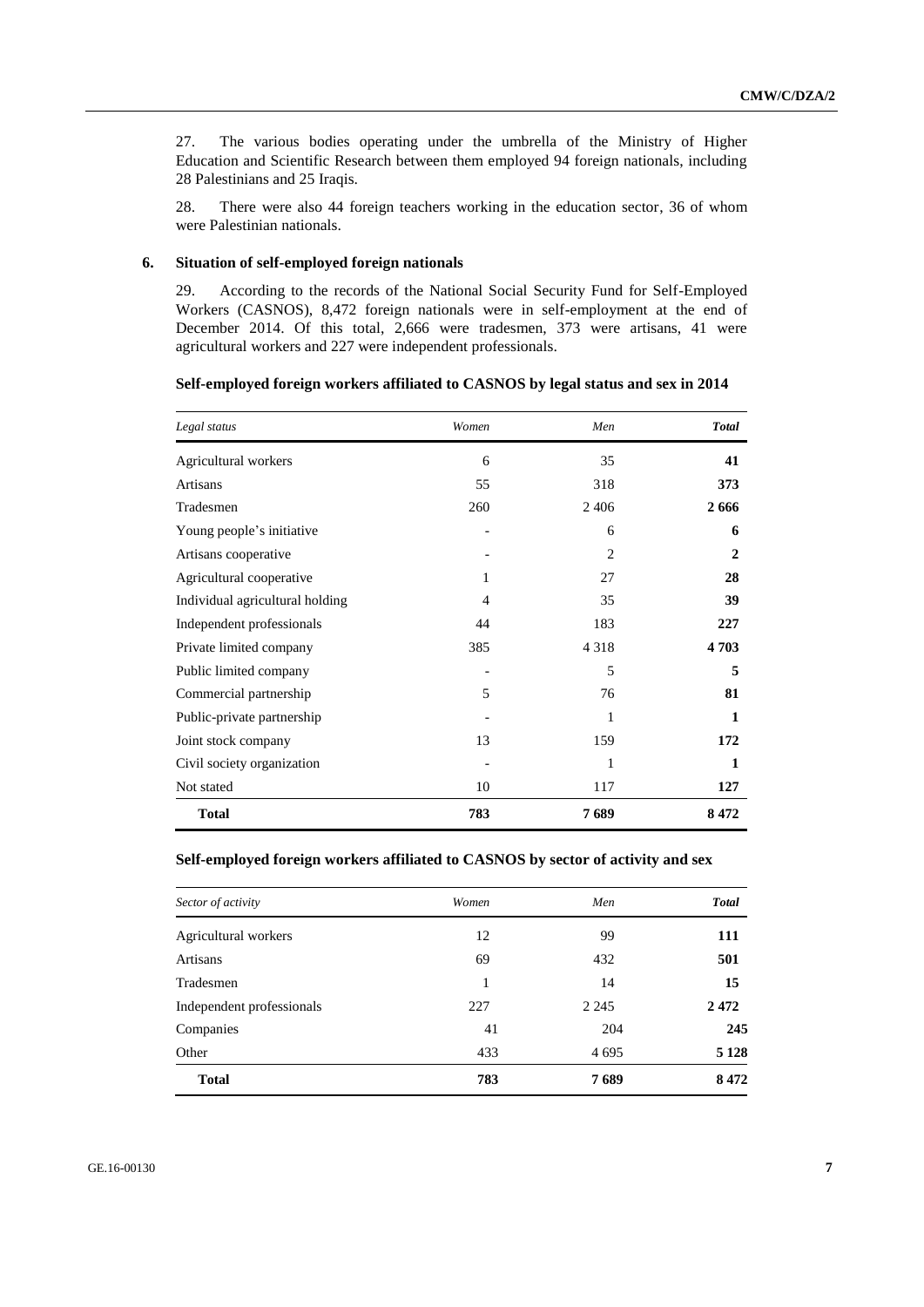# **Response to recommendation contained in paragraph 15 (recommendation No. 3)**

30. Public officials who work or have contact with migrant workers receive special training to equip them to deal with the specific needs of such workers.

31. Human rights training courses are organized for social workers working with migrants, particularly social assistance workers and those working in outreach and counselling centres or in social and humanitarian organizations, in order to improve the quality of care and support available to the migrant worker community. The National Institute of Labour is investing in capacity-building activities targeting labour inspectors in particular.

32. Labour inspectors have an important role in protecting migrant workers' rights and ensuring compliance with legal and regulatory provisions related to health and safety in the workplace and the prevention of abusive practices at work. By providing advice and information and exercising oversight functions, they help to ensure effective implementation of labour legislation.

33. Information and advice is provided to migrant workers on a daily basis, whether in person, by telephone, in response to written inquiries and following inspection visits.

34. By way of example, in 2013 the Labour Inspectorate provided advice and information on current labour laws and regulations to 147 foreign workers.

35. The basis for these activities is set forth in article 2 (2) of Act No. 90-03 of 6 February 1990, which establishes that the Labour Inspectorate is responsible for "providing employers and employees with information and advice about their rights and obligations and the most appropriate way to apply legal, regulatory and treaty provisions and arbitration decisions".

36. The labour authorities provide migrant workers and employers wishing to recruit foreign workers with appropriate information about the temporary residence of foreign nationals, the procedure for obtaining work permits, the termination of contracts of employment, the skills sought, conditions of employment, remuneration, social security, cash transfers and the social security withholdings applied to wages.

# **Response to recommendation contained in paragraph 17 (recommendation No. 4)**

37. There is no discrimination against migrant workers in Algeria, whether their situation is regular or irregular. Migrant workers have the right, on the same basis as nationals, to file complaints with the competent judicial and administrative authorities and to be assisted by a person of their choosing, including in disputes with their employer, in order to ensure that they are able to assert their rights in accordance with in-force legal procedures.

38. Grievances may be raised by filing a complaint with the criminal investigation police at a police station or gendarmerie, with an official of the Public Prosecution Service or, by suing for damages in criminal proceedings, with an investigating judge.

39. Whichever of the three mechanisms is used, after a preliminary investigation or judicial inquiry, a decision is handed down by the court concerned, which must address both the criminal charges brought by the prosecution against the offender and the civil action for damages brought by the victim.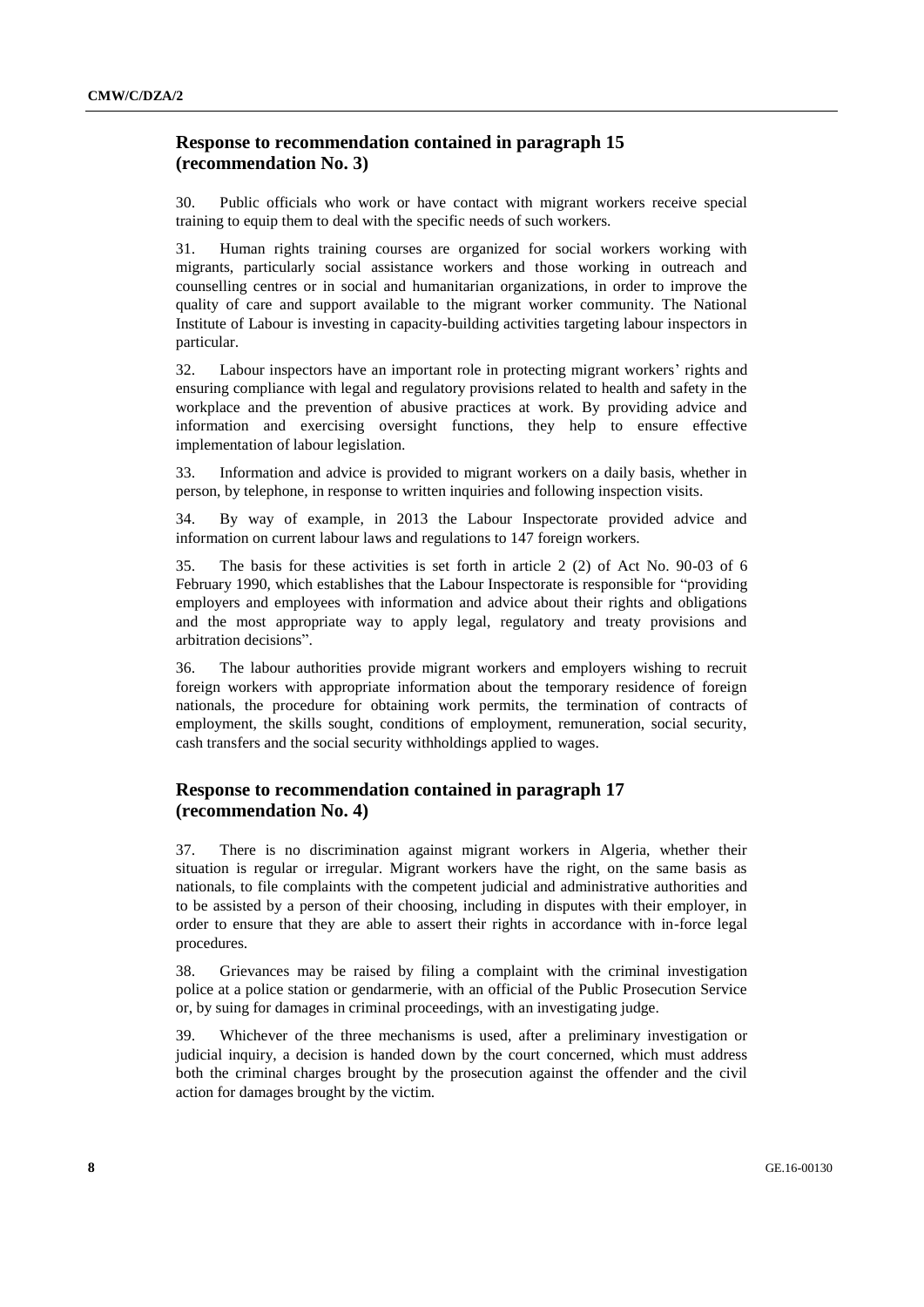40. Migrant workers and members of their families may appeal against any expulsion order issued against them in summary judicial proceedings even if they are undocumented or in an irregular situation.

41. With regard to labour disputes, in 2013 a total of 231 individual complaints concerning 227 foreign workers were filed. Complaints received by the Labour Inspectorate are processed by mediation bureaus in accordance with the provisions of Act No. 90-07 of 6 February 1990.

42. Labour disputes are handled using a specific procedure established under Act No. 90-07 of 6 February 1990, which provides for an initial attempt at mediation, firstly through the internal mediation services of the company concerned, whose role is to help prevent labour disputes, and secondly through the external mediation bureaus, before the dispute can be referred to the social affairs court.

43. Disputes handled by the mediation bureaus in 2013 resulted in the following decisions being issued to the workers concerned:

- 21 conciliation decisions:
- 203 non-conciliation decisions.

44. The issuance of a non-conciliation decision authorizes the foreign workers concerned to pursue their case before the relevant court if they so wish. The main grievances raised through these individual petitions relate to dismissal, compensation for termination of employment and failure to pay wages.

# **Response to recommendation contained in paragraph 21 (recommendation No. 5)**

45. The Constitution guarantees protection for all migrant workers and members of their families lawfully present in Algeria. It also stipulates that violations of the rights and freedoms and attacks on the physical or psychological well-being of human beings are punishable by law.

46. Migrants and members of their families who are in an irregular situation and do not have a place to stay are accommodated in reception centres and assisted by multidisciplinary teams of medical, social work, educational and psychological specialists who ensure that they receive due care and that their fundamental rights are respected by helping them to access the administrative support available through the social services. Children with disabilities may be enrolled in special schools once their filiation has been established by the service concerned and the social services have been informed.

#### **Migrants who commit a criminal offence**

47. The protection of the law is extended to migrants accused of committing offences under criminal law (whether the offence is minor or serious). Migrants in such circumstances have the right to a fair trial in accordance with constitutional and legal guarantees and in line with ratified international conventions.

48. This protection applies from the period of police custody through to the period of detention. The law establishes mechanisms to prevent abuse and guarantee the humane treatment of migrants accused of committing offences throughout this period, including, inter alia, their right to contact the diplomatic and/or consular representatives of their country of origin and their right to a medical examination on leaving police custody.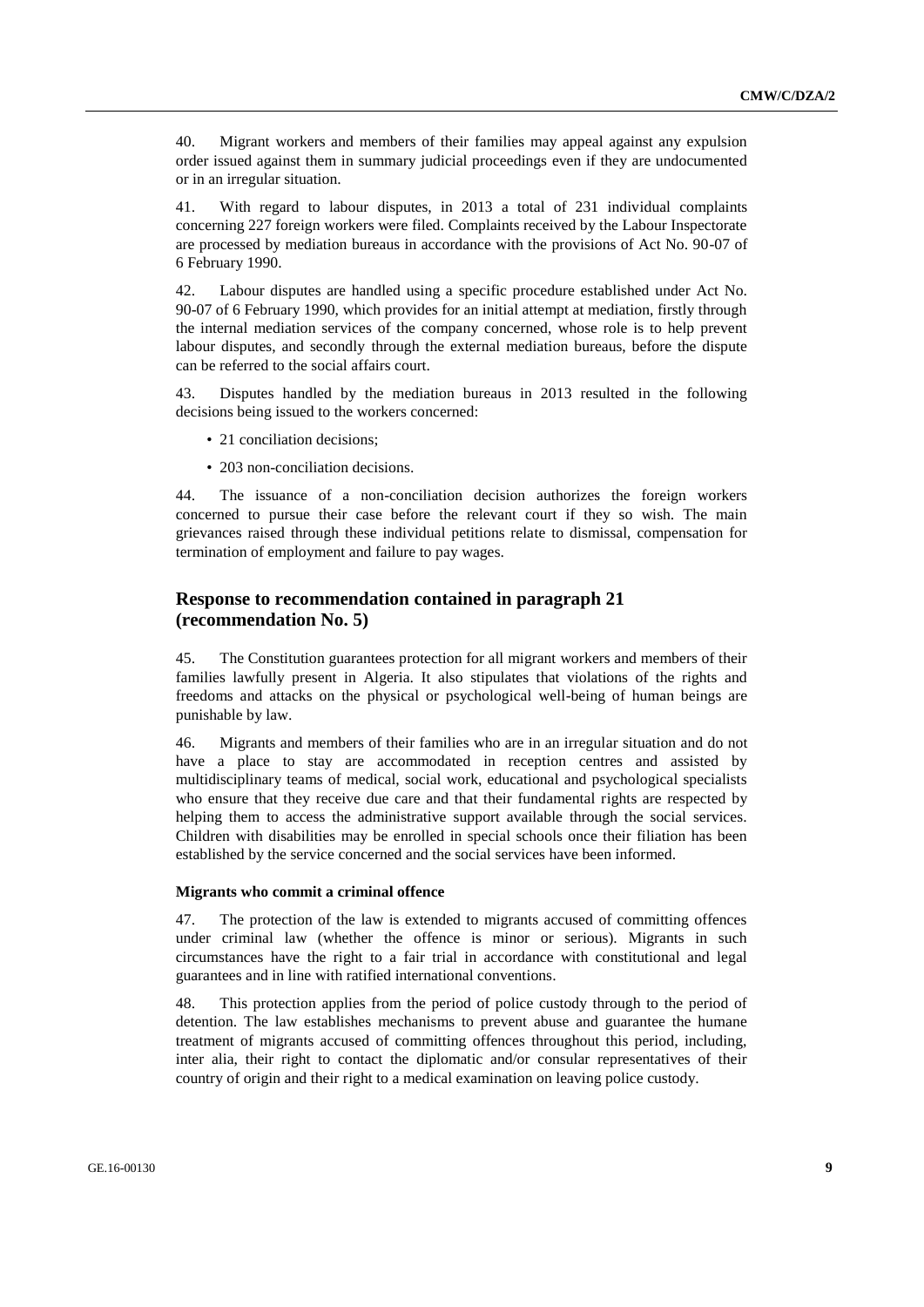#### **Migrants who are victims of a criminal offence**

49. Migrants are protected by law against violations of their physical or psychological well-being, on the same basis as nationals, without exception or reservation and without discrimination on grounds of sex, race, colour, language, religion or conviction, political or other opinion, national, ethnic or social origin, nationality, age, economic position, property, marital status, birth or other status. Migrants who are victims of crime may institute criminal indemnification proceedings and claim compensation for the injury they have suffered.

### **Migrants involved in proceedings other than criminal proceedings**

50. Act No. 09-02 of 25 February 2009, amending and supplementing Ordinance No. 71-57 of 5 August 1971, on legal assistance, extends the right to legal assistance (i.e. the assistance of a lawyer and defrayal of legal costs) to "all foreign nationals lawfully present in the national territory who have insufficient resources to assert their legal rights". It also provides that: "Legal assistance shall be granted for all cases brought before the ordinary and administrative courts and for all non-adversarial and protective proceedings." This legal assistance may be granted on an exceptional basis to persons who do not satisfy the required criteria should their situations appear to merit special attention due to the subject of the dispute brought before the ordinary or administrative court or if the aim of the proceedings is to obtain a non-adversarial or protective order.

# **Response to recommendation contained in paragraph 23 (recommendation No. 6)**

51. Articles 800, 801, 902 and 919 of the Code of Civil and Administrative Procedure establish the right to appeal against any decision taken by an administrative authority before the administrative courts.

52. The Code also sets out all available avenues of redress against administrative decisions and the related procedures.

53. Should they lose their job, migrant workers in a regular situation enjoy the same rights and protection as workers who are Algerian nationals in cases of early termination or severance of a contract of employment.

54. In application of the law and collective labour agreements, migrant workers in a regular situation who are made redundant have the same rights and entitlements as national workers in terms of the required notice period, statutory and agreement-based severance allowances and any other allowances to which they might be entitled in the event of wrongful termination of their contract of employment.

55. Pursuant to article 31 of Act No. 08-11 of 25 June 2008, migrant workers who are the subject of an expulsion order have certain avenues of redress available to them. This article gives migrants a five-day window during which to appeal to an interim relief judge and provides for the suspension of the expulsion proceedings while the appeal in in progress.

56. Migrant workers who do not initiate appeal proceedings but remain in the country and are subsequently rearrested are immediately returned in application of article 30 of the aforementioned 2008 Act.

57. Migrant workers in an irregular situation may also be deported by order of the wali with jurisdiction in their area (Act No. 08-11, art. 36). Workers may appeal to the Council of State for annulment of the expulsion decision (Code of Civil and Administrative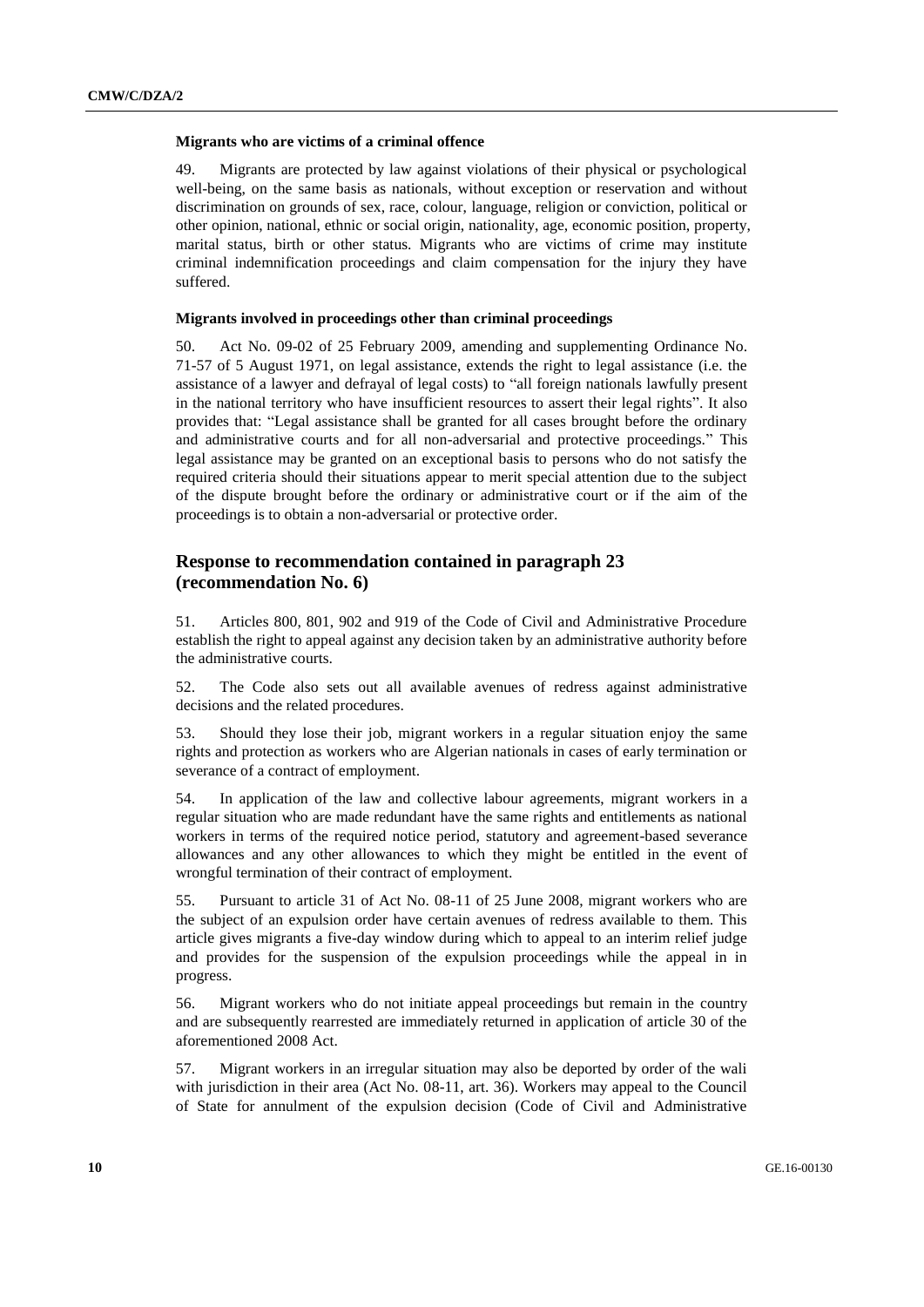Procedure, art. 901) or may apply to the interim relief judge to have the decision's execution suspended.

58. Social and humanitarian assistance organizations may be designated to advise, support and assist migrant workers and members of their families facing expulsion.

59. Migrant workers who are subject to an expulsion order or are due to be deported may contact their diplomatic or consular representative and, where appropriate, may benefit from the assistance of a lawyer in any disputes with their employer, particularly, disputes concerning the settlement of wage claims and other entitlements.

# **Response to recommendation contained in paragraph 25 (recommendation No. 7)**

60. The Government of Algeria responded immediately upon receiving the draft observations and recommendations and provided the clarifications requested by the Committee on this subject.

61. The final text of the concluding observations and recommendations adopted by the Committee did not take account of certain items of information provided by the Government of Algeria at the time.

62. An official communication was sent to the Chair of the Committee on the Protection of the Rights of All Migrant Workers and Members of Their Families to provide the necessary clarifications. In this letter, the Government rejected paragraphs 24, 25, 34 and 35 of the document bearing the symbol CMW/C/DZA/CO/1 as inappropriate and inadmissible.

# **Response to recommendation contained in paragraph 27 (recommendation No. 8)**

63. New rules introduced into the Code of Criminal Procedure, specifically those relating to preliminary inquiries conducted by the criminal investigation police, provide mechanisms for ensuring the humane treatment of persons taken into police custody and monitoring the use of this measure (such as medical examinations of arrestees by decision of the Public Prosecutor or at the request of a member of their family or their legal counsel, and oversight of the conditions of police custody). A medical examination is mandatory at the end of the period of police custody (Code of Criminal Procedure, arts. 51 bis 1 (2) and 52 (6)).

64. Persons who are lawfully imprisoned by virtue of a court order or decision handed down by a judge are entitled to receive visits pursuant to articles 71 and 75 of the Code on prison organization and the social reintegration of detainees.

65. In the Algerian prison system, all persons deprived of their liberty are treated in accordance with the same rules, without distinction. Thus, "the treatment of detainees shall be such as to preserve their human dignity and ensure the steady improvement of their intellectual and psychological state without distinction as to race, sex, language, religion or opinion".

66. This general principle, which applies to all detainees, whether at the pretrial stage, that is, prior to judgement, or convicted and sentenced to imprisonment, is enshrined in article 2 of Act No. 05-04 of 6 February 2005 establishing the Code on prison organization and the social reintegration of detainees.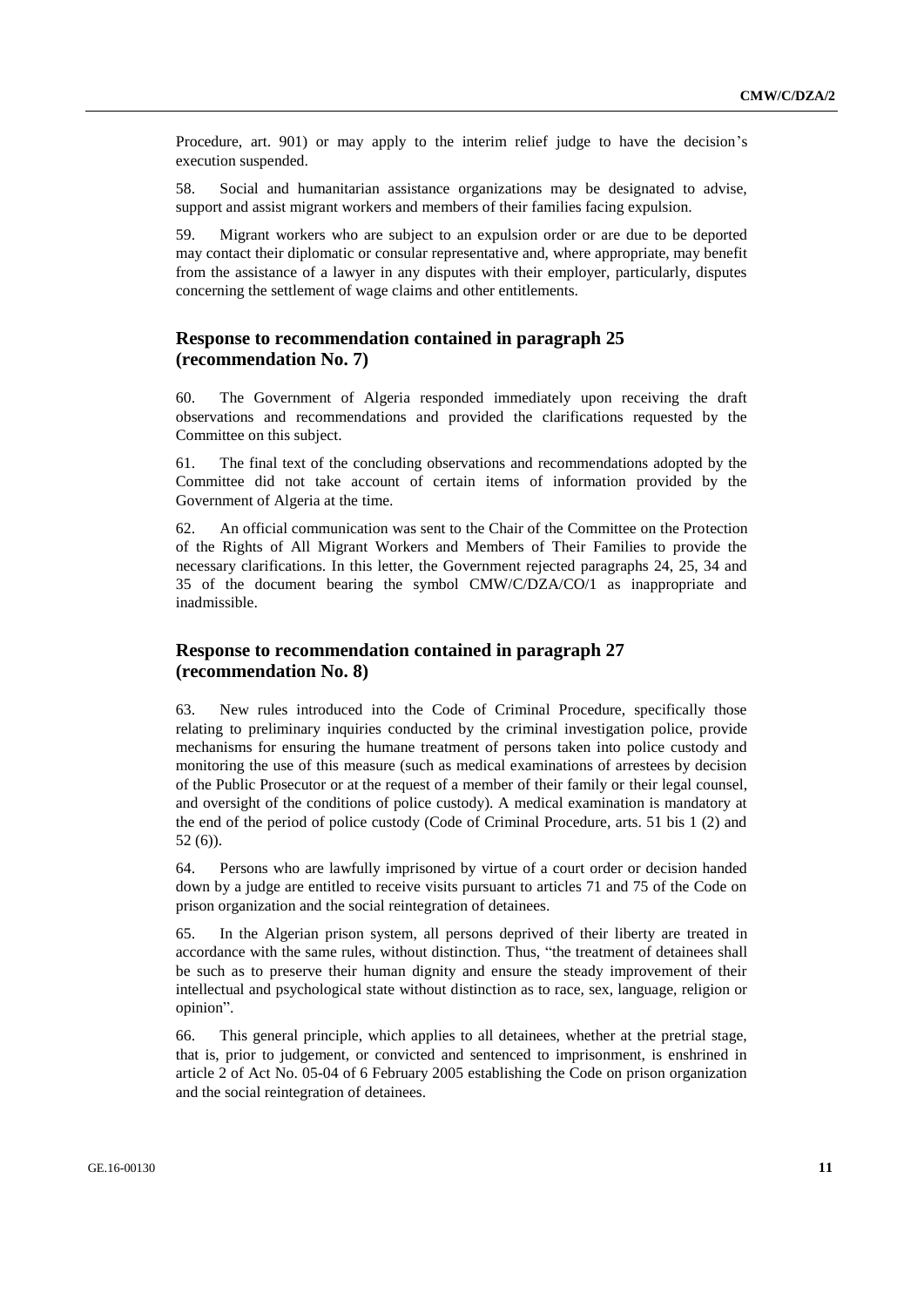67. The cost of detaining persons deprived of their liberty is borne by the Public Treasury. These costs cover, inter alia, expenses related to detainees' food and health care. The rules applied to detainees (whether pretrial, charged or convicted) are the same for nationals and non-nationals.

68. The rules on police custody established in the Code of Criminal Procedure (art. 16 (6)) are exactly the same whether the detainee is a national or non-national. The rules establish:

- A 48-hour time limit on police custody, which must be respected;
- The right to contact a family member and/or a consular representative, and the right to receive visits;
- The automatic right to be examined by a doctor of the detainee's choosing at the end of the period of police custody.

69. The Code also establishes rules for the system of police custody that introduce the notion of "human dignity". Thus, article 52 (4) of the Code stipulates that: "Police custody must take place in premises consistent with human dignity and intended for that purpose."

# **Response to recommendation contained in paragraph 29 (recommendation No. 9)**

70. Current labour legislation establishes that all workers, including migrant workers, may freely exercise the right to join trade unions in accordance with the conditions established in national legislation (Act on the exercise of trade union rights, arts. 1, 2 and 3; Labour Relations Act, art. 5). Free and voluntary membership of a trade union of their choice is open to all workers without discrimination.

# **Response to recommendation contained in paragraph 31 (recommendation No. 10)**

71. Current regulations on rented housing do not contain any provisions that might exclude migrant workers from accessing housing in this category.

72. The principle of non-discrimination takes precedence in this area and, whenever required to address a local need of general interest or an exceptional situation, the wali may give priority to migrant workers.

# **Response to recommendation contained in paragraph 33 (recommendation No. 11)**

73. Article 19 of Act No. 08-11 of 28 June 2008 provides that: "Foreign nationals residing in Algeria may benefit from family reunification subject to the conditions defined in the regulations."

# **Response to recommendation contained in paragraph 35 (recommendation No. 12)**

74. See response to recommendation contained in paragraph 25 (recommendation No. 7) above.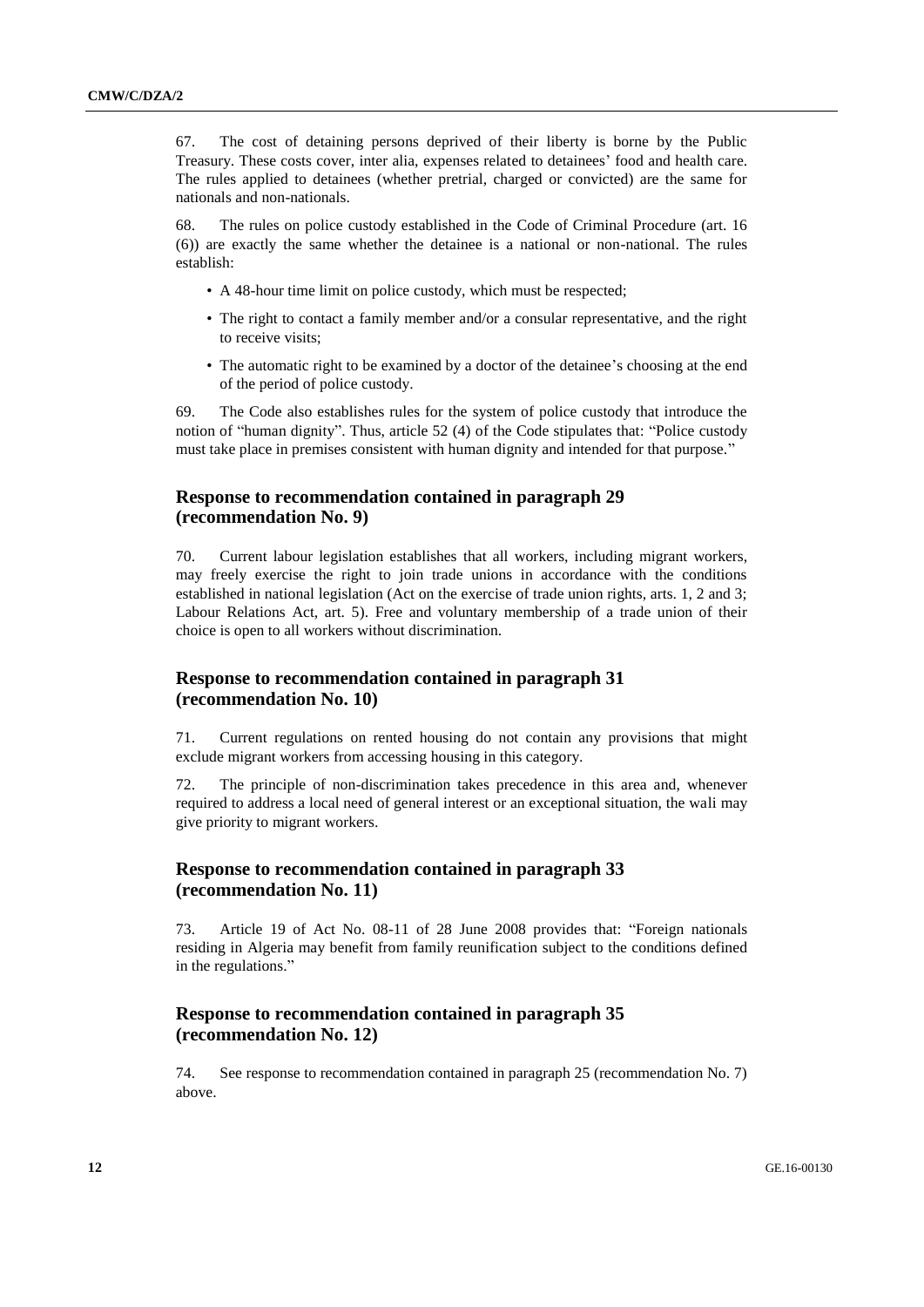# **Response to recommendation contained in paragraph 37 (recommendation No. 13)**

75. A coordination and information exchange mechanism has been established to foster greater cohesion between *wilaya* employment offices, the National Employment Agency and *wilaya* labour inspectorates in the management, supervision and oversight of the use of foreign labour. The goal pursued in adopting this mechanism is to manage the flow of foreign labour more effectively.

76. The mechanism is also intended to improve the harmonization of policies on employment and work-related migration, in that it makes it possible to monitor movements in the employment of migrant workers and the characteristics of these workers.

# **Response to recommendation contained in paragraph 39 (recommendation No. 14)**

77. Trafficking in human beings is punishable under articles 303 bis 4 to 303 bis 15 of the Criminal Code, which were added pursuant to Act No. 09-01 of 25 February 2009.

78. Under Algerian law, trafficking in human beings is considered to mean the "recruitment, transportation, transfer, harbouring or receipt of one or more persons by threat or use of force or other forms of coercion, by abduction, fraud, deception, abuse of authority or of a position of vulnerability, or by giving or receiving payments or privileges in order to obtain the consent of a person having control over another, for purposes of exploitation. Exploitation shall include exploitation of the prostitution of others, other forms of sexual exploitation, exploitation of others in begging, forced labour or service, slavery and practices similar to slavery, servitude and the removal of organs."

79. This definition is general in scope and applicable to all persons, including women and children. However, Act No. 09-01 introduced the notion of vulnerability by reason of age, illness or physical or mental incapacity known or apparent to the perpetrator as an aggravating circumstance for such offences.

80. Article 303 bis 12 of Act No. 09-01 provides that: "The consent of the victim shall be without effect in cases where the perpetrator uses one of the means set out in article 303 bis 4 (1) of this Act". Offences of trafficking in human beings may be further defined as either aggravated or serious offences, as follows:

- A simple offence of trafficking in human beings is punishable by a prison term of between 3 and 10 years and a fine of between 300,000 and 1,000,000 Algerian dinars;
- When the trafficking victim is a person who is vulnerable by reason of age, illness or physical or mental incapacity known or apparent to the perpetrator, the offence is punishable by a prison term of between 5 and 15 years and a fine of between 500,000 and 1, 500,000 Algerian dinars.

81. Trafficking in human beings is punishable by a prison term of between 10 and 20 years and a fine of between 1,000,000 and 2,000,000 Algerian dinars if at least one of the following circumstances applies:

- The perpetrator either is the spouse of the victim, an immediate family member or his or her guardian or has authority over the victim or is a State official whose position has facilitated the commission of the offence;
- The offence was committed by more than one person;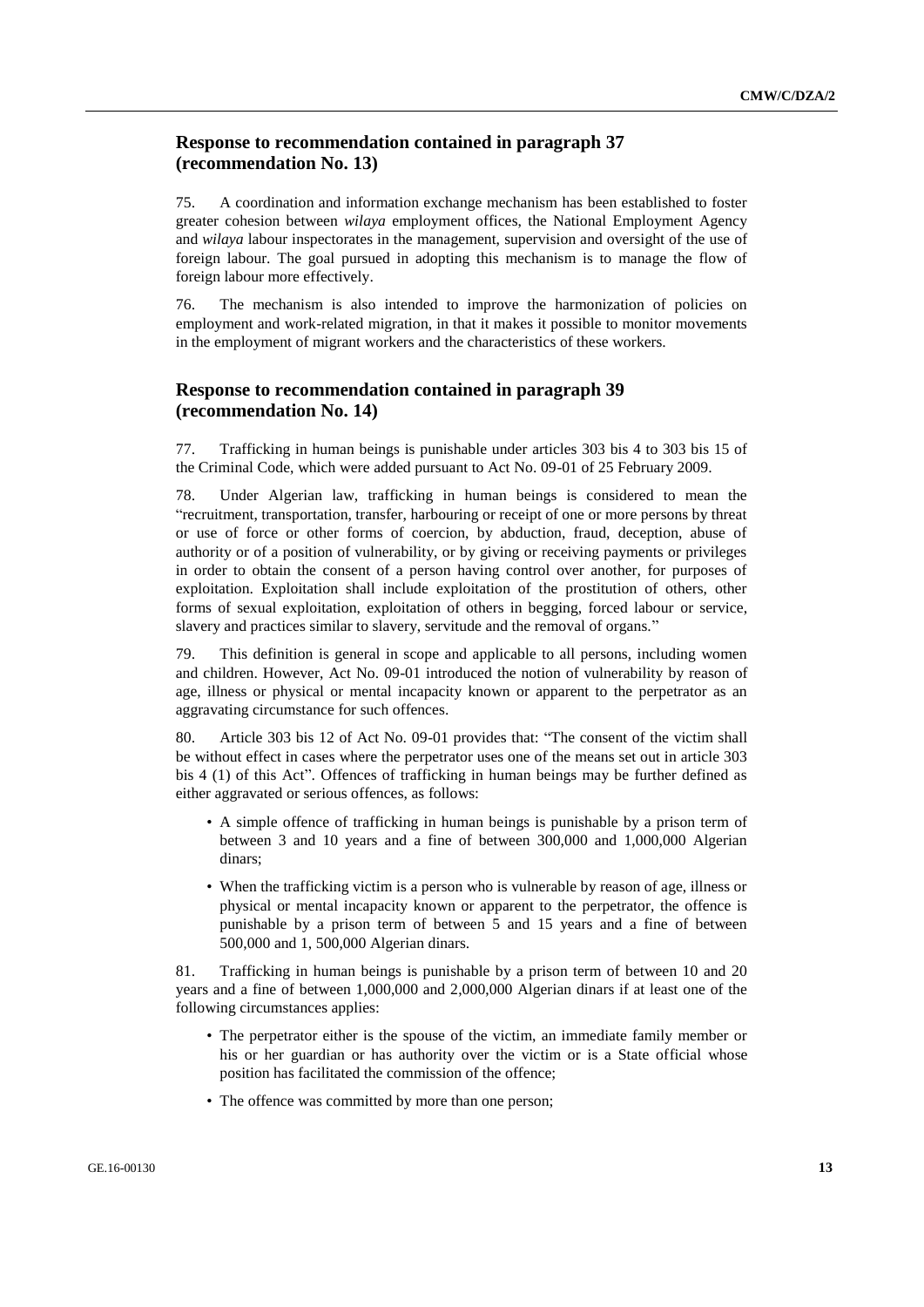- The offence was committed using firearms or the threat of their use;
- The offence was committed by an organized criminal group or was of a transnational nature.

82. The resources deployed by the law enforcement authorities ensure that victims are able to report incidents of trafficking in human beings that are the subject of preliminary investigations in a systematic manner. The authorities provide toll-free numbers for victims' use in order to allay any fears they may have and encourage civil society to become involved in the fight against this form of criminal activity through national and local associations.

83. Victims also receive assistance from the judicial authorities, who provide legal aid at all stages of the proceedings, from the preliminary investigation until a final judgment on the case is handed down.

84. Pursuant to the Code of Criminal Procedure, the assistance of an interpreter is obligatory at all stages of the proceedings for victims who are foreign nationals or have hearing and/or speech impediments.

85. Algerian legislation imposes no penalties upon victims of trafficking. In fact, quite the opposite applies: victims are protected by law unless it is proven in inquiries that they are in some way implicated in the trafficking themselves, whether as perpetrator, coperpetrator or accomplice.

86. Act No. 09-02 of 25 February 2009, amending and supplementing Ordinance No. 71-57 of 5 August 1971, introduced a substantive change to article 28 in order to ensure that legal assistance is automatically extended to victims of trafficking in human beings and that they are thus able to assert their rights through the courts.

87. Assistance is available to victims of trafficking at all stages of the proceedings, from the start of the investigations until a judgement is issued.

88. After the judgement is issued, State authorities and non-governmental organizations (NGOs) assume responsibility for the social protection of victims.

89. Women and children are entitled to special protection from the State authorities and civil society organizations working to protect human rights in general and women's rights in particular.

90. Child victims of trafficking aged 18 years old or under, whether nationals or nonnationals, are considered to be children exposed to psychological risk.

91. The State authorities are required to assume responsibility for such children in order to ensure their protection, and must take all necessary steps to find a place for them in a children's centre and return them to their parents or arrange for their repatriation, if the parents are known. When it is established that a child is a foreign national, the Embassy of the child's country of origin is informed and invited to become involved.

92. If a child who is a non-national fails to provide sufficient information because of their young age or refuses to cooperate, the judge will order their placement in a protection centre run by the Ministry of National Solidarity.

# **Response to recommendation contained in paragraph 41 (recommendation No. 15)**

93. Pursuant to Article 175 bis 1 (2) of Act No. 09-01 of 25 February 2009 (not the Act of 25 June 2008 as mentioned in the Committee's concluding observations), any attempt,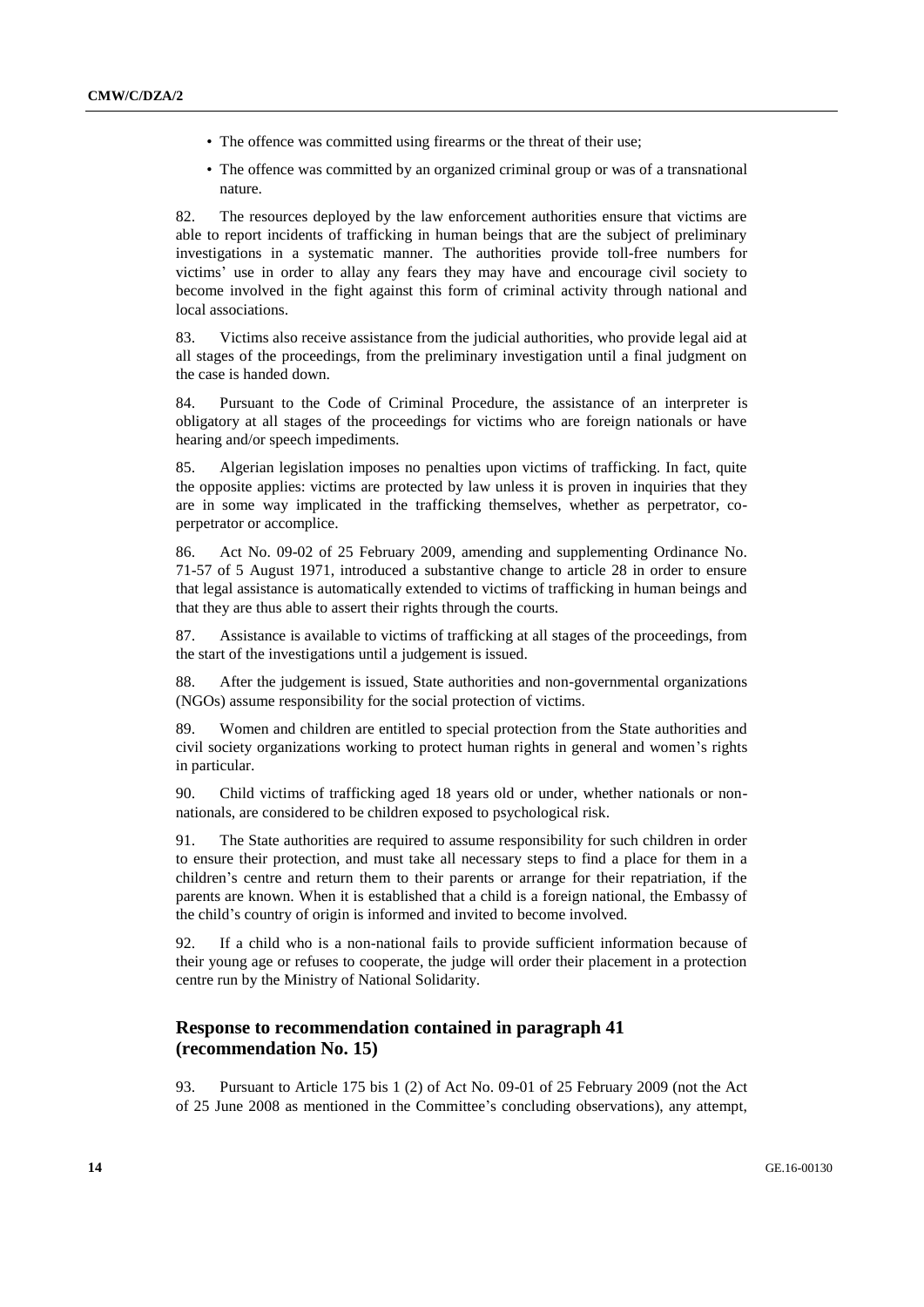by any person, to leave the national territory via a crossing point other than an official border crossing constitutes a criminal offence.

94. The smuggling of migrants (irregular migration) is covered by article 303 bis 30 of the Criminal Code, which includes a definition in line with the definition given in the Protocol against the Smuggling of Migrants by Land, Sea and Air, supplementing the United Nations Convention against Transnational Organized Crime. Custodial sentences and fines are established for persons who commit offences of this kind and lengthy terms of imprisonment apply when the offence is committed in any one of the aggravating circumstances provided for in article 303 bis 32 of the Criminal Code.

95. Mindful of the need to preserve human dignity and protect the right to life in all circumstances, the Algerian legislature is seeking, through this provision, to deter persons considering this form of illegal migration and prevent them from becoming entangled in the intricacies of another more serious and harmful form of criminal activity, i.e. trafficking in human beings.

96. Furthermore, the Government of Algeria has adopted a holistic approach under which addressing the root causes of irregular migration is prioritized.

97. With regard to employment issues, an action plan to promote employment and combat unemployment was adopted by the Government in 2008. The plan's main focus is to provide support for specific mechanisms that promote highly labour-intensive sectors of activity, greater efficiency in the management of the labour market, the modernization of labour market institutions and training tailored to labour market needs.

98. Two specific mechanisms have been established to promote wage employment on the one hand and encourage entrepreneurship among young people by providing support for the creation of micro-enterprises on the other.

# **Response to recommendation contained in paragraphs 42 and 43 (recommendation No. 16)**

99. An interministerial working group including representatives of all departments involved in migration issues has been tasked with ensuring implementation of the Committee's observations and recommendations.

100. The responses to the Committee's recommendations that are provided in this report are the fruit of the consultations conducted by members of this working group.

Social and humanitarian organizations are a fully-fledged social partner, involved in targeting, implementing, monitoring and evaluating all activities carried out for the benefit of migrants and members of their families, including those in an irregular situation.

# **II. Part 2: General information on constitutional, legislative and regulatory mechanisms for the implementation of human rights**

# **General information**

102. Land area: 2,381,000 km<sup>2</sup>; population: 39.5 million (2014); official language: Arabic; national languages: Arabic, Tamazight; religion: Islam; currency: Algerian Dinar; gross domestic product: US\$ 221 billion (2014): per capita income; US\$ 5,452 (2013); gross external debt: US\$ 3.9 billion (2012); unemployment rate: 10.6 per cent (2014); economic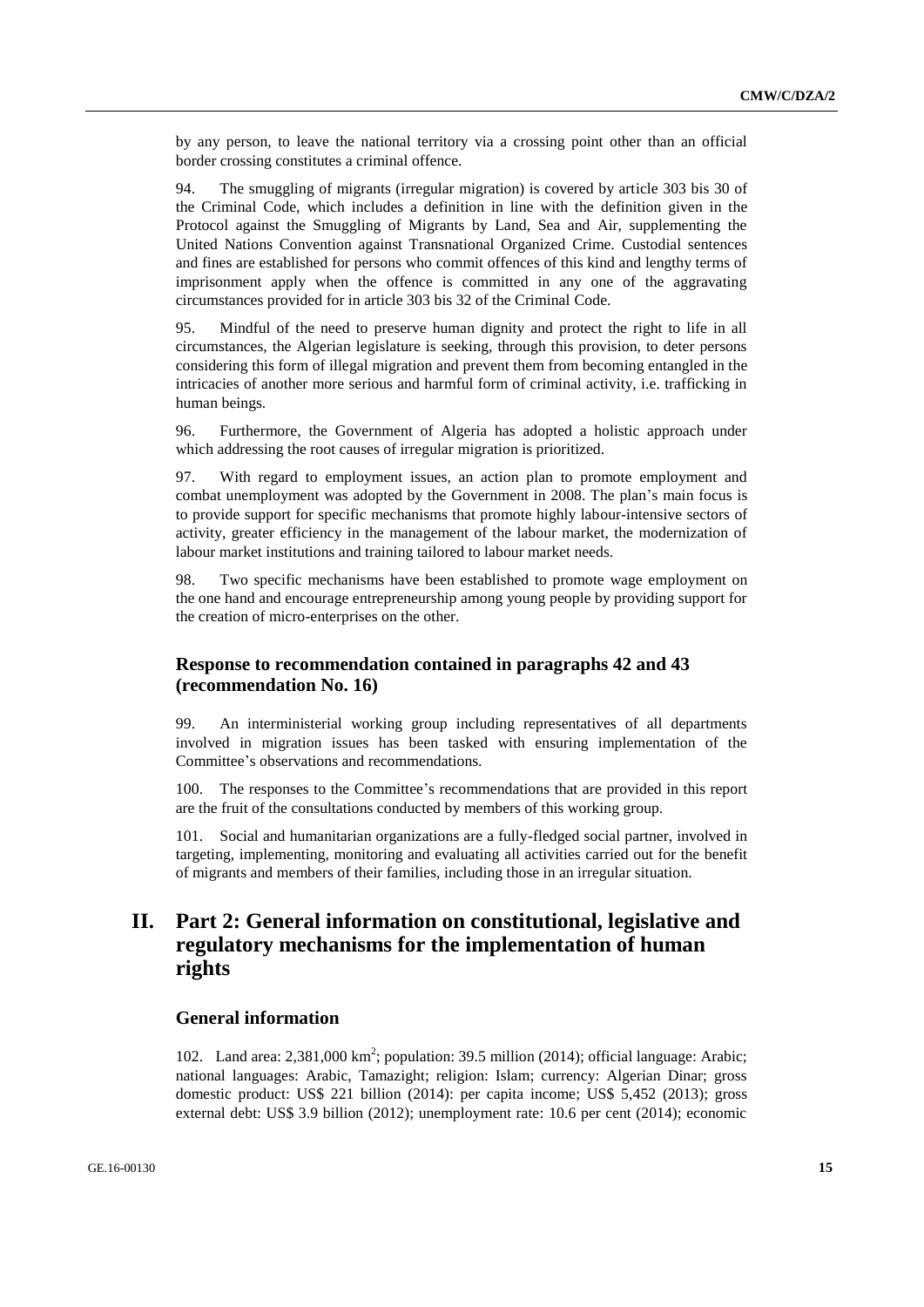growth: 4.1 per cent; average life expectancy (2011): 76.7 years on average, 77.3 years for women and 76 years for men; infant mortality rate (2010): 23.7 per 1,000 live births on average, 25.5 per 1,000 boys and 21.8 per 1,000 girls; maternal mortality rate (2010): 76.9 maternal deaths per 100,000 births; inflation: 8.89 per cent (2012); school enrolment rate: 98 per cent (2010); age structure in per cents (2008 general population and housing census): under 5 years old: 11.6 per cent; under 15 years old; 28.4 per cent; young people aged between 15 and 24 years old: 21.8 per cent; 25 -59 years old: 53.8 per cent; 60 years or over: 7.4 per cent.

103. The Government of Algeria is implementing a national plan to strengthen respect for constitutionally protected human rights. The plan sets out a coordinated policy for action in this field and reaffirms the Government's resolve to consolidate the individual and collective rights and responsibilities of citizens while promoting values of equality, solidarity, sharing and tolerance.

104. In this spirit, the State authorities are pressing ahead with the process of reform; the reform of the justice system is complete and an evaluation of the success of measures adopted in the areas of education, health and social protection is under way. The status of women has improved considerably, especially since 2008, allowing for their more active involvement in public life and society by means of increased representation within institutional structures, while framework legislation on children's affairs has been adopted to address certain lacunae and ensure more effective protection for all children.

105. The human rights policy adopted by the Government of Algeria has resulted in ongoing improvements to the institutional and legislative framework.

#### **Institutional framework**

106. The institutional framework for the exercise of human rights in Algeria consists of both constitutional and non-constitutional mechanisms.

Constitutional mechanisms

107. Constitutional mechanisms are assured by the country's political bodies and judicial institutions.

108. The 1989 Constitution, as amended in 1996 and 2008, enshrines the principle of the separation of powers between the executive, legislative and judicial branches. The constitutional system is a presidential one.

109. The legislative branch is built around the Parliament, which, as the State forum for democratic and pluralist expression, monitors the Government's actions and passes laws. Human rights issues are addressed by standing committees established for the purpose by the two chambers.

110. Following the constitutional amendment of 28 November 1996 to create a bicameral parliament, the National People's Assembly became the first chamber of the Parliament. A total of 462 members of parliament, appointed by universal suffrage in legislative elections, represent the different political tendencies in this chamber. The Council of the Nation is the second chamber of the Parliament and has 144 members. Two-thirds of its members are indirectly elected by a college of members of the people's communal and departmental assemblies, and the remaining third (48 members) is appointed by the President of the Republic.

111. An organic law to increase the representation of women in local and national elected assemblies was promulgated in January 2012. The law enshrines this gradual transition by establishing quotas for the proportion of female candidates that range from 20 to 50 per cent. The law also establishes that any electoral list that does not meet the legally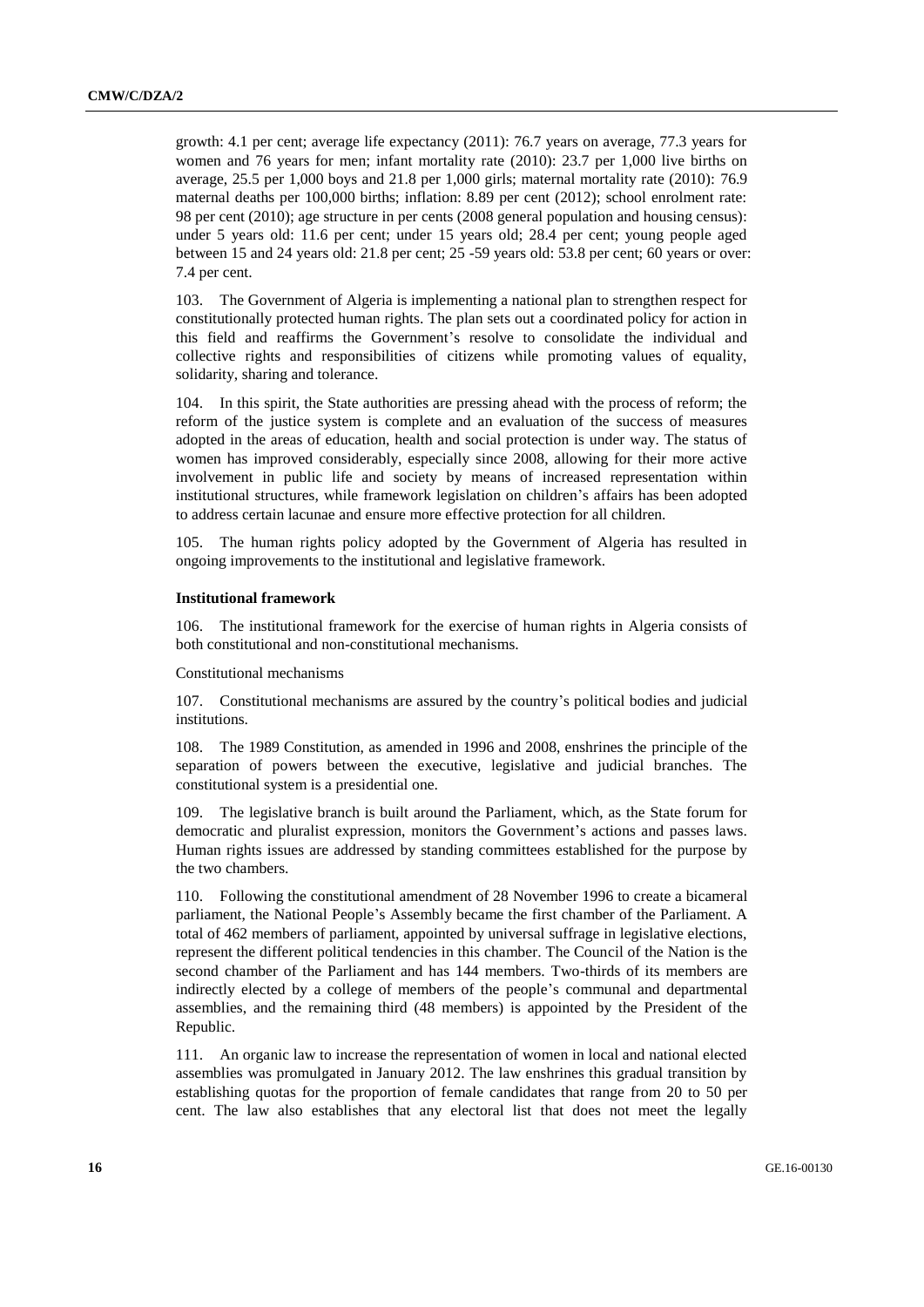established quota for female representation must be rejected. This proactive policy for the advancement of women helped to raise the proportion of female parliamentarians to 31.6 per cent following the legislative elections of May 2012.

112. Under the Constitution, the President of the Republic and the Prime Minister appointed by the President form the executive branch of the Algerian political system. The President of the Republic, as Head of State, personifies the unity of the nation and is elected by direct, universal and confidential suffrage for a five-year term, with the possibility of reelection. The Prime Minister is responsible for implementing the programme of work formulated by the President and for coordinating the Government's activities. The Government programme is subject to approval by the National People's Assembly.

113. The executive branch has taken various actions to give shape to its human rights policy, including, first and foremost, the ratification of international human rights instruments.

114. The independence of the judiciary is enshrined in Article 138 of the Constitution, which provides that: "The judiciary shall be independent and shall operate within the framework of the law."

115. The Government of Algeria has established judicial mechanisms to guarantee both the rights of citizens and the independence of judicial decision-making. The justice system in Algeria consists of two levels of adjudication - namely, courts of first instance and courts of appeal. The highest judicial authority is the Supreme Court, which is responsible, pursuant to the Constitution, for supervising the activities of the regular courts of law. The Supreme Court is also responsible for unifying jurisprudence throughout the country and ensuring compliance with the law.

116. The justice system also includes the administrative judiciary, composed of the administrative courts and the Council of State, which is the body responsible for regulating the activities of the administrative courts.

117. The dispute court is responsible for settling conflicts of jurisdiction between the Supreme Court and the Council of State.

118. Established pursuant to article 163 of the Constitution, the Constitutional Council is the body responsible for ruling upon the constitutionality of laws. The Council ensures that laws are consistent with the Constitution and, in particular, that constitutional rights and freedoms are respected. It also ensures that the will of the people, as expressed in presidential and parliamentary elections, is taken into account. Issues may be referred to the Council, which has nine members, by the President of the Republic, the President of the Council of the Nation and the President of the National People's Assembly.

#### **Non-constitutional mechanisms**

119. Non-constitutional mechanisms are provided by bodies established to promote the exercise of human rights in implementation of infra-constitutional legislation. Such mechanisms involve administrative and non-State agencies.

120. The National Advisory Commission for the Promotion and Protection of Human Rights was established in 2002. It has 44 members, 16 of whom are women. The Commission is an advisory body with monitoring, early warning and evaluation functions and is responsible for investigating situations in which human rights have been violated. It also carries out awareness-raising, information-sharing and public relations activities to promote human rights and provides advice on possible improvements to national legislation. The Commission prepares an annual report on the state of human rights for submission to the President of the Republic.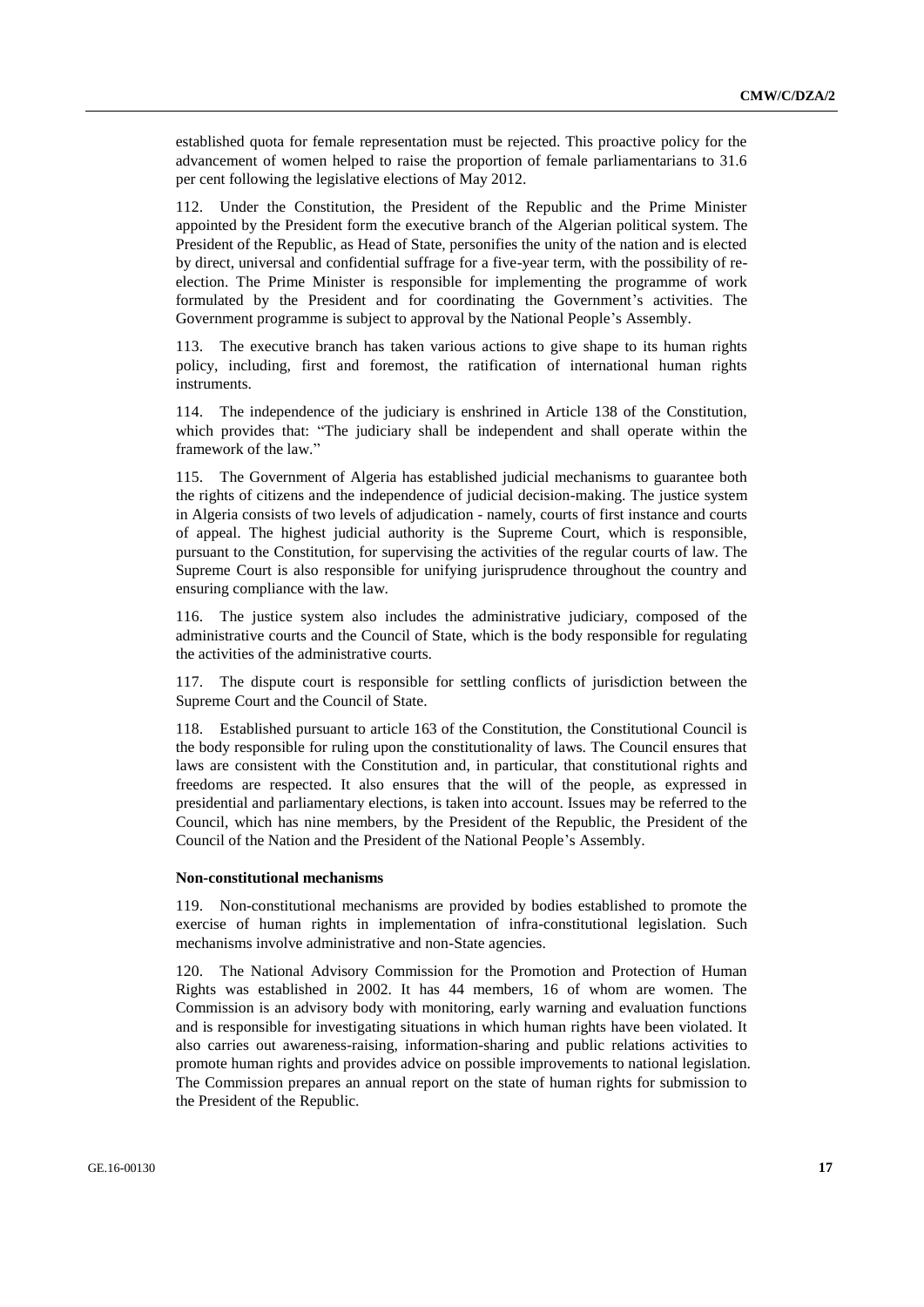121. Freedom of opinion and freedom of expression, which are guaranteed by Organic Act No. 90-07 on information, as amended and supplemented, serve as checks and balances and are essential for monitoring and protecting human rights.

122. The Constitution of Algeria accords an important place to freedom of association in the defence of human rights. Freedom of association, which is protected under article 41, includes the protection of specific rights such as the rights of women, children, the sick, persons with disabilities, older persons, consumers and users of public services.

123. Lastly, arrangements for exercising trade union rights are set out in Act No. 90-14 of 2 June 1990. There are 57 organizations protecting sector-specific or professional rights, which between them claim to cover more than 2.5 million employees and 23 employers' associations, including three confederations.

### **Legal framework and practical measures**

124. The legal framework for the exercise of human rights in Algeria is provided by the Constitution, international treaties, organic laws and legislation.

125. Chapter IV of the 1996 Constitution, as amended in 2008, is focused on rights and freedoms.

126. The rights and freedoms set out in this chapter are accorded the status of constitutional principles. The same principles are also established in the international human rights treaties to which Algeria is a party.

127. Under the terms of a Constitutional Council decision dated 20 August 1989, the international commitments of Algeria prevail over domestic law. This decision upholds the constitutional principle according to which duly ratified international treaties prevail over domestic law, which is expressed in the Constitution as follows: "Once they are ratified and published, all treaties become part of national law and, pursuant to article 132 of the Constitution, acquire greater force than laws, thereby allowing all Algerian citizens to invoke their provisions before the courts."

128. Algeria has signed most of the core human rights treaties. It reports regularly to the United Nations treaty bodies created under these international human rights instruments on its progress in meeting its international human rights obligations. It maintains cooperative relations with organizations of the United Nations system, the international humanitarian movement and the NGO community.

129. The annual celebrations of Universal Declaration of Human Rights Day, Women's Day, Children's Day and Disabilities Day provide a fresh opportunity to inform the public, through organized events, about the different international human rights instruments to which Algeria is a party. It also provides an opportunity to gauge the effect of measures taken by the public authorities and to learn lessons about how the treaties can be more effectively implemented.

130. As regards human rights education, primary school curricula and textbooks for several subjects (civics, Islamic education, languages, history and geography) ensure that pupils are introduced to human rights treaties. Human rights are taught on the basis of universal texts (the Universal Declaration and other international treaties) and posters or articles of particular conventions are distributed for use as teaching aids to all schools throughout the country. Human rights modules are likewise an integral part of the curriculum at universities, the Judicial Training School, the Police Training School, the National Prison Administration Training School, and gendarmerie training schools.

131. The texts of the international and regional human rights treaties ratified by Algeria can be consulted on the website of the Ministry of Justice (www.mjustice.dz).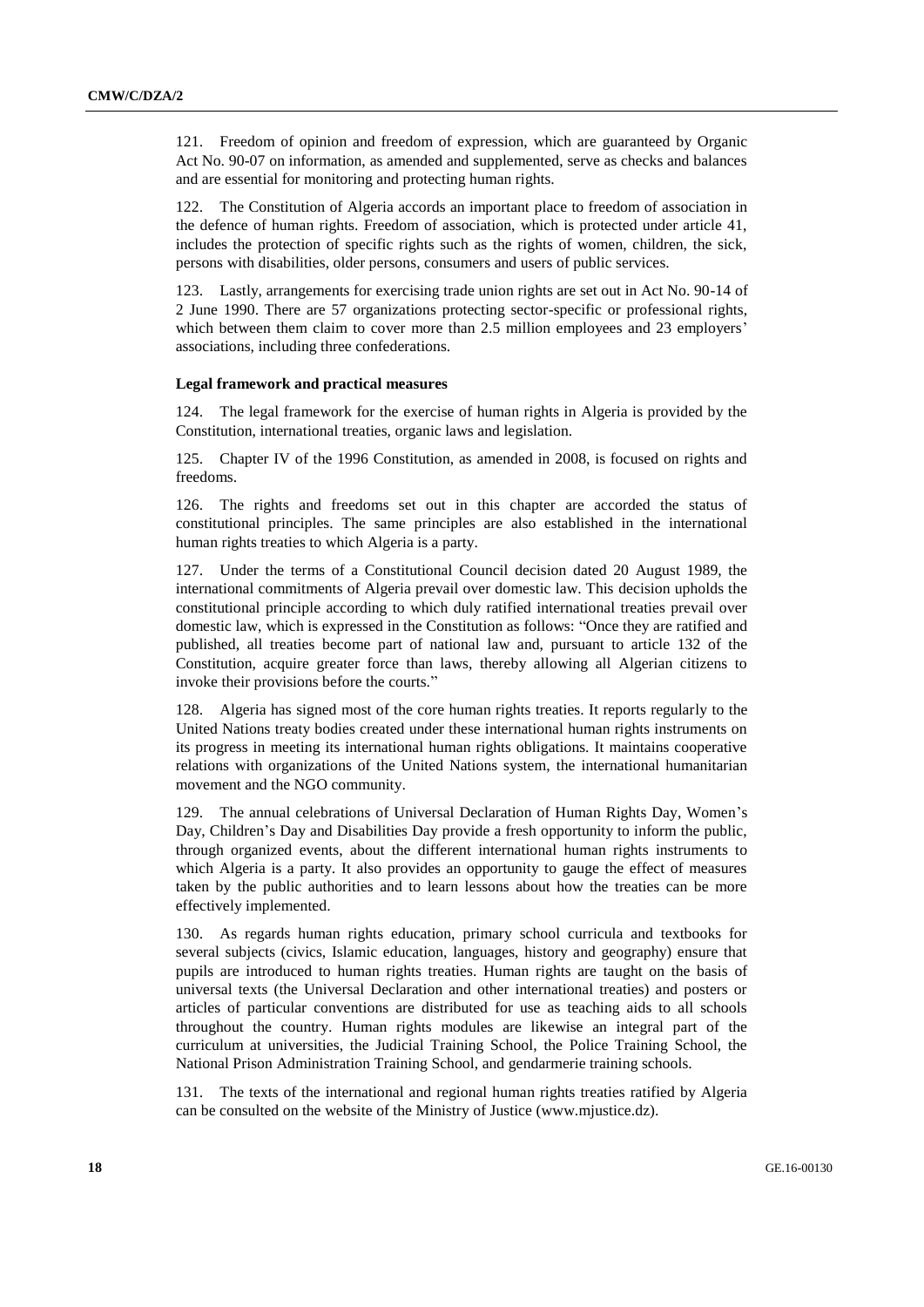132. A compendium of the principal international legal instruments is available free of charge to judges, who also receive training in civil liberties and human rights in Algeria and abroad.

133. A number of other legal instruments, in addition to the Constitution, encourage the democratization of public life in Algeria today, including, in particular, various organic laws.

134. Specific legislation has been adopted to cover the creation of political parties and their relations with the Administration and encourage transparency in the management of political party finances and disputes or conflicts between the Administrations and approved political parties.

135. Act No. 12-06 of 12 January 2012, on associations, is designed to strengthen freedom of association, regulate the activities of associations in a more precise manner and fill any legal lacunae in existing provisions relating, in particular, to foundations, associations and foreign associations wishing to establish themselves in Algeria. To further consolidate the right of association, the Act requires the Administration to decide on requests for approval within a specific time frame.

136. Organic Act No. 12-04 of 12 January 2012, on political parties, is designed, inter alia, to reinforce democratic pluralism and strengthen the relevant provisions.

137. Organic Act No. 12-05 on information, promulgated on 12 January 2012 and amended and supplemented in 2014, is a response to the new expectations of citizens and society and reflects the diversity of their opinions. Besides consolidating citizens' right to access information, the Act establishes a number of mechanisms designed to safeguard the press and provide protection against interference. The Act takes account of the new landscape in the audiovisual sector and emphasizes the need for training.

The promotion and protection of human rights are of great importance. Accordingly, various new pieces of legislation have been adopted to strengthen and clarify the human rights framework. These laws address the situation of women, children, persons with disabilities and other protected groups.

# **III. Part 3: In-depth information on the implementation of the Convention**

# **A. General principles**

### **1. Articles 1 (1) and 7: Non-discrimination**

Article 67 of the Constitution states that: "All foreign nationals lawfully present in the national territory shall enjoy the protection of the law with respect to their person and their property."

140. This is a general rule that guarantees protection for foreign nationals lawfully residing in or travelling through the country irrespective of their status (migrant worker, tourist, resident, etc.). Foreign nationals enjoy the protection of Algerian law provided that their entry and stay meet legal and regulatory requirements.

141. Domestic law does not in any way distinguish between foreign workers and Algerian workers.

142. This principle is scrupulously applied in labour matters, provided that the migrant workers concerned have employee status (Act No. 90-11 of 21 April 1990 on labour relations, as amended and supplemented, art. 2) and that they can show evidence of their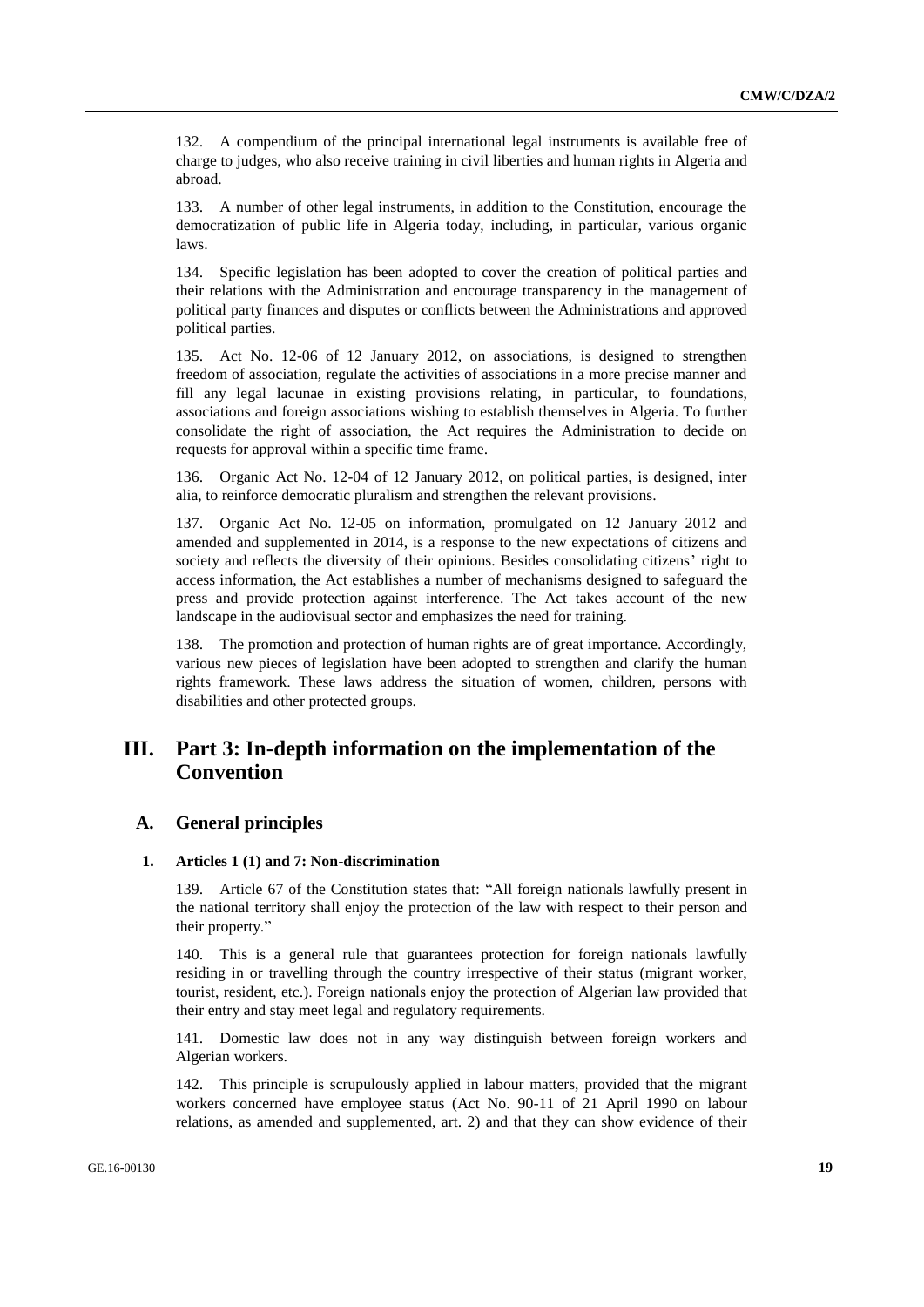recruitment under the terms set out in Act No. 81-10 of 11 July 1981 on the conditions of employment of foreign workers.

143. Foreign workers who are recruited in accordance with the provisions of Act No. 81- 10 enjoy the same rights as Algerian workers, as set forth in Act No. 91-11 of 21 April 1990, in particular, articles 17 and 142.

144. Foreign workers enjoy the following fundamental labour rights: the right to join trade unions, the right to collective bargaining, the right to participate in the business, the right to social security and a pension, the right to occupational health and safety, the right to rest, the right to participate in workplace dispute prevention and resolution, and the right to strike.

145. Foreign workers also enjoy the same rights as Algerian workers in areas such as respect for their physical and psychological well-being and their dignity, protection against discrimination in recruitment on grounds other than skills and merit, and the regular payment of wages, social security allowances and other benefits specifically tied to their work contracts.

# **2. Article 83: Right to an effective remedy**

146. Having ratified the International Covenant on Civil and Political Rights and its first Optional Protocol as well as the African Charter on Human and Peoples' Rights, the Government of Algeria extends the possibility of exercising the right to an effective remedy, in accordance with established procedures, to all citizens and all persons under its jurisdiction.

147. Current Algerian legislation provides for remedies whenever a restriction limits the exercise of a right. This rule applies not only to court rulings but also to decisions taken by administrative authorities, whose validity is assessed ultimately by the Council of State (as the highest administrative court).

148. These are legal remedies that the courts and administration must uphold, failing which they are liable to penalties.

149. They are clearly effective remedies for migrant workers and members of their families and are such as to guarantee their rights, thereby excluding arbitrary treatment.

### **3. Article 84: Duty to implement the Convention**

150. In ratifying the Convention, the Government of Algeria undertook to implement its provisions. The measures that were adopted before and after its ratification reflect the State's commitment to giving full effect to the Convention.

151. It should be noted that the principle whereby international legal instruments ratified by Algeria take precedence over domestic law was upheld by the Constitutional Council on 20 August 1989 in Decision No. 1-DL-CC-89 relating to electoral matters, which reads: "Considering that, once they are ratified and published, all treaties become part of national law and, pursuant to article 132 of the Constitution, acquire greater force than laws, thereby allowing all Algerian citizens to invoke their provisions before the courts ..."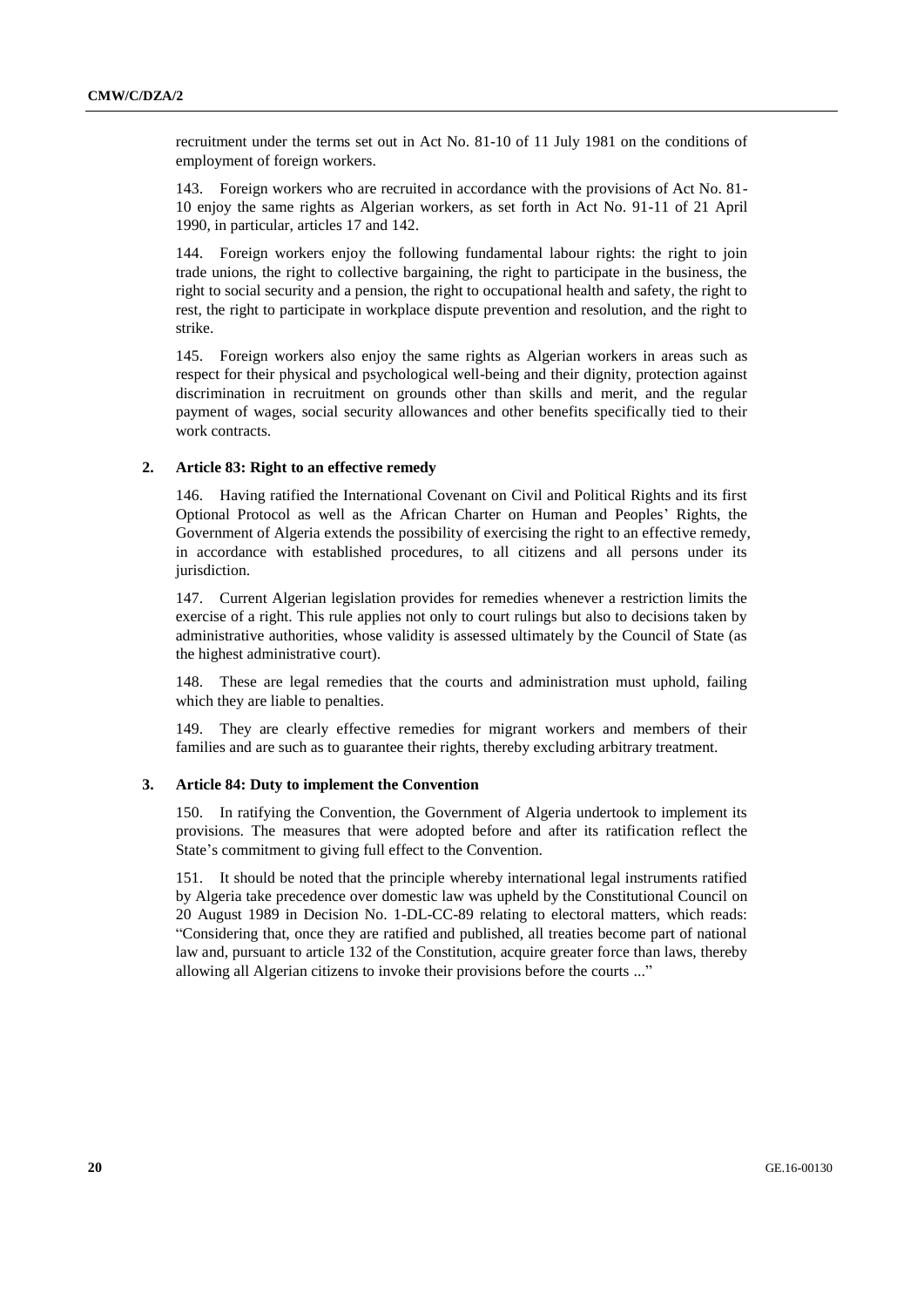# **B. Part III of the Convention: Human rights of all migrant workers and members of their families**

### **1. Article 8: Right to leave any country, including one's own, and to return**

#### *The Constitution*

152. Under articles 44 and 67 of the Constitution, foreign nationals residing in the national territory, including migrant workers and members of their families, may exercise the right to enter and leave the national territory and to return to and remain in their State of origin at any time, provided that they comply with the legislation and regulations of the host country, in particular with regard to entry and residence visas.

#### *Code of Criminal Procedure*

153. Restrictions on the right to enter and leave the national territory may only be imposed by order of the legally competent authorities or by an investigating or trial judge, in accordance with the conditions laid down by the Code of Criminal Procedure.

154. Foreign nationals, including migrant workers, who satisfy the legal and regulatory requirements are free to leave the host country, unless they are barred from doing so by a decision taken by a legally competent authority or by an investigating or trial judge.

155. It should be noted that the amendment to the Criminal Code contained in Act No. 09-01 of 27 February 2009 introduced community service as an alternative to imprisonment and that this measure restricts freedom of movement because persons opting for such schemes are required to adhere to the schedule set by the sentencing judge.

156. When a convicted person does not fulfil the obligations of community service, the sentencing judge notifies the prosecution service so that the prison sentence originally imposed on the person may be enforced.

157. Under article 42 of the Act on the conditions of entry, stay and movement of foreign nationals in Algeria, foreign nationals who evade the implementation of an expulsion or deportation order or re-enter the country without authorization after being expelled or deported are liable to a prison sentence of 2 to 5 years unless they can demonstrate that they are unable to return to their country of origin or go to a third country, in accordance with international conventions on the status of refugees and stateless persons.

158. The same penalty applies to any foreign national who fails to submit to the competent administrative authority the travel documents needed to enforce any one of the above-mentioned measures or, in the absence of such documents, has not communicated the information needed to enforce the measures. In addition, the court may bar a convicted person from remaining in the country for a period of up to 10 years. Such a prohibition entails ipso jure the convicted person's deportation, where appropriate, upon completion of their sentence.

159. Article 30 of the aforementioned Act of 25 June 2008 stipulates that, in addition to in application of the provisions of article 22 (3), the Minister of the Interior may order a foreign national's expulsion from the country in the following situations:

- When the administrative authorities consider the foreign national's presence in the country to be a threat to public order or State security.
- When the foreign national has been the subject of a judgement or final judicial ruling imposing a prison sentence for a crime or lesser offence.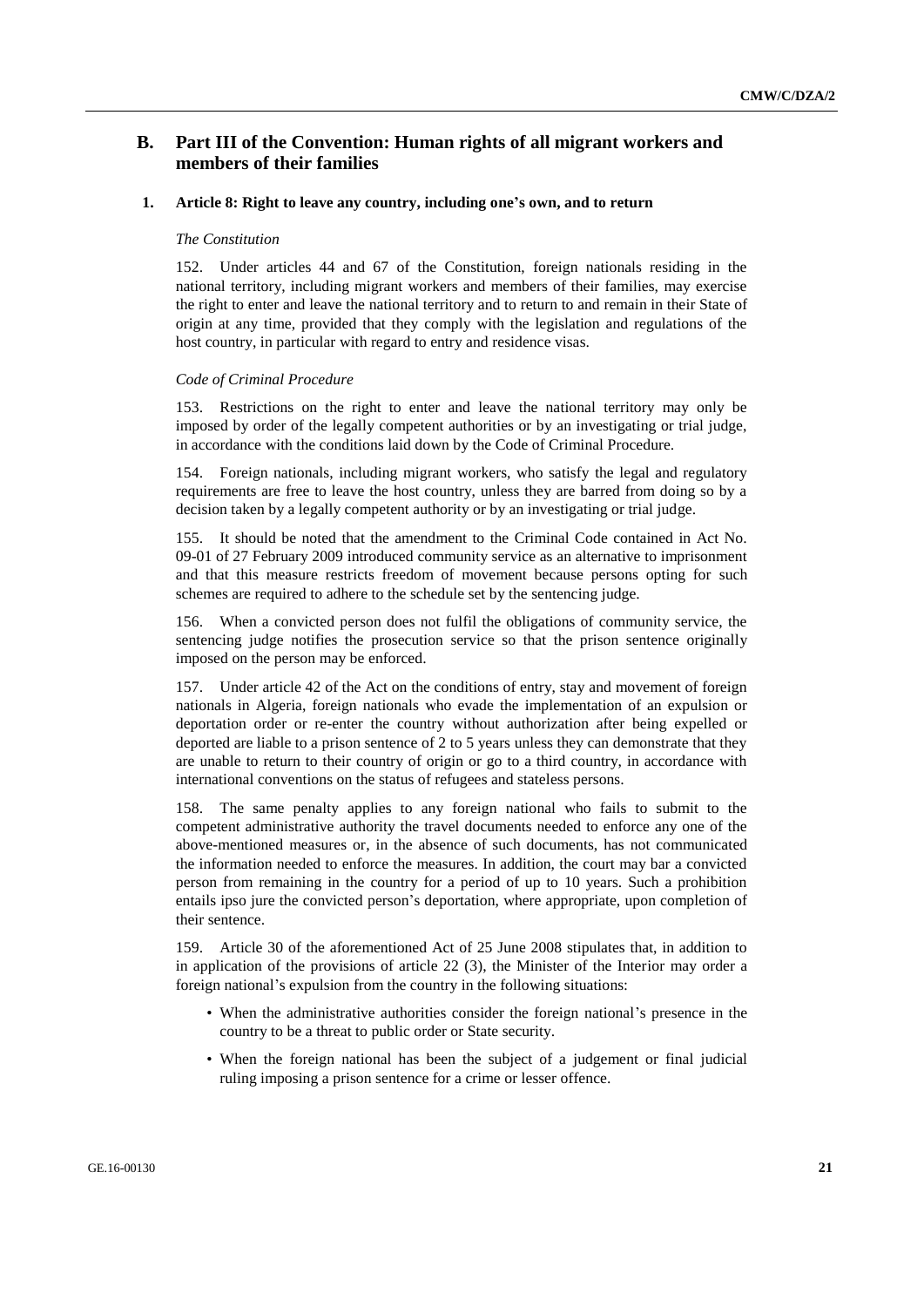• When the foreign national does not leave the country before the deadline allotted, in accordance with the provisions of article 22 (1 and 2).

160. While awaiting deportation, foreign nationals in an irregular situation may also be placed in a waiting centre for a renewable period of 30 days, upon the decision of the wali (art. 37).

161. Articles 7 and 42 of the aforementioned Act No. 08-11, on criminal provisions, provide for derogations in respect of individuals who fall within the scope of an international convention on refugees and stateless persons. Thus, asylum seekers and refugees are not subject to the same obligations as other migrants: they are not required to hold the travel documents required of foreign nationals in general and cannot be expelled or removed. The Act also provides remedies for foreign nationals subject to an expulsion order.

### *Act No. 08-11 of 25 June 2008 on the conditions of entry, stay and movement of foreign nationals in Algeria*

162. Article 3 of the above law stipulates that all persons who do not hold Algerian nationality or have no nationality at all are considered foreign nationals. Article 4 states that the entry, stay and movement of foreign nationals in Algeria are subject to completion of the formalities established under the Act and in subsequent laws.

163. In order to gain entry to the country, foreign nationals are required to complete the usual formalities, as detailed in the Act:

- They must show that they are in possession of a ticket, valid visa and, where appropriate, the requisite administrative authorizations;
- They must provide evidence of sufficient resources to cover the duration of their stay in Algeria;
- Subject to the principle of reciprocity, foreign nationals wishing to stay in Algeria temporarily are required to hold travel insurance (Act No. 08-11 of 25 June 2008, art. 4);

164. Article 7 states that: "Subject to international agreements on refugees and stateless persons ratified by Algeria, all foreign nationals arriving in the country shall present themselves to the competent border-control authorities with a passport issued by the State of which they are a national or any other valid document recognized by Algeria as a valid travel document and, where applicable, the requisite visa issued by the competent authorities and a health-care booklet, in line with international health regulations."

Article 17 further states that: "Foreign nationals wishing to live in Algeria with a view to taking wage employment shall receive a resident card only if they hold one of the following documents:

- A work permit;
- A temporary work authorization;
- A certificate of declaration of the employment of foreign workers, for foreign workers who do not require a work permit such as French and Tunisian nationals".

165. Article 9 allows for the possibility of foreign residents in a regular situation to leave the country; article 18 allows for them to extend their stay; and article 19 stipulates that they can benefit from family reunification under the terms set forth in the relevant regulations.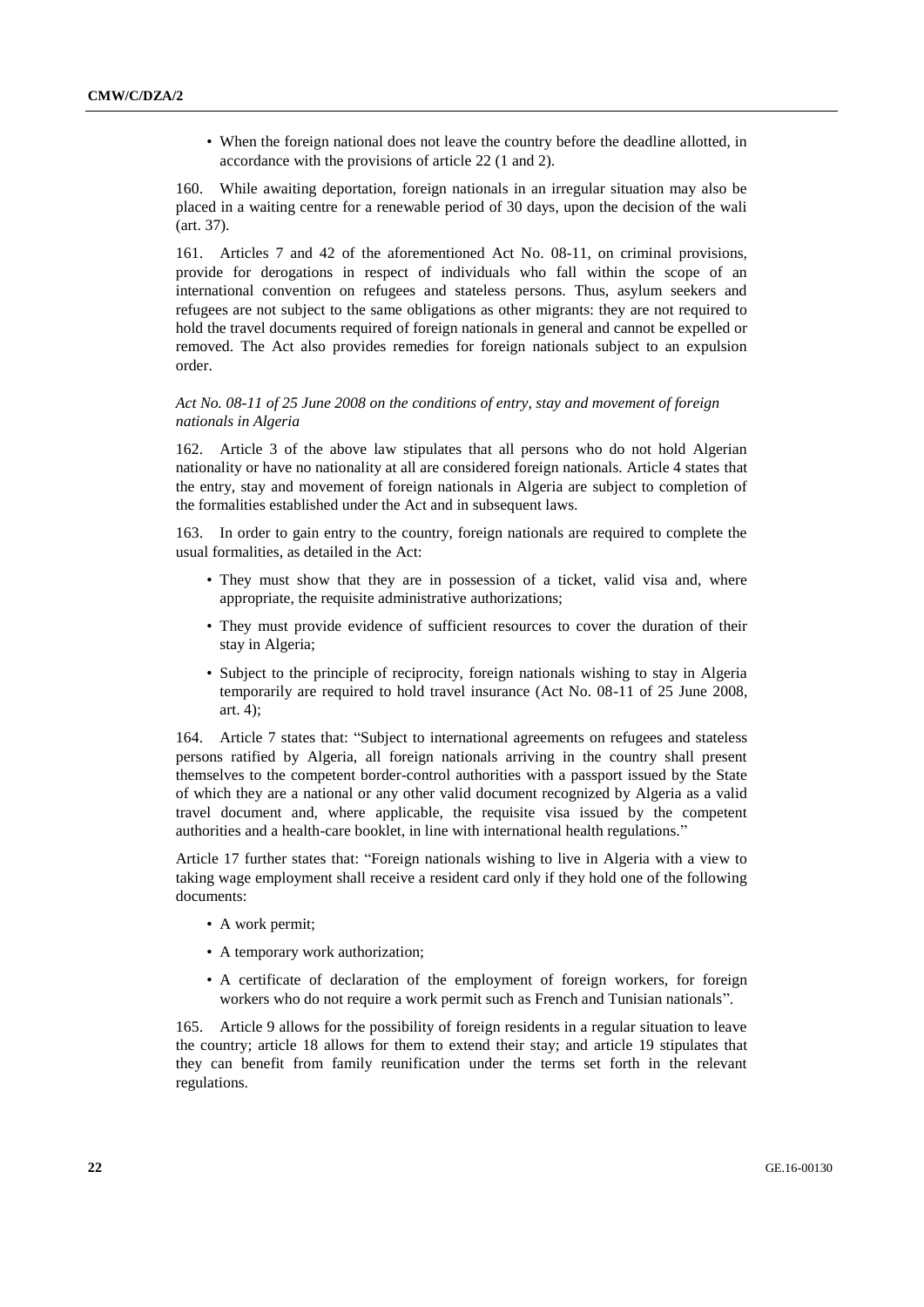166. However, under article 7, the Minister of the Interior may deny a foreign national entry to the country on grounds of public order, State security or potential threat to the fundamental, diplomatic interests of the State. The wali responsible for the region in question may immediately deny entry to a foreign national on the same grounds.

### **2. Articles 9 and 10**

### *(a) Right to life*

167. The Constitution, as the basic law, enshrines the principle of protection for the physical and psychological well-being of the individual, guarantees the inviolability of the human person and prohibits all forms of physical or psychological violence and affronts to human dignity (art. 35).

168. Title II of the Criminal Code, entitled "Crimes and offences against the person", criminalizes and sets penalties for the offences of wilful homicide (murder), wilful homicide with premeditation and malicious aforethought (assassination), infanticide, poisoning and crimes and offences involving intentional assault and battery. In order to guarantee the protection of victims residing in the national territory, the penalties for these offences apply without exception, reservation or distinction of any kind.

169. As part of efforts to update domestic law in this field, Act No. 09-01 of 25 February 2009, concerning the Criminal Code, incorporated a new section, entitled "Organ trafficking", into the chapter on crimes and offences against the person. This section establishes penalties of between 1 and 15 years' imprisonment and fines of between 300,000 and 1,500,000 Algerian dinars. Aggravating circumstances apply when the victim is a minor or the offence is committed by an organized or transnational criminal group (illegal immigration).

### *(b) Prohibition of torture and inhuman or degrading treatment*

170. Following its ratification in 1989, practical steps were gradually introduced to implement the Convention against Torture, culminating in the reform of the justice system undertaken in 1999 and the incorporation of three new provisions into the Criminal Code by Act No. 04-15 of 10 November 2004. The three articles in question are 263 bis, 263 ter and 263 quater, which prescribe very severe penalties (5 to 10 years' fixed-term rigorous imprisonment plus a fine) for perpetrators of acts of torture. These penalties are increased if the perpetrators are public officials (10 to 20 years' fixed-term rigorous imprisonment and a fine) or if the acts of torture are preceded, accompanied or followed by a serious offence other than murder (10 to 20 years' fixed-term rigorous imprisonment and life imprisonment). In addition, article 341 criminalizes sexual harassment.

171. As a preventive measure, the Code of Criminal Procedure, referring specifically to preliminary investigations, provides mechanisms to ensure the humane treatment of persons held in police custody and to monitor the use of such procedures (through medical examinations of detainees by decision of the Public Prosecutor or at the request of their family or legal counsel, and oversight of the conditions of police custody). A medical examination is mandatory at the end of the period of police custody (Code of Criminal Procedure, arts. 51 bis (2) and 52 (6)).

# **3. Article 11: Prohibition of slavery and forced labour**

172. Exploitative practices are not permitted in Algerian society. Labour law provides mechanisms to protect all workers, including migrant workers, from all forms of illtreatment and violations of their fundamental rights. If such violations should occur, workers may seek compensation before the competent courts.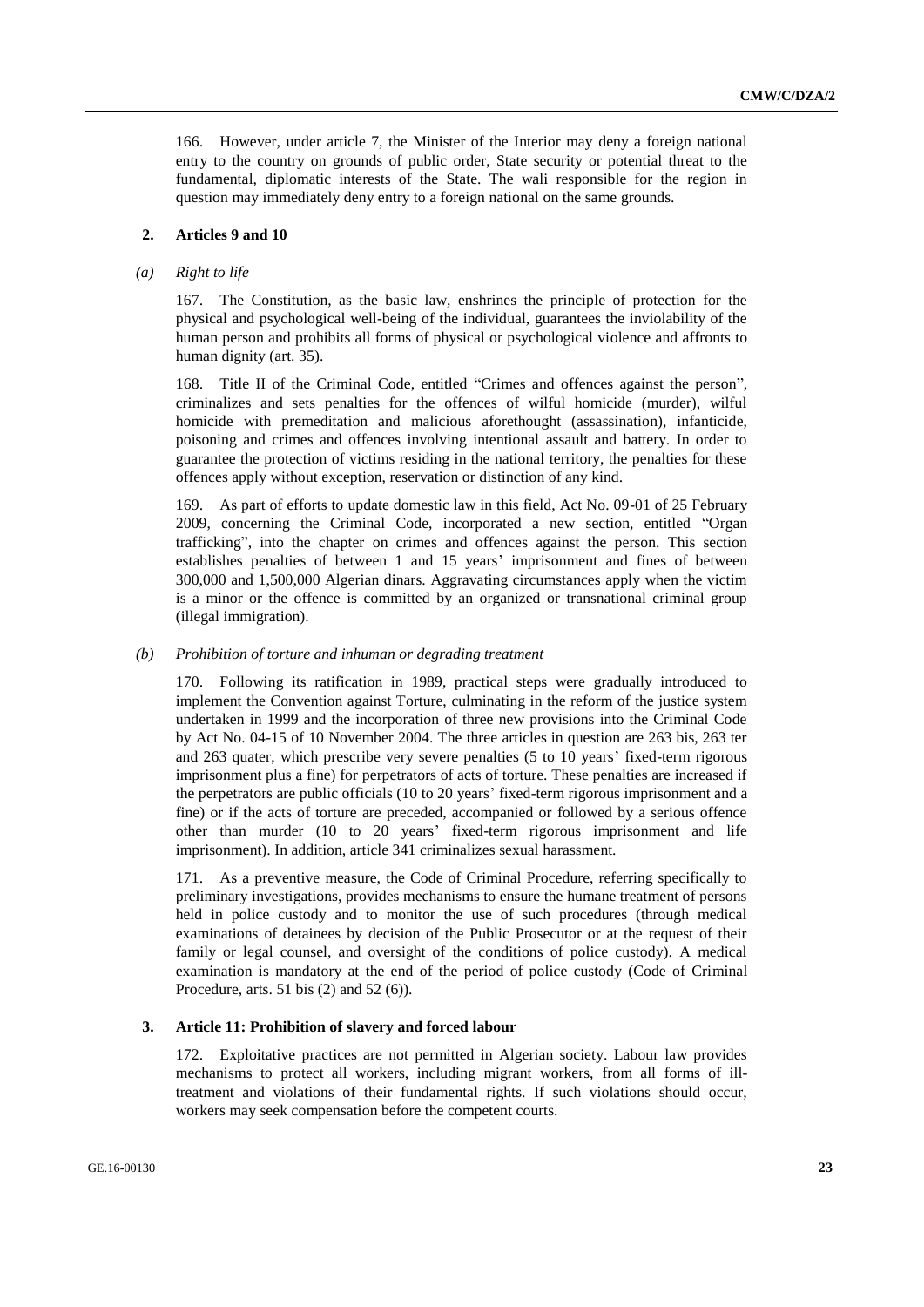173. The Constitution lays down the principle of "ending the exploitation of man by man" and bans "feudal, regionalist and nepotistic practices" (arts. 8 and 9). Algeria has ratified the main international instruments in this domain.

174. Under articles 88, 96 and 97 of the Civil Code, a work contract is considered null and void if it was concluded under coercion or using violence or blackmail of any form, and is without effect if it undermines public order or decency. Individuals who engage in unlawful practices that result in forced labour are liable to criminal prosecution.

175. The contracts of foreign workers are subject to oversight by the Labour Inspectorate, as are those of Algerian workers. Employers who breach labour law are liable to a fine and, in some cases, imprisonment, following criminal proceedings brought before the competent court on the basis of an infraction report drawn up by the Labour Inspectorate.

# **4. Articles 12, 13 and 26**

### *(a) Right to freedom of conscience and religion*

176. This right is enshrined in article 36 of the Constitution, which emphasizes its inviolability. Ordinance No. 06-03 of 28 February 2006 on the conditions of practice of faiths other than Islam reinforces the above-mentioned constitutional principle and reflects a real willingness on the part of the public authorities to recognize all revealed religions that are predicated on tolerance and respect.

177. Article 2 of the Ordinance expressly provides that: "The State of Algeria guarantees freedom of religious practice subject to respect for the Constitution, the present Ordinance, in-force laws and regulations, public order and the fundamental freedoms of third parties. The State also guarantees tolerance and respect between the different religions."

178. The above provision applies to Algerians and foreign nationals alike, without distinction between faiths, and is intended to reframe or establish the appropriate context for healthy religious practice and to isolate extremist views and positions that accentuate differences between faiths.

179. Article 298 of the Criminal Code prohibits and establishes prison terms and fines for "any act of defamation committed against one or more members of an ethnic or philosophical group or specific religion that is intended to stir up hatred between citizens or inhabitants". In addition, article 160 establishes prison terms of 5 to 10 years for acts that destroy, damage or desecrate sacred books or places of worship.

180. Freedom to manifest one's religion or beliefs may be subject only to such limitations as are prescribed by law and are necessary to protect public safety, order, health or morals or the fundamental rights and freedoms of others.

181. Act No. 63-278 of 26 July 1963 on statutory holidays, as amended and supplemented, stipulates that foreign workers of the Christian faith receive paid leave for religious holidays, i.e. Easter Monday, Ascension, 15 August (Assumption) and 25 December (Christmas). Similarly, workers of the Jewish faith receive paid leave for Rosh Hashana (New Year), Yom Kippur (Day of Atonement) and Pesach (Passover).

182. Foreign teachers and students are not deprived of any freedoms, provided that Algerian law is observed. No religious activity is tolerated in the workplace or academic environment. However, in university residences space can be reserved, where available, for cultural and religious practices.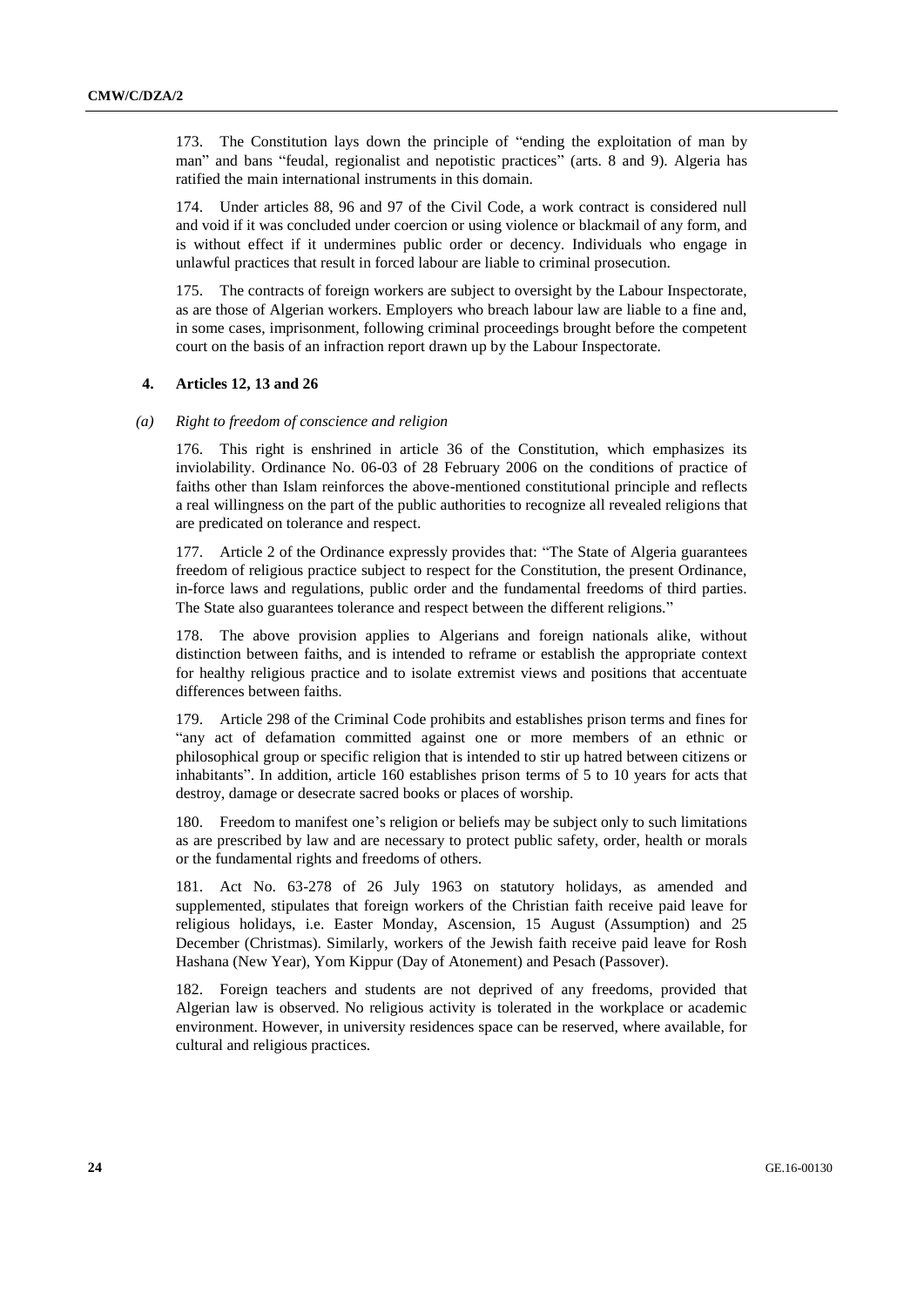#### *(b) Right to freedom of opinion and expression*

183. This right is covered in articles 32, 36 and 38 of the Constitution, which reflect the content of the International Covenant on Civil and Political Rights. The Constitution guarantees the enjoyment of fundamental freedoms, the inviolability of freedom of opinion and the freedom of artistic and scientific creation, including copyright.

184. Article 2 of Organic Act No. 12-05 of 12 January 2012, on information, stipulates that: "Information is an activity freely exercised pursuant to the provisions of this Act and current legislation and regulations."

185. There are no restrictions on the freedom of foreign students and teachers living in Algeria. Any unlawful activity is brought to the attention of the competent authorities, as are overt proselytization activities carried out by foreign students.

186. In Algeria, religious activities can be conducted only in appropriate premises that have been authorized for the holding of gatherings. All other public gatherings are subject to prior authorization by the competent department of the *wilaya* concerned.

187. Under article 295 of the Criminal Code, any person who incites hatred or discrimination against a person or group of persons on the grounds of their race or ethnicity or who organizes, spreads, promotes or engages in propaganda to this end is liable to a prison term of 6 months to 3 years and a fine of 50,000 to 150,000 Algerian dinars.

*(c) Right to join a trade union*

188. Trade union freedoms are protected under the Constitution. They are also covered in labour legislation, in particular in Act No. 90-14 of 2 June 1990 on the exercise of the right to join a trade union, which states that foreign workers, in the same manner as Algerian workers, may join trade unions to protect and represent the social and professional interests of their group in dealings with management.

189. Act No. 90-11 of 21 April 1990 does not prohibit migrant workers from participating in the life of the business (through the participation committee) on an equal footing with Algerian workers. The participation of workers is mandatory (art. 92) when, within the same employing organization, there are several separate places of work with fewer than 20 workers each but at least 20 employees in total.

190. There has been no known case of any involvement by a foreign worker in trade union activities in Algeria. This does not mean, however, that the rights of employed foreign workers are not protected and that they cannot call on union representatives to help them defend their rights against an employer.

#### *(d) Participation in meetings and activities of any other associations*

191. Articles 33 and 43 of the Constitution guarantee the individual or collective defence of one's rights, give prominence to freedom of expression, association and assembly and call on the State to foster the development of associations.

192. Articles 1 and 2 of Act No. 12-06 of 12 January 2012, on associations, define the latter as groups of individuals or legal entities set up under fixed-term or indefinite agreements that pool their knowledge and resources on a voluntary and not-for-profit basis in order to support and encourage activities in professional, social, scientific, religious, education, cultural, sports, environmental, charitable, humanitarian and other fields.

193. Article 59 of the Act defines foreign associations as entities that are headquartered and accredited in a foreign country and have been authorized to set up in Algeria or that are headquartered in Algeria but are entirely or partially managed by foreign nationals who are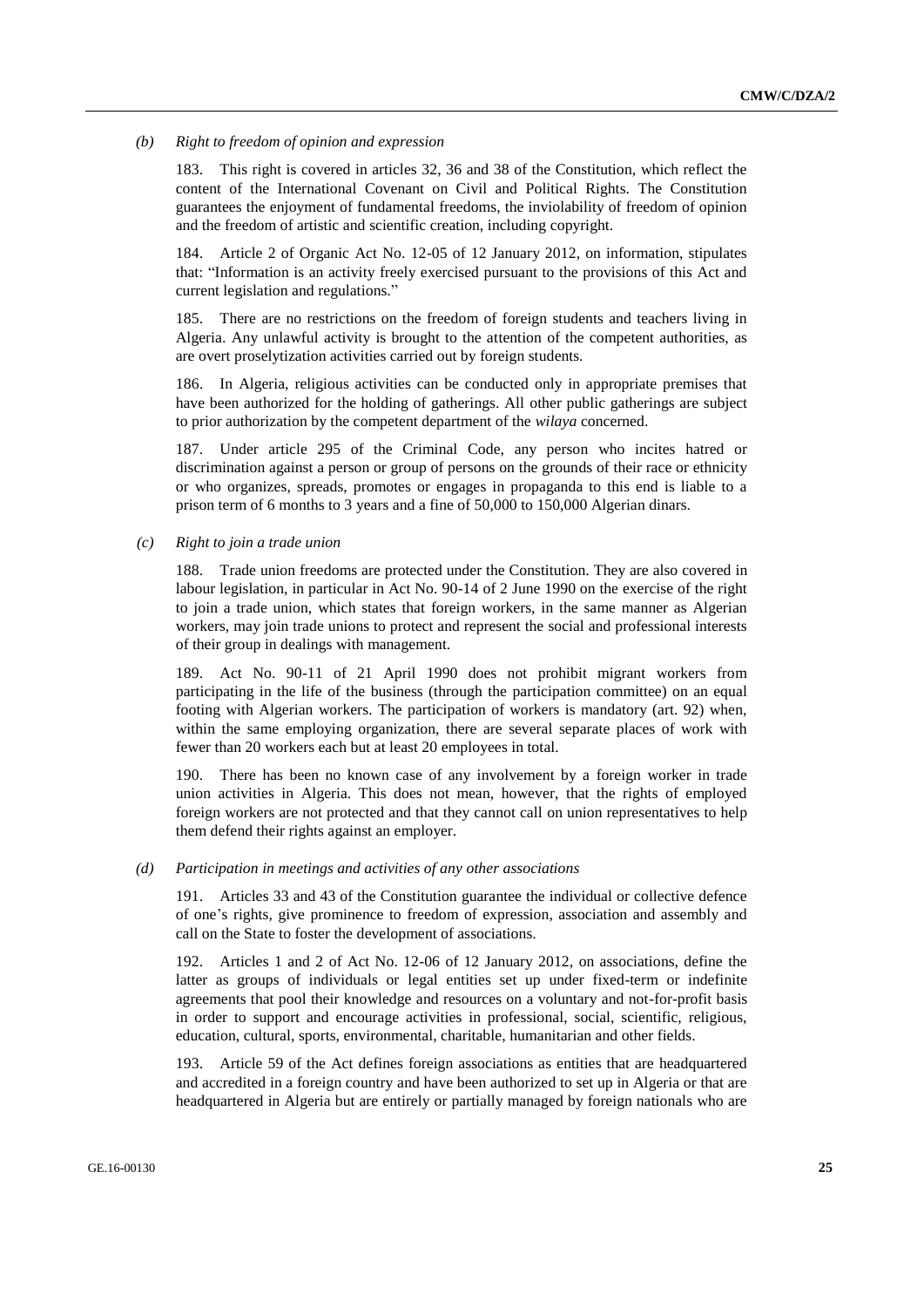in a regular situation under current legislation. The terms of their accreditation are the same as those applicable to Algerian associations.

### **5. Articles 14 and 15**

#### *(a) Protection of privacy*

194. Articles 39, 40 and 63 of the Constitution expressly protect the principles of the inviolability of a person's privacy and honour, the confidentiality of private correspondence and communications, and the home: "All individual liberties are enjoyed subject to respect for the rights of others recognized by the Constitution, in particular, respect for the right to honour, privacy and the protection of the family, youth and children."

195. Sections 4 and 5 of Title II of the Criminal Code criminalizes and set penalties for violations of individual liberty, the inviolability of the home, honour and consideration for others, as well as violations and infringements of various forms of confidentiality (including professional confidentiality and the confidentiality of correspondence), defamation, insult and malicious accusation (arts. 296, 299 and 300).

196. The inviolability of the home is upheld through strict rules governing house searches, which are authorized only by virtue of and in compliance with the law and subject to a search warrant issued by the competent judicial authority. Any violations committed by law enforcement agents or officials (aggravated penalties) or by individuals (arts. 135 and 295) carry a harsh penalty (arts. 107 and 135 of the Criminal Code).

*(b) Right to property*

197. Article 52 of the Constitution provides that the right to private property is guaranteed, while article 20 stipulates that expropriation must be lawful and must give rise to prior, just and equitable compensation.

198. The law governing expropriation in the public interest lays down rules for this type of expropriation and details the relevant procedures and terms of compensation. Expropriation in the public interest must constitute an exceptional means of acquiring goods or property rights and is admissible only if all other solutions have failed. The declaration of public interest must be issued in accordance with a specific, formal procedure (involving an official declaration that the measure is in the public interest, an evaluation of the goods and property to be expropriated, and an administrative deed of transferability that includes an indication, and provides for the prior deposit of, the amount of compensation due). If a friendly agreement with the administration regarding the offer of compensation cannot be reached, the owner may bring the matter before a court.

#### **6. Articles 16 (1-4), 17 and 24**

#### *(a) Right to liberty and security of persons; safeguards against arbitrary arrest and detention*

199. The rights attributed to migrant workers and members of their families are the same as those granted to Algerian citizens under the Constitution and protected by in-force legislation.

200. The Government of Algeria adheres to the provisions of the Vienna Convention on Consular Relations, which it ratified in 1964.

201. In the absence of any bilateral consular agreement, any communication and contact between foreign nationals and the diplomatic representatives of their State of origin must be channelled through the Ministry of Foreign Affairs.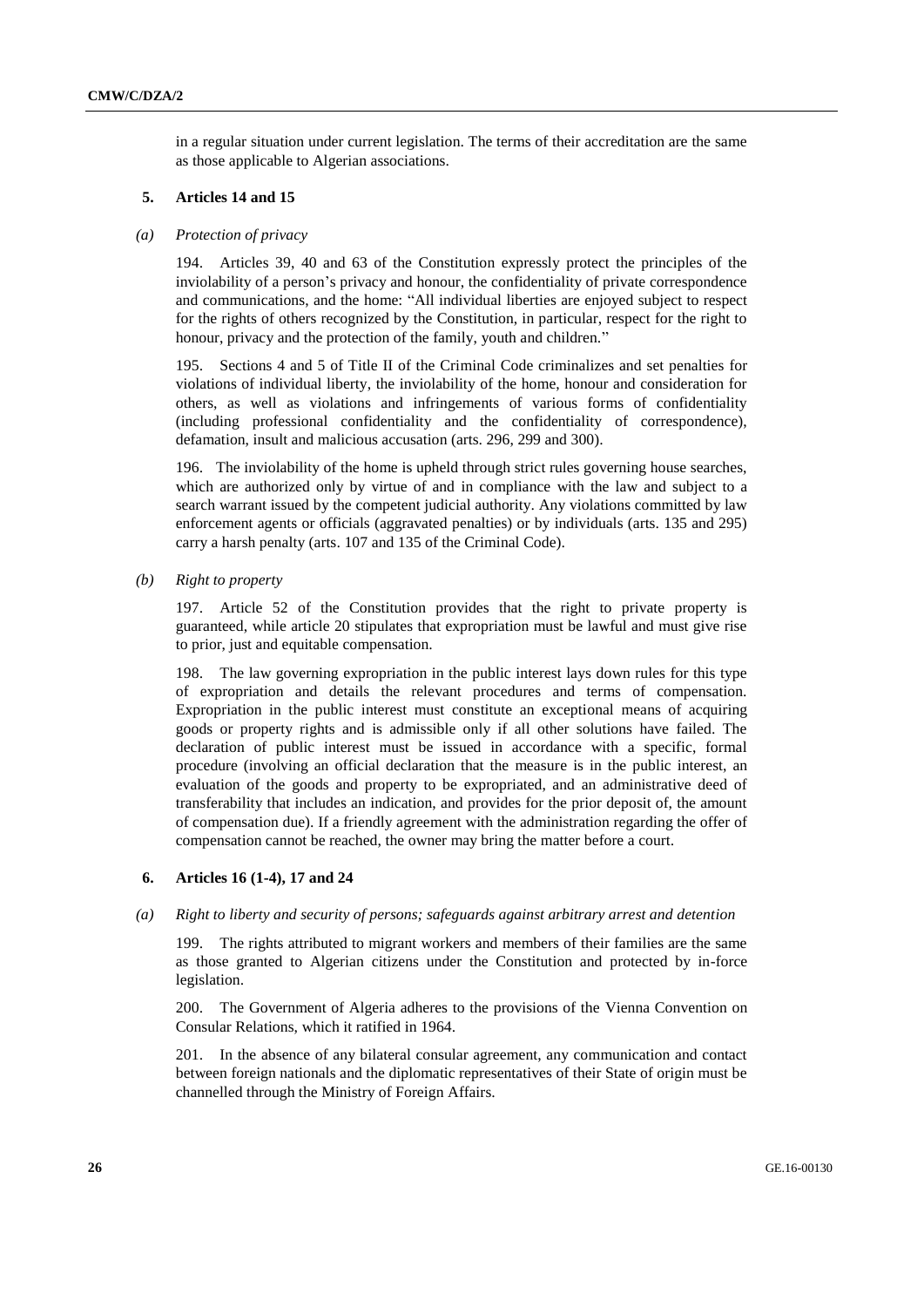202. The Criminal Code provides mechanisms for handling any infringements of the liberty and security of persons and property, without distinction. The protection provided under the Criminal Code is extended to foreign nationals, including migrant workers and members of their families.

203. The Code of Criminal Procedure establishes the right to compensation in the event of unjustified pretrial detention leading to a dismissal of proceedings, discharge or final acquittal (arts. 137 bis to 137 bis 14), or in the event of the erroneous conviction of a person whose innocence is subsequently established (arts. 531 bis and 531 bis 1).

204. The Code on prison organization and the social reintegration of detainees stipulates that foreign nationals imprisoned pursuant to a court order or decision handed down by a judge are entitled to receive visits from the consular representative of their State of origin (consular agent).

205. The Criminal Code establishes penalties of 10 to 20 years' imprisonment for any person who abducts, arrests, detains or falsely imprisons another without an order from the established authorities, except in those cases authorized or ordered by law. The same penalty applies to any person who allows premises to be used to detain or falsely imprison the person concerned.

#### *(b) Conditions of detention and imprisonment*

206. In the prison system of Algeria (as host or transit country), persons deprived of their liberty are treated in accordance with the same rules whether they are Algerian or foreign nationals, migrant workers or others. The chief goal is to preserve their dignity and safeguard their fundamental rights.

207. The Code on prison organization and the social reintegration of detainees recognizes the right of migrant workers and members of their families who have been detained on any grounds to receive visits from their parents, blood relatives up to the fourth degree, spouse and relatives by marriage up to the third degree, and from other persons such as lawyers, guardians and clerics, and to fulfil their religious obligations.

# *(c) Right to recognition as a person before the law*

208. Article 67 of the Constitution stipulates that: "All foreign nationals lawfully present in the national territory shall enjoy the protection of the law with respect to their person and property." The Civil Code contains provisions concerning the legal capacity and the human rights of the individual from birth to death, in particular the right to register a birth or a death in the civil registries of the host country and the right to a family name, residence and nationality.

#### **7. Articles 16 (5-9), 18 and 19: Right to procedural guarantees**

209. The Constitution covers this right in two sections, entitled "Rights and freedoms" (arts. 29-59) and "The judiciary" (arts. 138-158). These sections, which apply to all individuals irrespective of their nationality or origin, status or occupation in the country, address the following:

- Equality before the law without discrimination of any form;
- The presumption of innocence;
- The lawfulness of prosecutions, arrests and detentions;
- The non-retroactive application of the law;
- The right to a defence and respect of the rule of law by judges.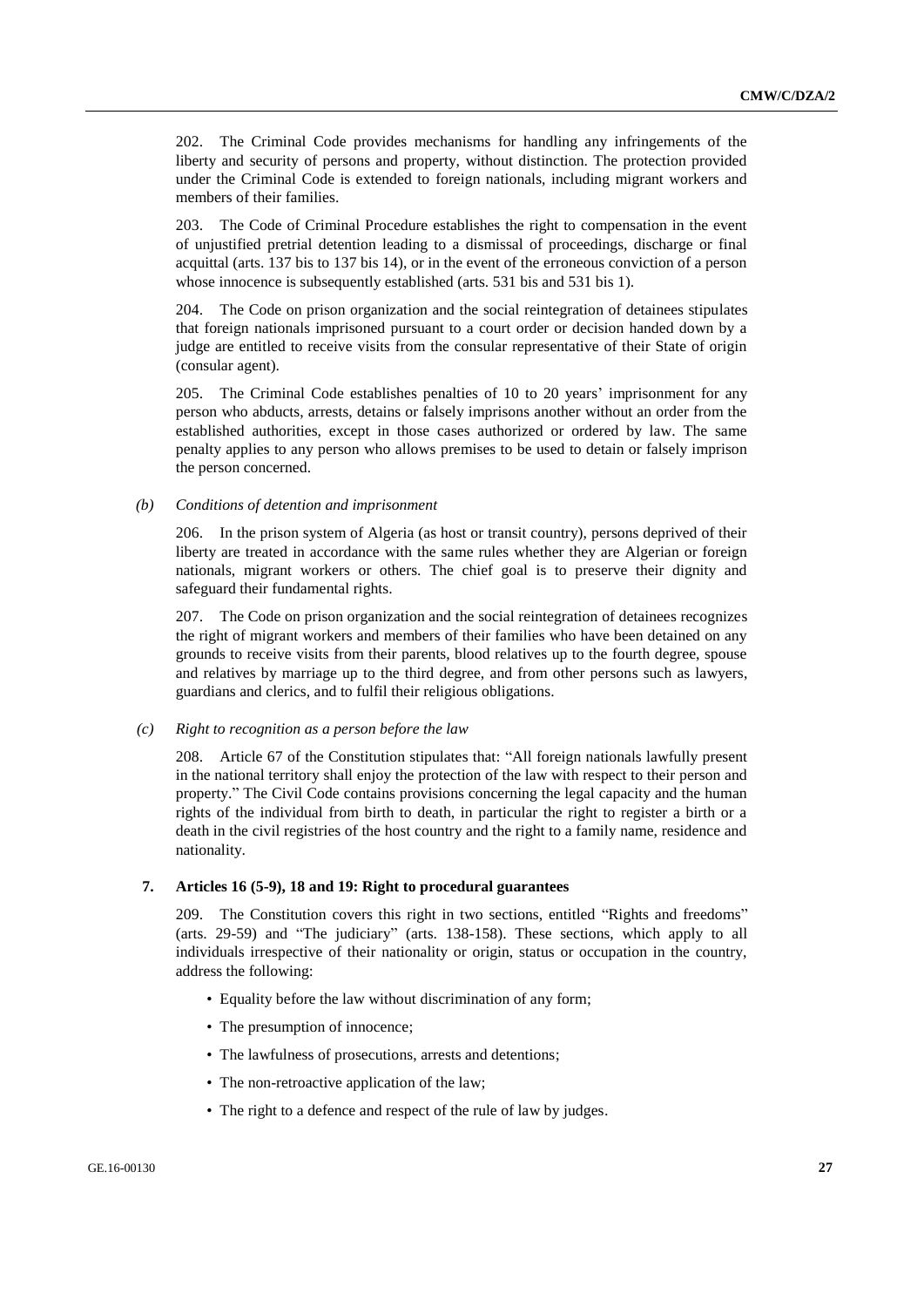210. These principles are expanded upon in the Criminal Code and the Code of Criminal Procedure and are applied at every stage of the proceedings against persons who have committed a criminal offence.

### **8. Prohibition of imprisonment, deprivation of authorization of residence and/or work permit and expulsion merely on the ground of failure to fulfil a contractual obligation**

211. The Code of Civil and Administrative Procedure no longer prescribes enforcement by committal in matters of contractual obligations. Accordingly, basing its jurisprudence on article 11 of the International Covenant on Civil and Political Rights, the Supreme Court provided for the abolishment of this practice in an order dated 30 June 2004 (C.S. Ch. Civ. No. 326511).

*(a) Revocation of residence cards*

212. The general rules on the revocation of residence cards are contained in article 22 of Act No. 08-11 and are applied when it is definitively established that the person concerned no longer meets one of the requirements for issuance of the card or when the person's activities are found, by the relevant authorities, to breach public morals and peace, to violate national interests or to have led to the person's conviction in connection with these activities.

*(b) Revocation of work permits or authorizations*

213. This measure is taken in application of article 14 of Act No. 81-10 of 11 July 1981 when it is established that the information and documents submitted by the applicant are inaccurate or false.

### **9. Articles 21 to 23**

### *(a) Protection from confiscation and/or destruction of identity and other documents*

214. Under the rules of the Code of Criminal Procedure, the papers or documents held by accused persons may be confiscated, that is, seized by detectives during the preliminary investigation stage or by the investigating judge when the case is subject to a judicial inquiry. This action may be taken either because the paper or document is flawed in some way or as a means to ensure that the accused person has legal representation.

*(b) Destruction or attempted destruction of such documents, including travel documents*

215. Article 409 of the Criminal Code imposes a penalty of 5 to 10 years' rigorous imprisonment on any person who deliberately burns or destroys, in any manner whatsoever, documents issued by a public authority (such as identity documents, documents authorizing entry to or stay, residence or establishment in the national territory, work permits and travel documents).

*(c) Protection against expulsion*

216. Chapter VII of Act No. 08-11 of 25 June 2008, entitled "Expulsion and deportation", provides for expulsion in situations such as unlawful entry to the country and the enforcement of a final court decision that includes a prison sentence for a criminal offence, and following deportation decisions.

*(d) Appeals*

217. The terms of appeal are enumerated in articles 32 to 34 of Act No. 08-11 of 25 June 2008.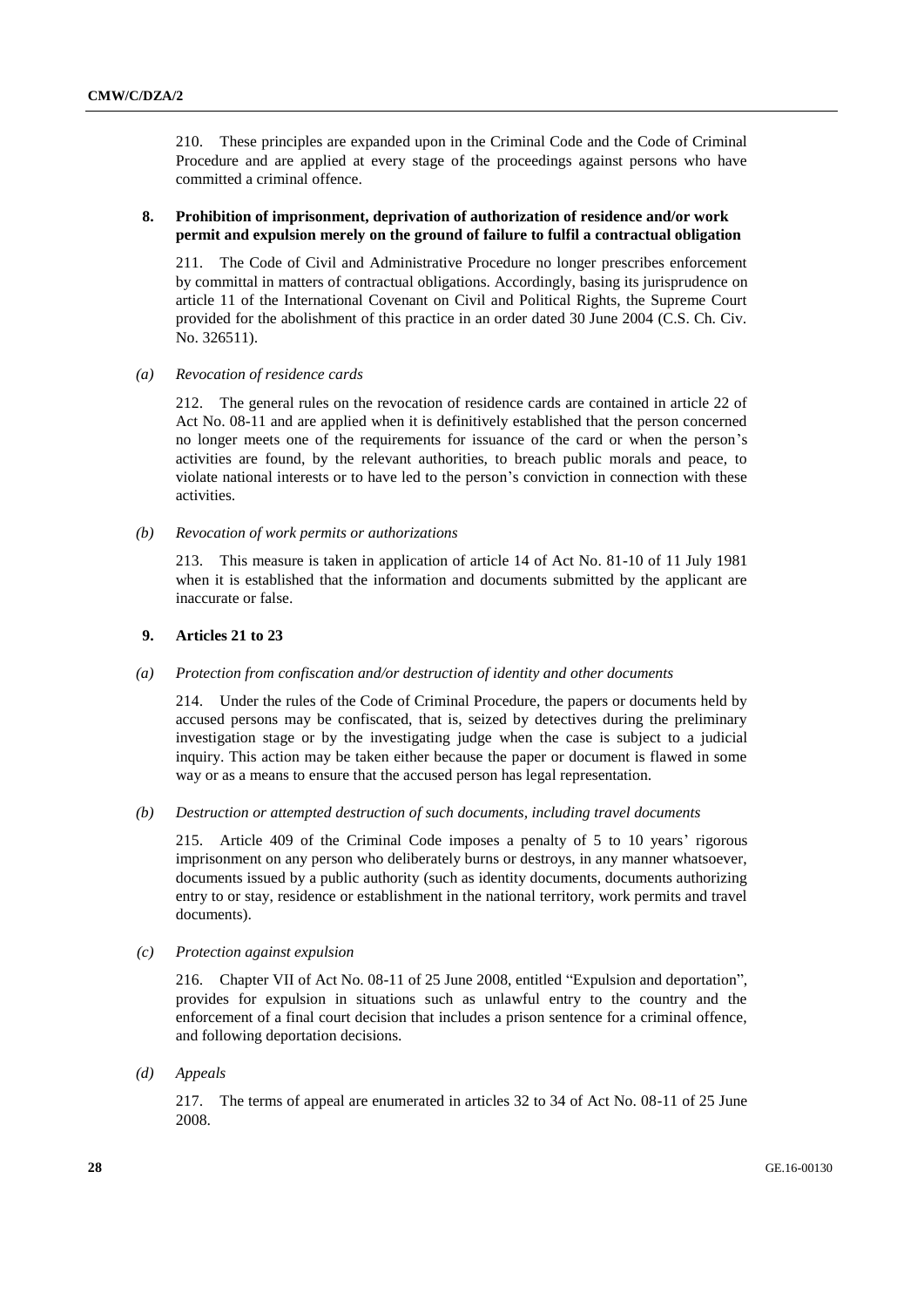#### *(e) Protection against expulsion*

218. The collective expulsion of foreign nationals is not addressed under current legislation. Any repatriations are carried out in cooperation with the country of origin and international organizations such as the Office of the United Nations High Commissioner for Refugees and the International Organization for Migration.

219. Individual expulsions are carried out on a case-by-case basis, after consideration of each person's administrative file, regardless of the number of persons held by the authorities.

220. Expulsions are carried out in a manner that safeguards the person's dignity and conforms to the provisions of humanitarian conventions. Persons subject to expulsion always receive assistance with regard to accommodation, food, medical care, transportation and safety.

#### *(f) Right to have recourse to consular or diplomatic protection*

221. The new draft law on foreign nationals guarantees protection for the rights of foreign nationals, particularly the rights of certain categories of foreign national (specifically, foreign fathers and mothers of Algerian children residing in Algeria, foreign minors, pregnant women, foreign nationals who have been married for at least two years to an Algerian man or woman, underage foreign orphans, foreign nationals holding a 10-year residence permit, and foreign nationals who can demonstrate that they were habitual residents of Algeria before reaching the age of 18 years old and are living with their resident parents), including protection against expulsion measures or violations of their fundamental rights, in accordance with the Vienna Convention on Consular Relations.

222. The draft law also stipulates that any foreign national who is subject to a deportation order may contact his or her diplomatic or consular representative and receive the assistance of a lawyer and/or interpreter.

### **10. Articles 25, 27 and 28**

### *(a) Equality of treatment in respect of remuneration and other conditions of work and employment*

223. The Constitution, Act No. 81-10 of 11 July 1981 on the recruitment and conditions of employment of foreign workers, and Decree No. 86-276 of 11 November 1986 enshrine the principle of equal treatment and prohibit discrimination between Algerian and foreign workers.

224. The principle of non-discrimination is also covered in article 17 of Act No. 90-11 of 21 April 1990. Fundamental labour rights are guaranteed for foreign workers, who enjoy the following rights: the right to join trade unions, the right to collective bargaining, the right to participate in the business, the right to social security and a pension, the right to occupational health and safety, the right to rest, the right to participate in workplace dispute prevention and resolution, and the right to strike.

225. Foreign nationals working in State agencies and institutions enjoy all rights, including the right to join the social security scheme and to receive certain benefits granted to foreign workers, such as the reimbursement of travel costs. Under the customs duty system, foreign workers are granted temporary, duty-free import of their personal belongings and vehicles, provided that these are re-exported at the end of their posting.

226. Subject to the conditions laid down in the bilateral and multilateral agreements signed by Algeria, migrant workers are affiliated to the social security scheme (Act No. 83- 14 of 2 July 1983) irrespective of their nationality, the amount or nature of their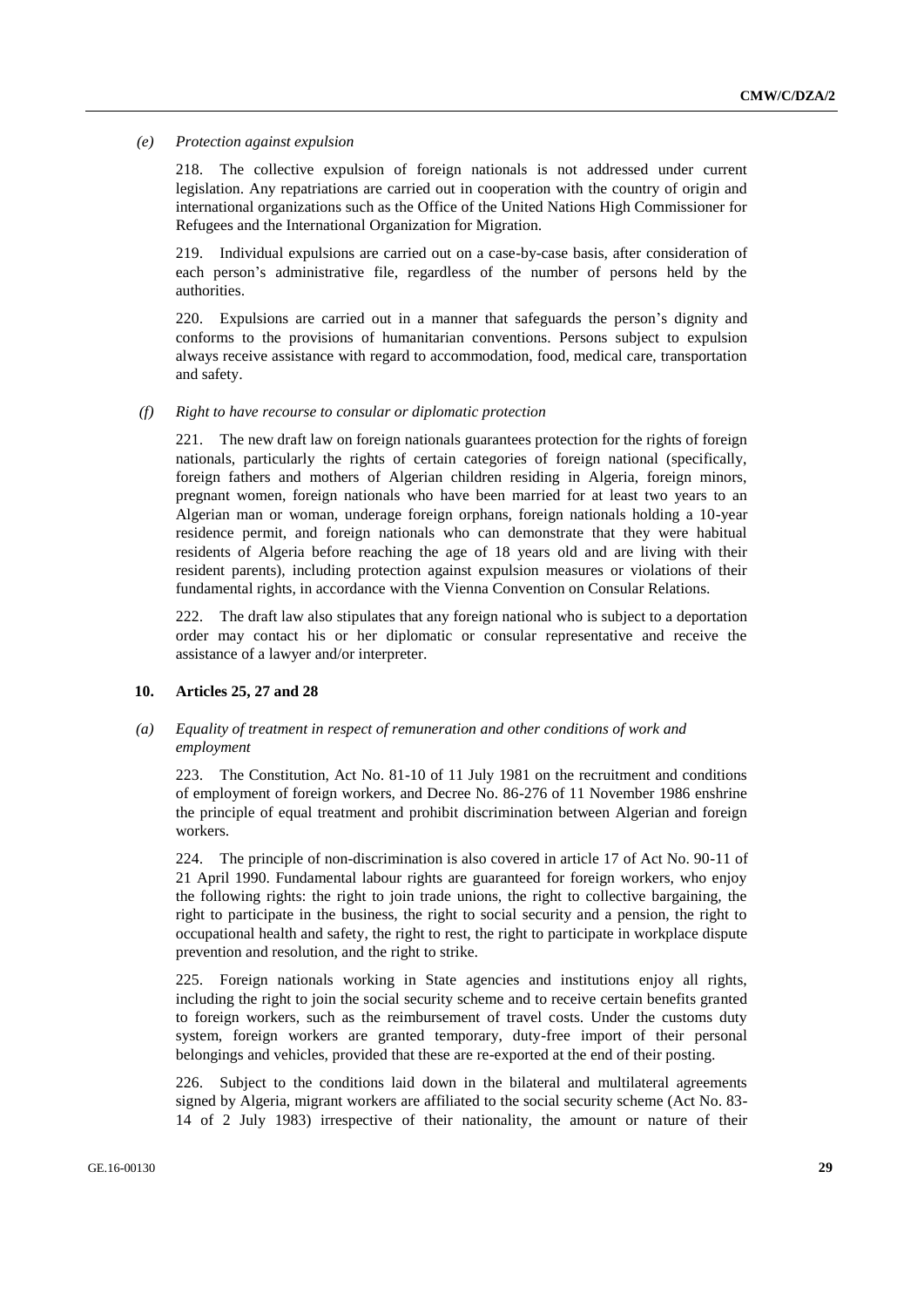remuneration or the form, nature or validity of their work contract. The social insurance scheme for employees covers illness, incapacity, death, maternity, occupational accidents and diseases, retirement, unemployment and early retirement.

227. In the event of individual or mass dismissal, migrant workers have the same rights and entitlements as Algerian workers by law and under collective labour agreements, in particular with regard to notice periods, statutory and agreement-based severance allowances and the compensation to which they may be entitled in cases of wrongful termination of their contract of employment.

228. Foreign nationals who are employed without a work permit are not deprived of their rights, in application of the principle of equal treatment; the general provisions of labour law remain applicable to them (Act No. 90-04 of 6 February 1990).

229. The right to health, as a fundamental human right, is enshrined in article 24 of the Constitution.

230. The national health system is built on the principle of equitable access, without distinction between individuals and families, to all health-care facilities at which they may receive appropriate emergency, preventive and curative care, thus guaranteeing equal treatment for all workers, including migrants and members of their families, regardless of their residence or work status.

### **11. Articles 29, 30 and 31**

#### *(a) Right of a child of a migrant worker to a name, registration of birth and nationality*

231. The State's obligations under the Convention on the Rights of the Child apply equally to Algerian children and the children of foreign families. Domestic legislation also addresses this matter in articles 61 and 64 of Ordinance No. 70-20 of 19 February 1970, on civil status, and articles 1 and 2 of Ordinance No. 70-86 of 15 December 1970, on the Nationality Code.

#### *(b) Access to education on the basis of equality of treatment*

232. Article 53 of the Constitution stipulates that: "The right to education is guaranteed. Education is free of charge under conditions laid down by law. Basic education is compulsory. The State is responsible for the organization of the education system and ensuring equal access to education and vocational training."

233. Children of migrant workers who have a disability or are socially deprived (psychologically at risk) may be placed in institutional care or receive other forms of assistance tailored to their situation in specialized centres.

#### *(c) Respect for the cultural identity of migrant workers and members of their families*

234. The Ministry of Culture strongly encourages the signature of bilateral agreements to facilitate cultural exchanges with various countries in order to promote respect and appreciation for their cultural identity.

235. The Government of Algeria has acceded to the Convention on the Protection and Promotion of the Diversity of Cultural Expressions and supports the promotion of Algerian culture abroad and of foreign cultures in Algeria.

236. Algeria has hosted many large-scale events, including Algiers' years as Arab Capital of Culture (2007 and 2015), the Pan-African Cultural Festival in Algiers (1969 and 2009) and Tlemcen's year as Capital of Islamic Culture (2011), at which dozens of countries from all continents have showcased their culture and artistic talents.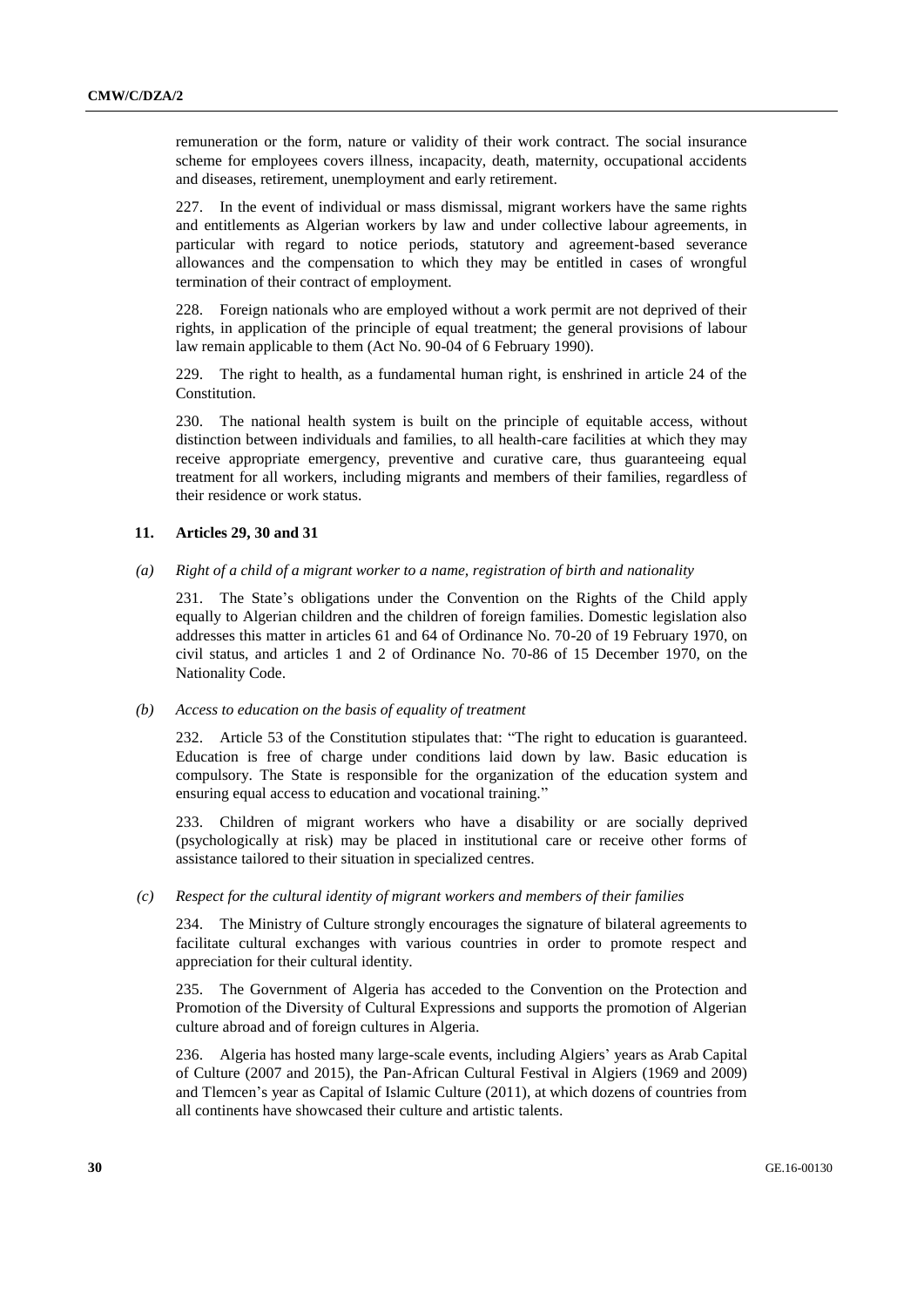237. The Ministry of Culture has officially recognized more than 30 international festivals that take place in different regions of the country, making it easier for migrant workers to access cultural activities outside the capital.

238. The national cultural scene sees frequent national and international events, providing the opportunity for migrant workers both to remain in touch with their own culture and to familiarize themselves with the culture of others.

239. The Ministry of Culture encourages cultural organizations operating under its auspices that have spaces for cultural events to make these available to embassies wishing to host activities for their expatriate communities.

240. Infrastructure projects undertaken include the construction of the headquarters buildings of notable international and regional institutions including the Arab-South American Library, the Museum of Africa, the Arab Archaeological Centre and, more recently, the Regional Centre for the Safeguarding of Intangible Cultural Heritage in Africa created in cooperation with the United Nations Educational, Scientific and Cultural Organization (UNESCO). These institutions will each promote cultural diversity in their own specific field and will be open to Algerian and foreign nationals alike.

# **12. Articles 32 and 33**

### *(a) Right of migrant workers to transfer their earnings, savings and personal belongings to the State of origin*

241. The transfer of migrant workers' wages is governed by Central Bank Instruction No. 02 of 2 May 1998, adopted in application of articles 37 and 42 of Regulation No. 95-07 of 23 December 1995 on exchange control. On the basis of this instruction, employers and foreign workers are able to agree contractually the part of the latters' salary to be transferred and the part to be paid in Algerian dinars.

242. The transferable part of their salary can be paid into the foreign worker's account in Algeria or transferred abroad through a bank, financial institution, accredited intermediary or the postal cheque centre where the transfer order is registered.

### *(b) Right to be informed of the rights arising from the Convention, and dissemination of information*

243. Information is provided to migrant workers by the competent authorities. Migrant workers receive assistance from the consular representatives of their country of origin and are also entitled, on par with Algerian workers, to receive assistance from the labour authorities in acquainting themselves with local employment conditions and their rights in terms of labour relations and social security.

# **13. Article 34: Obligation to comply with the laws and regulations of any State of transit and the State of employment and to respect the cultural identity of the inhabitants of such States.**

244. This article is covered by articles 60 and 63 of the Constitution.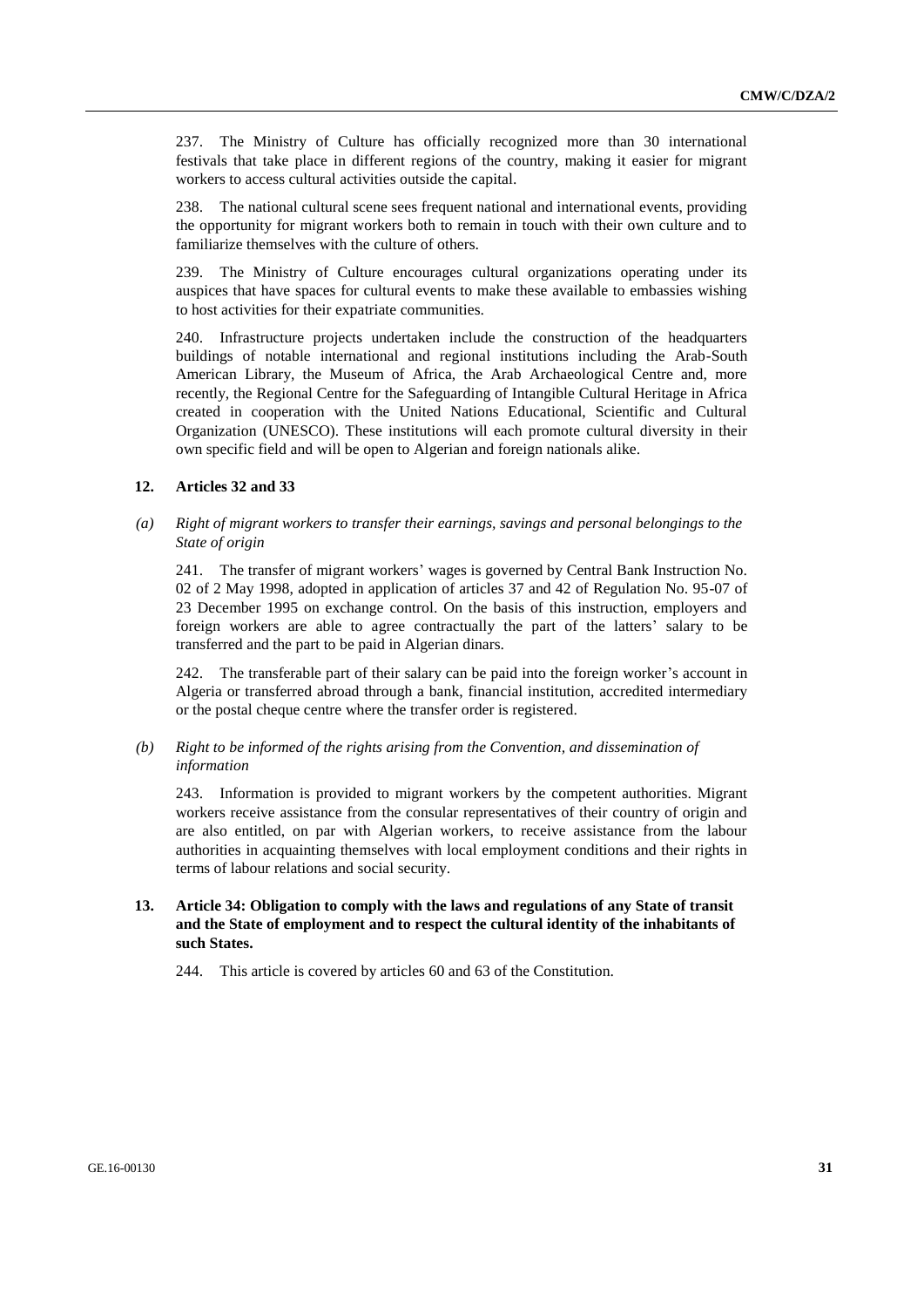# **C. Part IV of the Convention: Other rights of migrant workers and members of their families who are documented or in a regular situation**

# **1. Article 37: Right to be informed before departure of the conditions of admission to the State of employment and of their remunerated activity**

245. The regulatory framework governing the employment of foreign workers ensures protection for migrant workers against any misleading advertising, in particular by requiring employers to obtain in advance from the labour authorities an agreement in principle for the employment of foreign workers and the provisional work authorizations needed to obtain work visas, and to sign employment contracts and commitments to repatriate the foreign workers at the end of their employment contract.

#### **2. Articles 38 and 39**

*(a) Right to be temporarily absent without effect upon authorization to stay or work*

246. In accordance with the principle of equal treatment, there is no discrimination against migrant workers with regard to statutory rest days, annual leave and absences provided for in labour laws or in the internal regulations of the employing organization.

247. Migrant workers are entitled to annual leave paid by the employer on an equal footing with national workers. Any waiver by migrant workers of their right to annual leave, in whole or in part, is considered null and void. Collective agreements and conventions establish the procedures for granting such leave, which may be increased for workers performing particularly difficult or dangerous jobs that are physically or mentally demanding.

248. In addition to absences for reasons provided for in social security law, provided they give their employer prior notice and justification, migrant workers may also be absent from work without loss of remuneration for the following reasons:

- To carry out trade union or staff representation duties, for the length of time established in legislation or in agreements
- To attend vocational or trade union training courses authorized by the employer and to sit academic or vocational examinations
- For the following family reasons: marriage of the worker, birth of a worker's child, marriage of a worker's child, death of a first-degree relative of the worker or worker's spouse, death of the worker's spouse, or circumcision of a worker's child. In such situations, the worker receives three days' paid leave
- To go on pilgrimage to holy places, once during the worker's employment

249. During prenatal and postnatal periods, female migrant workers are entitled to maternity leave pursuant to the social security laws currently in force. Subject to the employing organization's internal regulations, the employer may also authorize special leave without pay for female migrant workers who have a pressing need to be absent, in the circumstances provided for in the internal regulations.

250. Migrant workers are entitled to one full day off per week. If they work on statutory rest days, they are entitled to a compensatory period of rest of equal duration and to payment at the overtime rate. When necessary for economic or production reasons, their weekly rest day may be postponed or taken on a different day.

251. In accordance with Act No. 63-278 of 26 July 1963 on statutory holidays, as amended and supplemented, the following days are recognized each year as legal, paid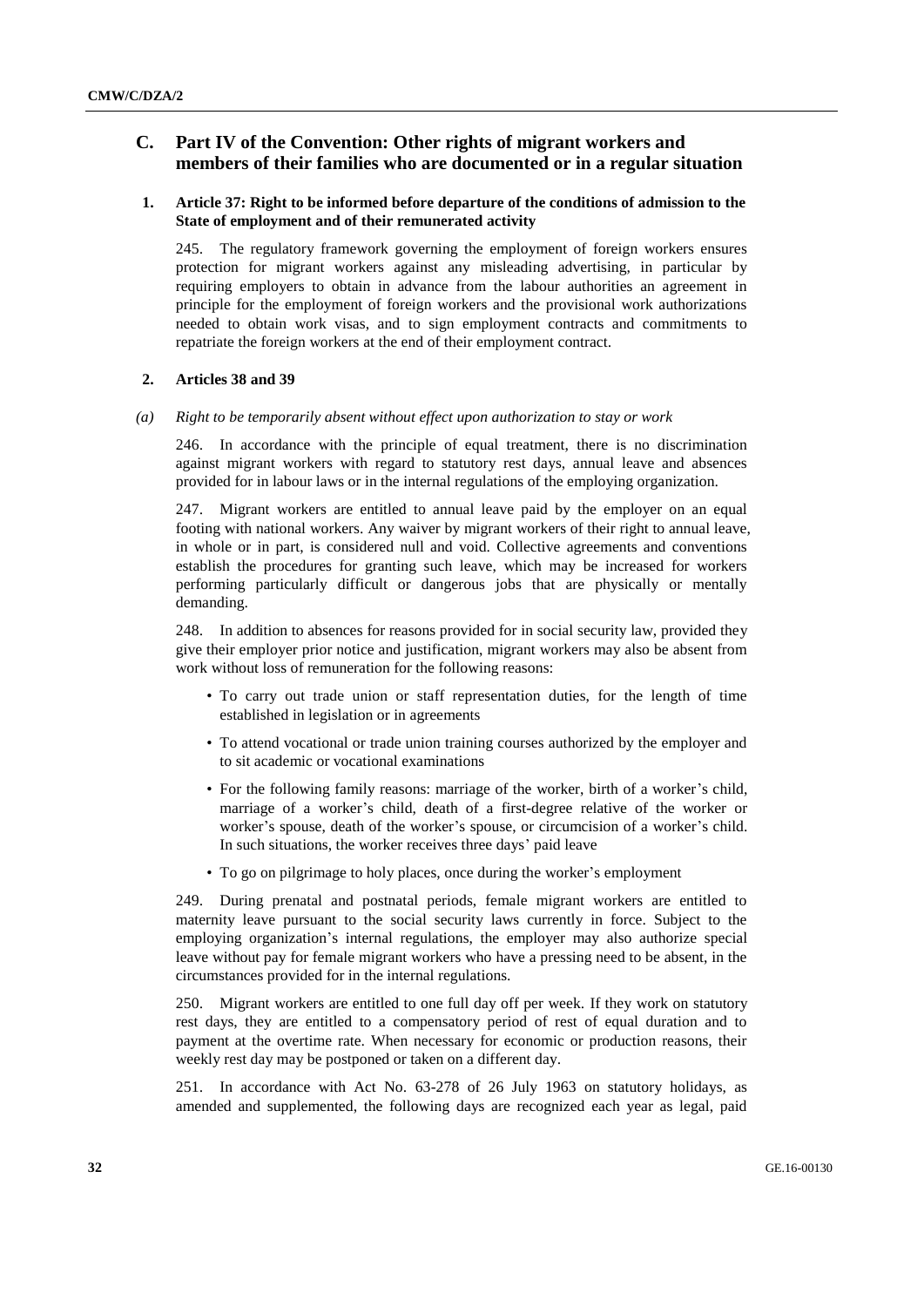holidays for Algerian and foreign workers of the Christian or Jewish faith who work in the civil administration, public-sector institutions or agencies, public services or concessions, local government or commercial, industrial, artisanal or agricultural entreprises: Easter Monday, Ascension, 15 August (Assumption),25 December (Christmas), Rosh Hashanah (New Year), Yom Kippur (Day of Atonement) and Pesach (Passover).

252. Lastly, article 21 of the above-mentioned Act No. 08-11 provides that: "Foreign nationals holding Algerian residency who leave the country for a continuous period of one year shall lose their status as residents."

### *(b) Right to liberty of movement and to choose the residence in the territory of the State of employment*

253. Articles 24 to 27 of Act No. 08-11 of 25 June 2008 govern the movement and residence of foreigners. Migrant workers have the right to stay, move about and choose their residence freely in Algeria provided they can present documents to prove their status. The paperwork must be completed either in the two weeks before leaving the former place of residence or the two weeks after arriving at the new place of residence. A certificate of registration will be issued to serve as proof that the paperwork has been completed.

254. In order to acquire resident status, migrant workers must obtain a work authorization (work permit, temporary work authorization or certificate of declaration of the employment of foreign workers in the case of foreign nationals who do not require a work permit), as provided in articles 6, 16 and 17 of the above-mentioned Act.

255. Residence permits valid for 10 years may be issued to foreign nationals who have been continuously and lawfully resident in Algeria for 7 years or longer, and to any of their children living with them who are at least 18 years old.

256. Individuals and legal entities who employ a foreign national in any capacity are required within 48 hours to file a declaration to that effect with the local labour authorities or, failing that, with the communal authorities in the place of recruitment, the local police station or the national gendarmerie brigade responsible for the area.

257. Migrant workers who change their current place of residence, either permanently or for a period of more than six months, are required to register their move with the police station, the national gendarmerie brigade or the communal authorities in both the former and the new place of residence in the two weeks before they leave their former address.

258. Foreign nationals residing in Algeria who leave the country for a continuous period of one year lose their status as residents.

### **3. Articles 40, 41 and 42**

#### *(a) Right to form associations and trade unions*

259. Trade union rights are exercised within employing organizations in accordance with the law. Employers guarantee the free exercise of trade union rights in strict compliance with in-force legislation.

260. All migrant workers in a regular situation in Algeria are free to join and belong to a legally established trade union of their choice and in this respect enjoy the same rights granted to all workers by law.

261. The legal provisions on eligibility requirements for forming trade unions stipulate that Algerian nationality is compulsory (Act No. 90-14, art. 6). This requirement is based on the principles of national sovereignty and governmental authority.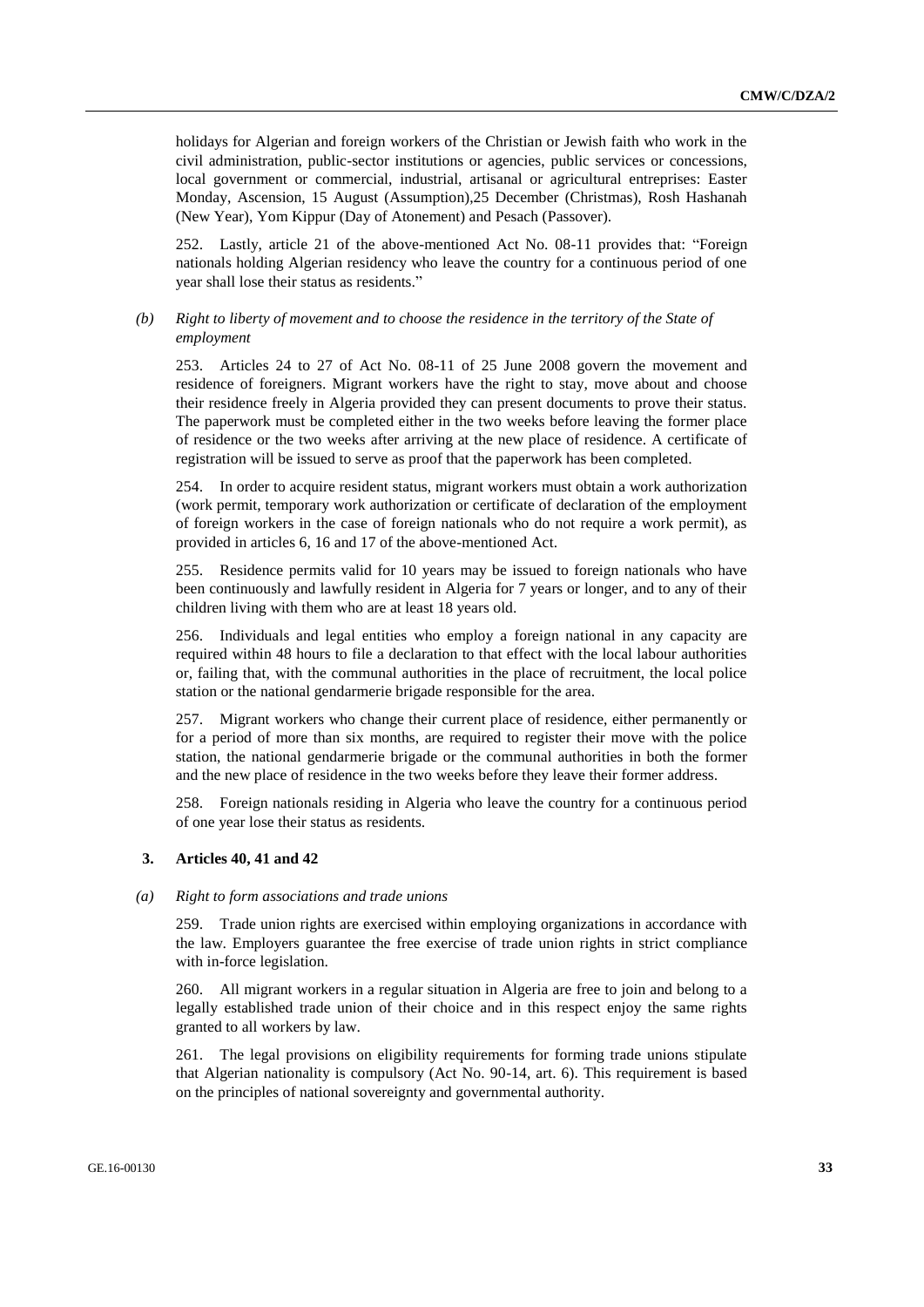262. The provisions of the bilateral and multilateral agreements signed by Algeria allow migrant workers and their families to form associations to preserve, promote and protect their economic, cultural and other interests.

*(b) Right to participate in public affairs of their State of origin and to vote and be elected at election of that State*

263. Article 50 of the Constitution provides that: "All citizens who meet the legal requirements are eligible to vote and to stand for election", as do paragraphs 3 and 54 of the Elections Act.

*(c) Procedure and institutions taking care of the needs of migrant workers and possible enjoyment of political rights in the State of employment* 

264. In Algeria, the possibility for migrant workers to enjoy political rights in the State of employment is not recognized. As everywhere else in the world, the exercise of political rights is closely linked to nationality. In Algeria, a founder member of a political party must fulfil the twin conditions of, firstly, having Algerian nationality and, secondly, not having any other nationality (Act No. 97-09 of 6 March 1997).

### **4. Articles 43, 54 and 55**

# *(a) Principle of equality of treatment with nationals of the State of employment in relation to the issues indicated*

265. Migrant workers and members of their families in a regular situation have access on an equal footing to vocational training, social welfare support, protection from occupational hazards and advisory services.

266. Algerian legislation on vocational training and education, including Act No. 08-07 of 23 February 2008, does not in any way prohibit migrant workers and members of their families in a regular situation from enrolling in training institutions.

267. Action taken to ensure equality of treatment might include efforts to improve access to social assistance, health-care services, nurseries and kindergartens, grassroots sports facilities and recreational and sporting activities, and initiatives to support the development of popular tourism, to facilitate the creation of consumer cooperatives and housing associations and to promote social housing schemes for employees. Social welfare funds are financed by contributions from the employing organization equivalent to 3 per cent of the gross payroll.

268. Occupational health legislation establishes the right to health at work. The provisions of Act No. 88-07 of 26 January 1988 apply to all workers without discrimination. Employers are responsible for preventing occupational hazards, for protecting workers, including migrant workers, against the risk of occupational accidents and illnesses and any possible damage to their health, and for identifying and monitoring any factors in the workplace that might adversely affect their health.

### *(b) Protection against dismissal, unemployment benefits and access to alternative employment*

269. Algerian law enshrines the principle of equality of treatment between national and foreign workers as to protection against dismissal in the above-mentioned Act No. 90-11.

270. With regard to access to alternative employment, the surrender of a work permit means that a foreign worker must cease all paid activity. If another employer then wishes to hire the worker, the work permit must be renewed in accordance with the conditions set out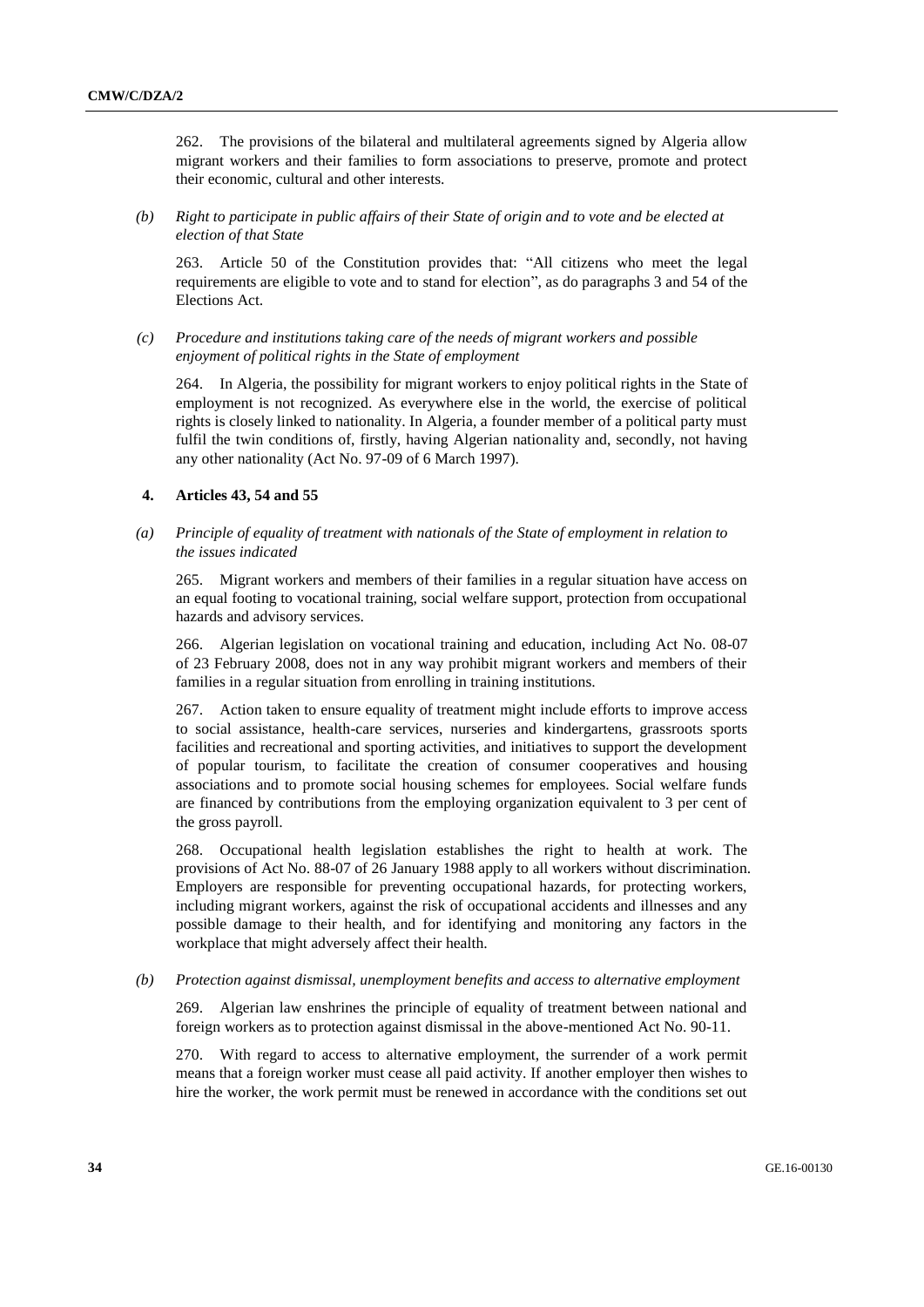in article 12 of Decree No. 82-510 of 25 December 1982 establishing procedures for the issuance of work permits and temporary work authorizations.

271. The aforementioned Act No. 90-11 sets out the terms and conditions under which employees may be made redundant on economic grounds. Employers who satisfy the conditions must use all possible means to minimize the number of redundancies.

272. In the case of dismissals on disciplinary grounds, the conditions governing the worker's eligibility for severance pay are set out in the company's internal regulations.

#### *(c) Equality of treatment in the exercise of a remunerated activity*

273. There is no procedural discrimination between national and foreign workers. The principle of equality of treatment is expressly established in article 16 of Act No. 81-10 of 11 July 1981, which states that: "Foreign workers shall receive the salary linked to the post that Algerian workers with equivalent qualifications might expect to receive, plus, in some cases, an increment payable under certain conditions laid down by decree. Salaries are payable in the national territory at the end of each period." Articles 2, 3, 4, 5, 6, 10, 15 and 21 of the law governing the conditions of employment of foreign workers are also important provisions in this area.

## **5. Articles 44 and 50**

#### *(a) Protection of the family and family reunification of migrant workers*

274. Article 58 of the Constitution stipulates that: "The family enjoys the protection of the State and society." Article 19 of Act No. 08-11 of 25 June 2008 gives foreign nationals residing in Algeria the possibility of family reunification in accordance with terms and conditions to be defined in the relevant regulations.

275. The families of migrant workers have access to the same forms of protection, assistance, support and care within an organized framework. Children attend school and may receive assistance through national solidarity programmes (meals in school canteens, school transportation, school clothing) and food packages for their parents.

276. Other categories of persons (persons with disabilities, frail and elderly persons) receive humanitarian assistance from the relevant social services authorities and duly accredited social and humanitarian organizations.

#### *(b) Consequences of death or dissolution of marriage*

277. Under Algerian law, dissolution of marriage may be a result of the death of one of the spouses or of divorce at the behest of the male spouse, by mutual consent of both spouses or, in certain circumstances, at the request of the female spouse. In all cases, the divorce is pronounced by a judge in order to safeguard the rights of all parties concerned, including husband, wife and children.

278. It is worth noting that, pursuant to article 12 of the Civil Code, the law applicable in matters of marriage and divorce is the domestic law of the male spouse.

279. In the event of the death of a migrant worker or the dissolution of his or her marriage, family members may exceptionally be granted residence in the State of employment, particularly if they are able to demonstrate that they have strong ties with the host country or have sufficient stable and regular income.

280. Family members who do not meet the basic conditions for residency are given sufficient time to leave the country. Article 22 of Act No. 08-11 allows a period of one month to prepare for departure and, in exceptional circumstances, an additional two weeks,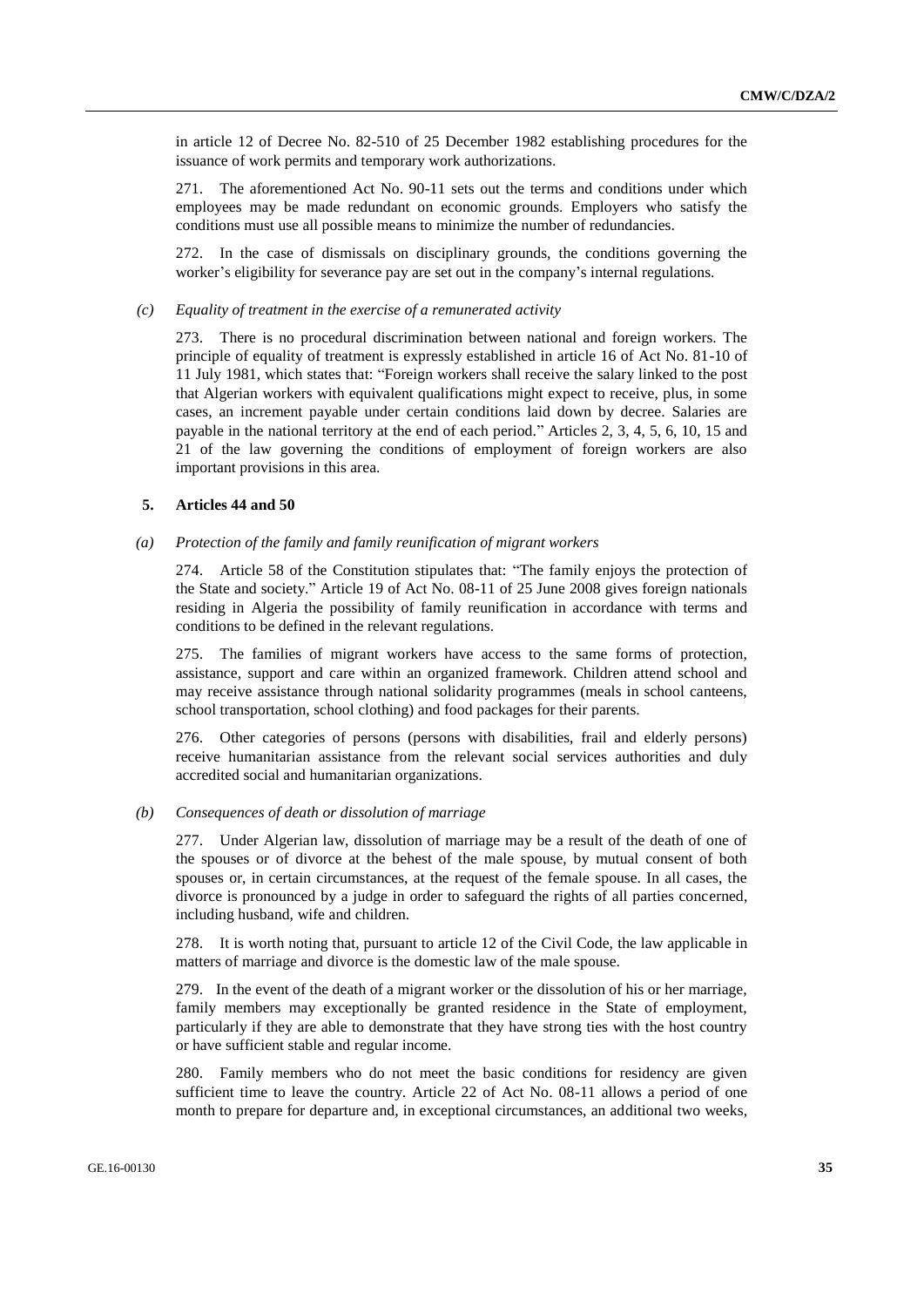that is, a total of 45 days to settle their personal affairs and leave the country. Humanitarian measures are adopted to assist migrant workers in situations of family conflict and appropriate solutions are found to resolve such situations.

# **6. Articles 45 and 53**

#### *(a) Integration of children of migrant workers in the local school system*

281. All of the social rights set out in article 45 (1) of the Convention are recognized in Algeria. The laws governing the schooling of children of migrant workers are the same as those applicable to Algerian children.

282. The Government of Algeria guarantees the right to education for all Algerians and for all children of foreign nationals resident in Algeria. This right is upheld by guaranteeing universal access to basic education for a duration of nine years and equal opportunities as regards schooling conditions and the possibility of continued study after completing basic education. Education is compulsory for all girls and boys aged between 6 and 16 years old and is free of charge at all levels in State schools.

| Education level | Syrian students | Saharan students | Malian students | Tunisian students | Other nationalities $*$ |
|-----------------|-----------------|------------------|-----------------|-------------------|-------------------------|
| Primary         | 1 099           |                  | 66              | 61                | 361                     |
| Middle          | 373             | 978              | 17              | 31                | 268                     |
| Secondary       | 231             | 1949             | 18              | 25                | 107                     |
| <b>Total</b>    | 1703            | 2927             | 83              | 117               | 754                     |

# **Statistical data on the enrolment of migrant children in Algerian State schools (2014-2015)**

283. Migrant children enrolled in State schools are entitled to, and receive, the same treatment as Algerian children.

284. Foreign students on scholarships enjoy the same rights as Algerian students without discrimination (Executive Decree No. 10-137 of 13 May 2010), namely, the right to free education on a scholarship, accommodation in university residences, access to canteens, health care and social security that covers health-care costs.

| Students/Academic year | 2010/11 | 2011/12 | 2012/13 | 2013/14 |
|------------------------|---------|---------|---------|---------|
| Foreign students       | 8 0 5 3 | 7858    | 9444    | 8 748   |

285. In the State of employment, members of the families of migrant workers enjoy equality of treatment with nationals of the State in relation to access to vocational guidance and training institutions and services, provided that requirements for participation are met.

286. Family members of migrant workers have access to guidance and assessment services. The Minister responsible for vocational training and education establishes conditions and guidelines for the different training options, based on the wishes of applicants and the capacities of training establishments.

<sup>\*</sup> Nigerian, Palestinian, Portuguese, Egyptian, Chadian, Italian, Russian, Libyan, Moroccan, Jordanian, Chinese, Senegalese, Angolan, Ivorian, Lebanese, Guinean, Congolese, Pakistani, Cameroonian, Turkish, Spanish, Brazilian, Saudi Arabian, Iraqi, German, Sudanese, Polish, Greek, French, Indonesian, Vietnamese, of the Republic of Korea, Ukrainian, Filipino.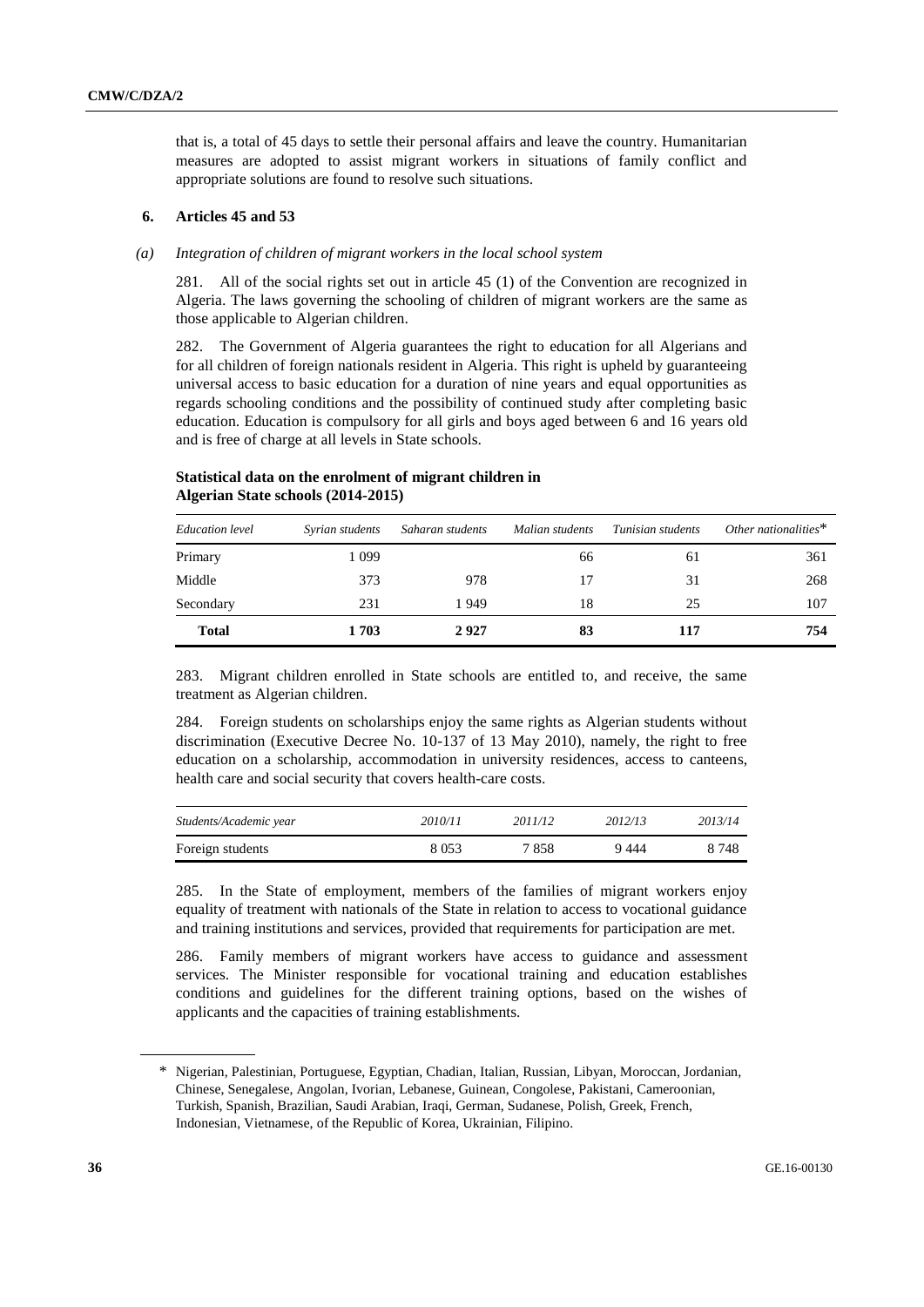*(b) Access to and participation in cultural life*

287. Family members of migrant workers enjoy equal treatment in access to cultural life.

*(c) Right to freely choose a remunerated activity for members of a migrant worker's family*

288. Family members of migrant workers in a regular situation may seek employment or freely choose a remunerated activity within the terms of the law.

#### **7. Articles 46, 47 and 48**

*(a) Right to transfer earnings and savings from the State of employment to the State of origin*

289. Migrant workers may transfer part of their salary subject to the terms set out in Central Bank Instruction No. 02 of 2 May 1998, adopted in implementation of articles 37 and 42 of Regulation No. 95-07 of 23 December 1995 on exchange control.

290. Notwithstanding the provisions on double taxation contained in bilateral agreements signed by Algeria, migrant workers' salaries are not subject to any taxes, duties, charges or contributions of any description higher or more onerous than those imposed on nationals in similar circumstances.

291. The employment regulations issued by the Social Development Agency include provisions on a number of issues related to the employment of foreign nationals.

*(b) Exemption from import and export duties and taxes in respect of particular belongings*

292. Migrant workers are exempted from the payment of import and export duties and taxes on their personal and household effects and on the equipment necessary to engage in the remunerated activity for which they were admitted to the State of employment.

293. Algeria has signed a number of double taxation agreements to avoid penalizing foreign enterprises and workers, irrespective of their status. Moreover, Algerian tax law does not distinguish between nationals and foreign workers. The same taxation system applies to both.

### **8. Articles 51 and 52**

*(a) Right to seek alternative employment in case of termination of the remunerated activity for migrant workers not authorized to freely choose their remunerated activity* 

294. Upon expiry of their employment contract at the end of the agreed term, and in the event of early termination of a fixed-term contract or termination of an indefinite contract, migrant workers are treated no less favourably than national workers under the provisions of national legislation and collective labour agreements with regard to the form and length of notice, statutory and agreement-based severance allowances and any other allowances to which they may be entitled in the event of wrongful termination of their employment contract.

295. Once their employment contract has expired, on an exceptional basis and following consultations with their previous employer, foreign workers may be authorized to offer their services to another employer, who will submit a request for a work permit on their behalf under the terms set out in article 15 of Act No. 81-10.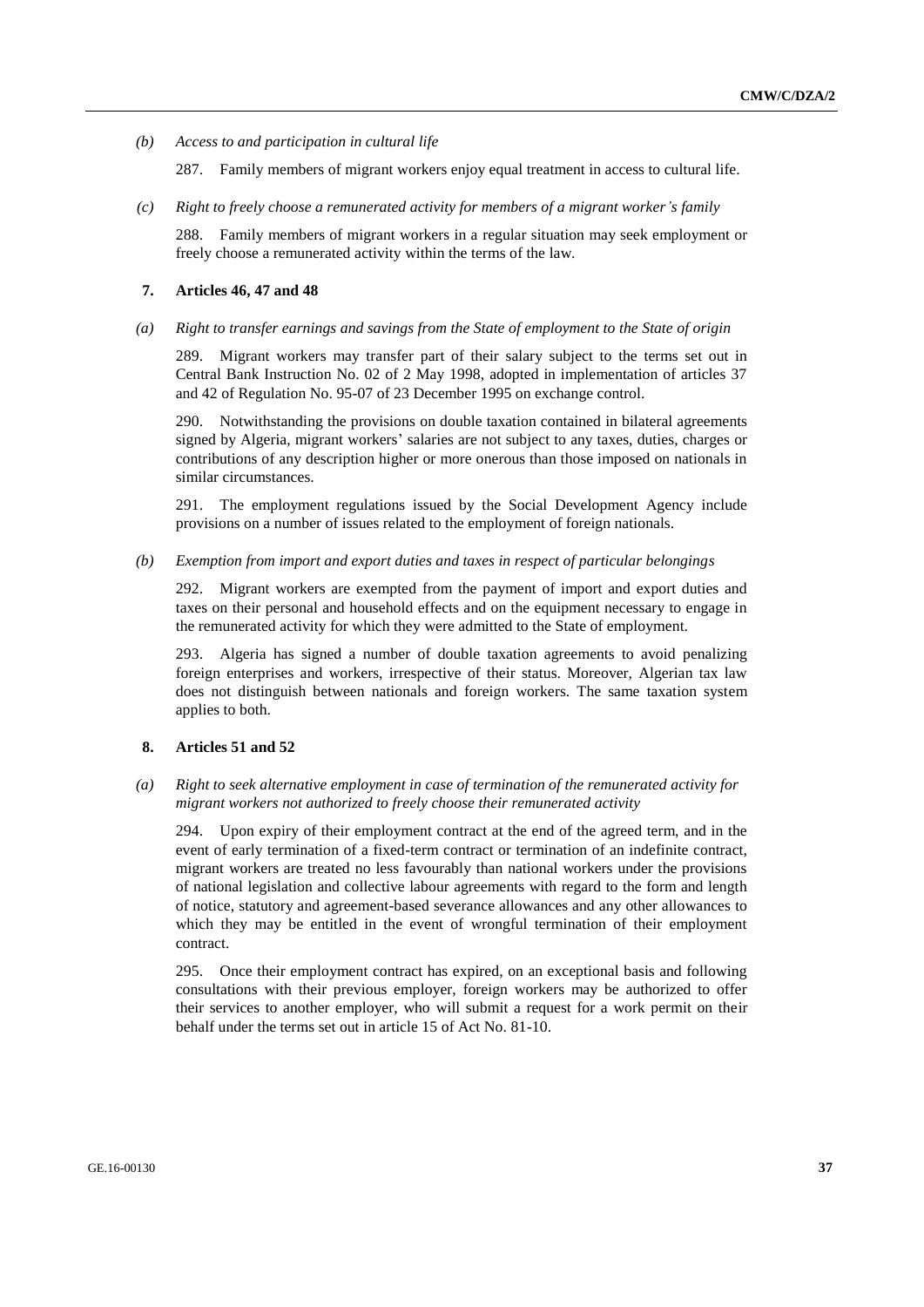# *(b) Conditions and restrictions for migrant workers who can freely choose their remunerated activity*

296. According to article 2 of Act No. 81-10: "Subject to any provisions to the contrary in a treaty or agreement signed by Algeria with a foreign State, all foreign nationals engaging in remunerated activity in Algeria must hold a work permit or a temporary work authorization issued by the competent authorities."

297. Migrant workers are recruited into the labour market on an exceptional basis, giving due consideration to national employment policy, the need to protect national workers, security and public order concerns, and whether their recruitment is justified by the need for particular skills not available in Algeria. The local labour authorities (*wilaya* employment office) issue work permits to foreign workers in wage employment only if the position cannot be filled by an Algerian worker and the foreign worker holds a qualification at least equivalent to a technical diploma and has the skills and credentials necessary for the position to be filled.

298. However, pursuant to article 3 (2) of Act No. 81-10 of 11 July 1981, the central labour authorities have exclusive competence to grant exceptions for workers who have qualifications of a lower level than a technical diploma, provided established procedures are strictly respected. These principles do not apply when the workers in question are nationals of countries covered by international treaties, conventions or agreements.

299. Foreign workers may be recruited to fill a waged position only with the prior approval of the labour authorities and if they have a work visa or temporary work authorization.

300. Article 4 of the above-mentioned Act No. 81-10 stipulates that: "The work permit or temporary work authorization allows the holder to perform a specific waged activity for a specific period of time within the same employing organization."

301. In addition, article 5 states that: "Work permits and temporary work authorizations may be issued to foreign workers only if the requirements of the position to be filled can in no way be satisfied by an Algerian worker, either through internal promotion or external recruitment, including among expatriate Algerian workers, and if the person recruited meets the regulatory requirements of the health service."

302. Article 6 states that: "An application for a work permit cannot be processed by the competent services of the Ministry of Labour unless it is accompanied by a substantiating report from the employing organization."

303. Lastly, article 10 stipulates that: "The validity of work permits is limited to two years. Permits may be renewed subject to the same conditions as those specified in articles 5 and 6 above."

### **9. Articles 49 and 56**

### *(a) Authorization of residence and authorization to engage in a remunerated activity*

304. Under current legislation governing residency (Act No. 08-11, art. 17), foreign workers should be issued with a residence permit only if they are able to prove that they are in regular, wage employment by producing a work permit, temporary work authorization or, in the case of foreign nationals who do not require a work permit, a certificate of declaration of the employment of a foreign worker.

305. Foreign nationals in wage employment receive a residence permit valid for no longer than their work authorizations (Act No. 08-11, art. 16).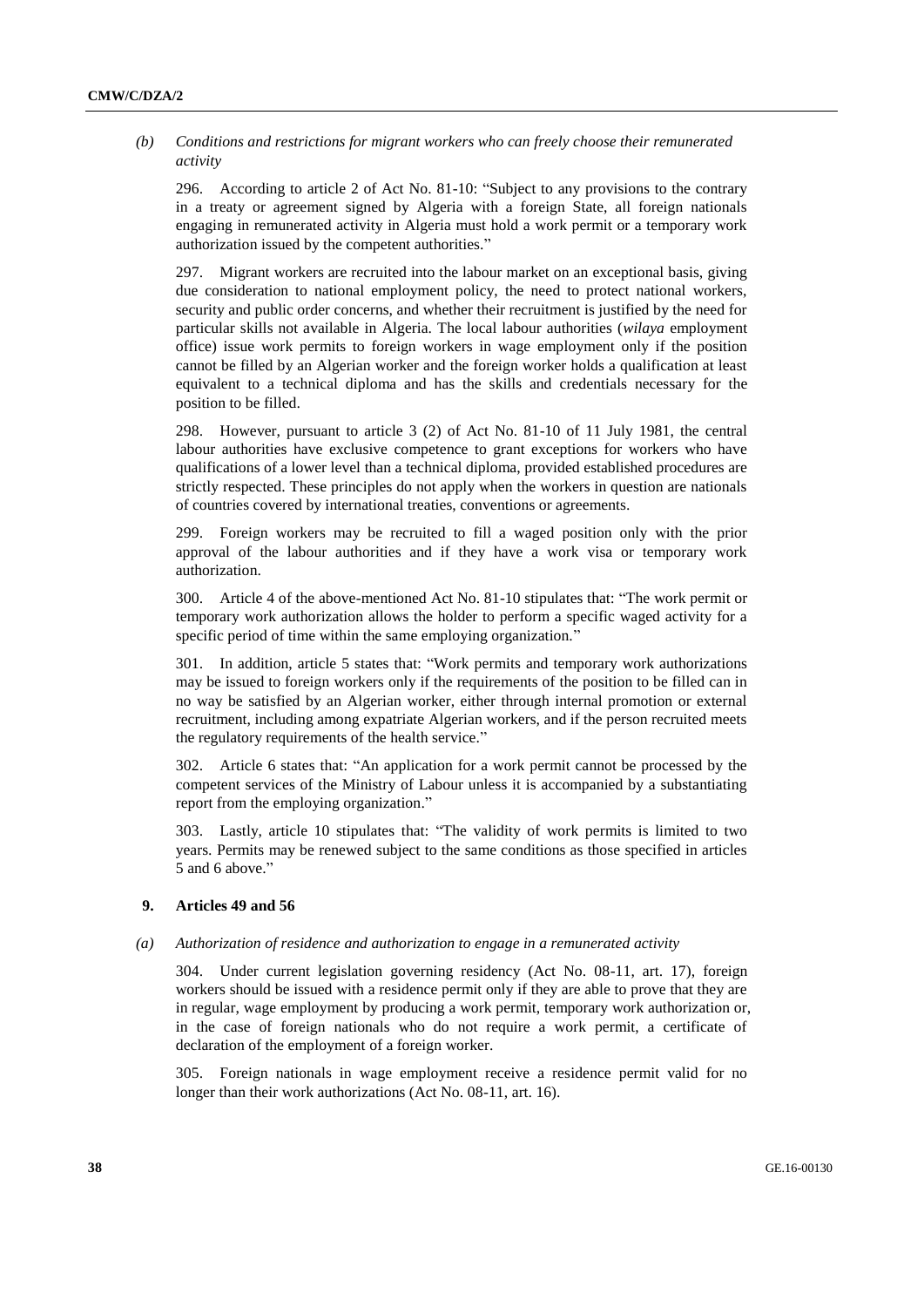306. Act No. 81-10 sets out the conditions for the issuance of work permits to migrant workers. The Act prohibits employers from recruiting foreign workers who are required to obtain a work permit or temporary work authorization and either do not have such a document or have an expired permit or authorization. It also prohibits employers from employing foreign workers in a capacity other than that specified on their work permit.

307. The same expiration dates are generally set for foreign nationals' work permit and residence permit, based on the provisions of article 16 (4) of Act No. 08-11 of 25 June 2008, which states that: "Foreign nationals in wage employment shall receive a residence permit with a validity period that shall not exceed that of the document authorizing them to work." In this connection, article 10 of Act No. 81-10 of 11 July 1981 provides that work permits may be issued for a period of no longer than two years, although they may be renewed.

308. Article 22 of the Act states that, in cases where it has been definitively established that a foreign worker no longer meets one of the requirements for a residence permit, the permit may be revoked.

309. With regard to the change of status resulting from a change of remunerated activity, article 20 of Act No. 08-11 states that: "Foreign nationals wishing to engage in a commercial, industrial, artisanal or professional activity must meet the conditions set out in the laws and regulations governing the exercise of the activity."

*(b) General prohibition and conditions of expulsion*

310. The replies can be found in the section on article 22.

# **D. Part V of the Convention: Provisions applicable to particular categories of migrant workers and members of their families**

311. Algerian law does not make provision for particular categories of migrant workers. With regard to the provisions of article 62, once their employment status has been regularized, specified-employment workers (see the national law on the promotion and protection of persons with disabilities), enjoy the same rights as are set out in national legislation and in the Convention, particularly in relation to housing (for-profit public housing).

# **E. Part VI of the Convention: Promotion of sound, equitable, humane and lawful conditions in connection with international migration of workers and members of their families**

# **1. Article 65: Establishment of appropriate services to deal with questions concerning international migration of workers and members of their families**

312. Act No. 81-10 of 11 July 1981 on the conditions of employment of foreign workers introduced several new provisions designed to facilitate the entry and residence of foreign workers in Algeria by means of the following measures:

- Issuance of residence permits valid for two years to foreign nationals wishing to establish permanent residency in Algeria, with the possibility of aligning expiration dates with the duration of training programmes or employment contracts by issuing permits valid for less than two years;
- Introduction of a new residence permit valid for 10 years for foreign nationals able to prove that they have lawfully resided in Algeria for a continuous period of 7 years or longer, to facilitate the situation of long-term residents;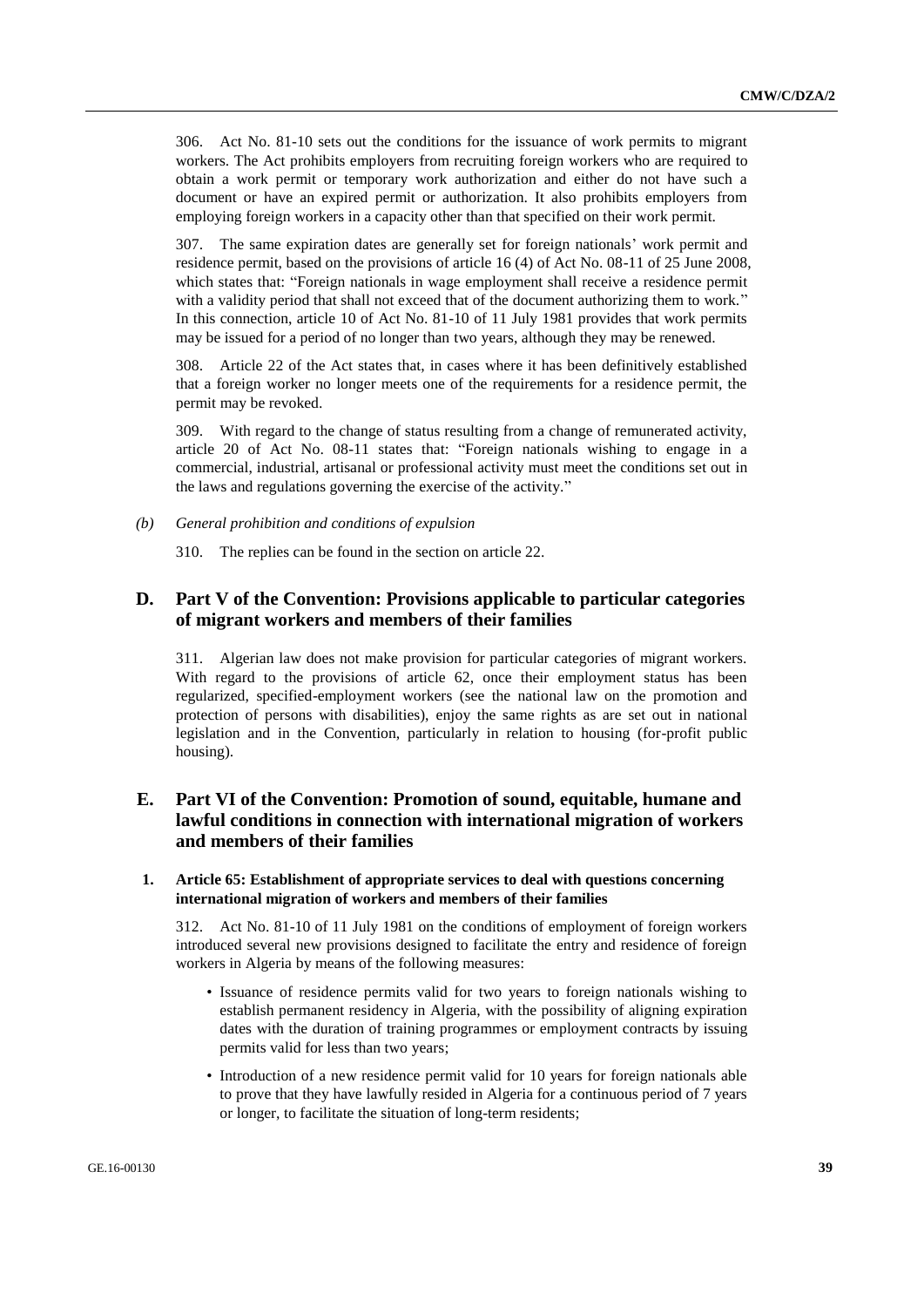- Extension from six months to one year of the length of time foreign residents may spend outside the country without losing their residents' status;
- Abolition of exit visas for foreign residents;
- Authorization for foreign nationals to engage in a commercial, industrial, artisanal or professional activity provided they meet the terms set out in the laws and regulations governing the exercise of these activities.

313. The Government of Algeria is considering establishing a national coordination mechanism that would bring together all stakeholders in the field of migration with the aim of formulating a consistent national migration policy, facilitating the collection and exchange of data on migration issues and helping to strengthen bilateral, regional and international cooperation in the field of migration and the exchange of relevant information.

# **2. Article 66: Authorized operations and bodies for the recruitment of workers for employment in another State**

314. The National Employment Agency provides public employment services, welcoming job seekers, advising them and placing them in jobs.

315. In accordance with article 6 of Act No. 04-19 of 25 December 2004 concerning the placement of workers and supervision of employment, jobseekers must not be asked to make any contribution, either directly or indirectly, in exchange for placement services.

316. The National Employment Agency is mandated to seek out all available opportunities to place Algerian workers in jobs abroad, to prioritize such placements and organize activities promoting them, and to ensure that such placements are concluded in accordance with the international labour conventions and agreements that Algeria has entered into with certain countries.

317. Article 2 (2) of Executive Decree No. 07-123 of 24 April 2007, establishing the terms and conditions for granting and revoking licences for private-sector job placement agencies and guidelines for the provision of public-sector job placement services, authorizes private-sector placement agencies to engage in job search activities but does not permit them to place jobseekers in work overseas.

# **3. Article 67: Measures regarding the orderly return of migrant workers and members of their families to the State of origin, their resettlement and cultural reintegration**

318. Article 6 of Act No. 08-11 of 25 June 2008 states that: "Foreign nationals must leave Algeria when their visa or residence permit expires, or when the maximum period of authorized stay in the country, as permitted by law, has been reached. Foreign residents must return their residence permit to the *wilaya* where it was issued." Article 9 states that: "Non-resident foreign nationals in a regular situation in Algeria may leave the country in accordance with in-force laws and regulations."

### **4. Article 68: Measures aimed at the prevention and elimination of illegal or clandestine movements and employment of migrant workers in an irregular situation**

319. Articles 19, 20, 28, 29, 41 and 49 of Act No. 08-11 establish financial and criminal penalties for employers and any employee of a company that use foreign labour illegally.

320. To support the prevention and elimination of illegal immigration and criminal smuggling networks, the Act provides for the following measures:

• The possibility, on the prerogative of the Minister of the Interior, of refusing a foreign national entry to the country for any reason relating to State order and security or if the fundamental, diplomatic interests of the State are at risk;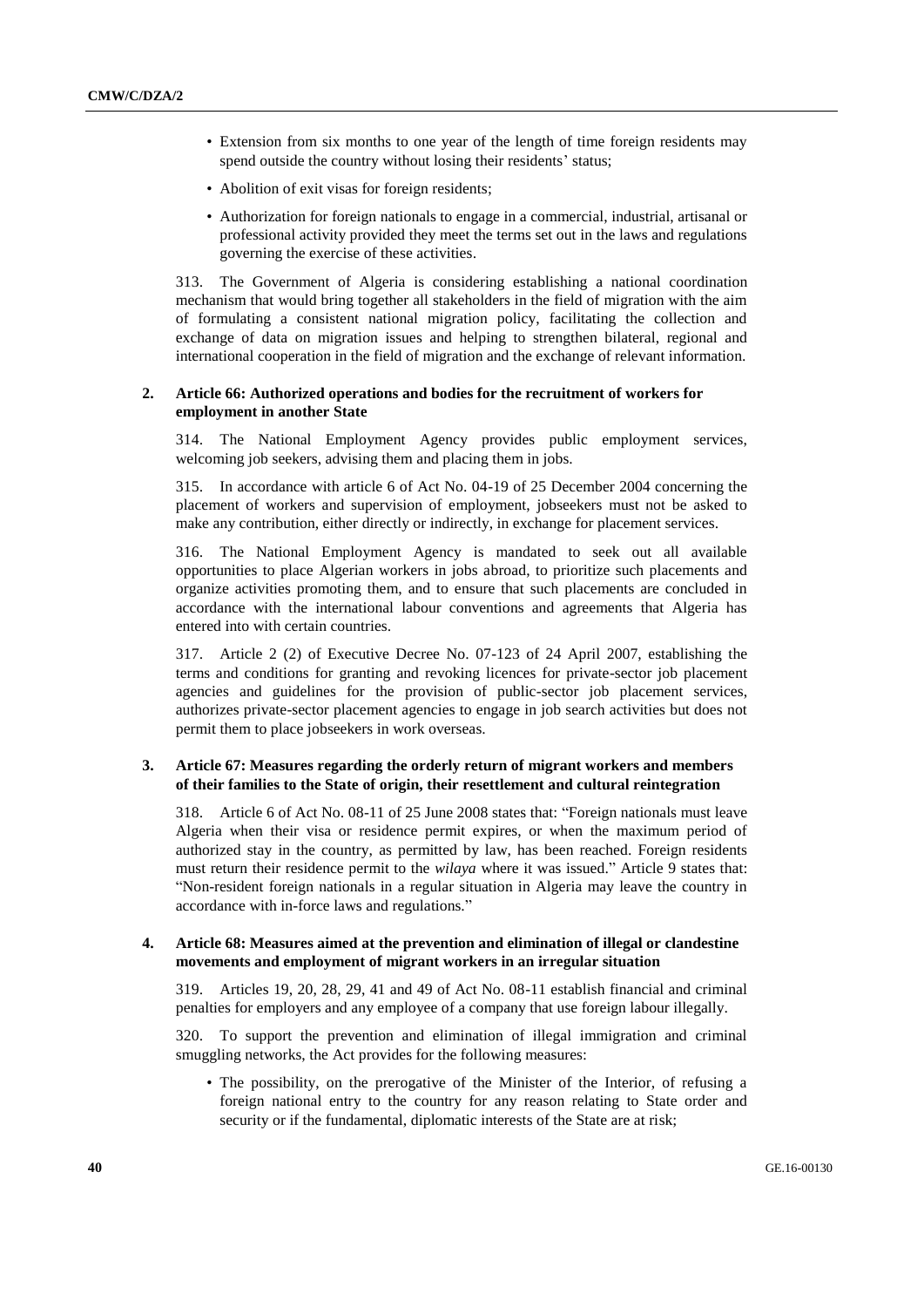- The possibility of using biometric visas (containing fingerprints and photographs), taking foreign nationals' fingerprints and photographs at border crossing points and processing all such information electronically;
- Measures to address security needs linked to the cross-border movement of foreign nationals;
- The revocation of a foreign national's residence permit at any time, if the holder no longer meets the conditions of issuance or has been implicated in activities detrimental to public order or State interests;
- The strengthening of mechanisms for the expulsion of foreign nationals in an irregular situation in Algeria by decree of the Minister of the Interior;
- The adoption of a new measure that entails escorting foreign nationals who enter Algeria illegally back to the border by decree of the local wali;
- The possibility of establishing officially regulated holding centres to provide temporary housing for illegal immigrants until they are escorted back to the border or returned to their country of origin.

321. A harsh punitive system entailing penalties that range from 2 to 20 years' imprisonment in addition to fines is in place to combat criminal networks that smuggle and traffic migrants.

# **5. Article 69: Measures taken to ensure that migrant workers in an irregular situation do not persist in this condition within the territory of a State party and circumstances to take into account in case of regularization procedures**

322. Social and humanitarian associations such as the Algerian Red Crescent provide support and care for migrant workers and their families who are in an irregular situation and find temporary solutions to their family situation.

# **6. Article 70: Measures taken to ensure that living conditions of migrant workers and members of their families in a regular situation are in keeping with the standards of fitness, safety, health and principles of human dignity**

323. This article was covered in the previous paragraph.

324. Social and humanitarian organizations including the Algerian Red Crescent ensure that standards of safety and hygiene and principles of human dignity are strictly applied.

325. Periodic reports are drafted and submitted to the relevant institutions and administrative bodies on a regular basis.

### **7. Article 71: Repatriation of the bodies of deceased migrant workers or members of their families and compensation matters relating to the death**

326. The movement of bodies is governed by Decree No. 75-152 of 15 December 1975 on hygiene standards for the burial, transportation, exhumation and reburial of bodies. The transportation to another country of the body of a foreign national who has died in Algeria is subject to prior authorization from the Ministry of the Interior and local government authorities (Decree No. 75-152, art. 3) on the basis of a complete case file.

327. Foreign workers in a regular situation enjoy the same benefits as Algerian workers under the provisions of the relevant laws on social insurance and occupational accidents and illnesses.